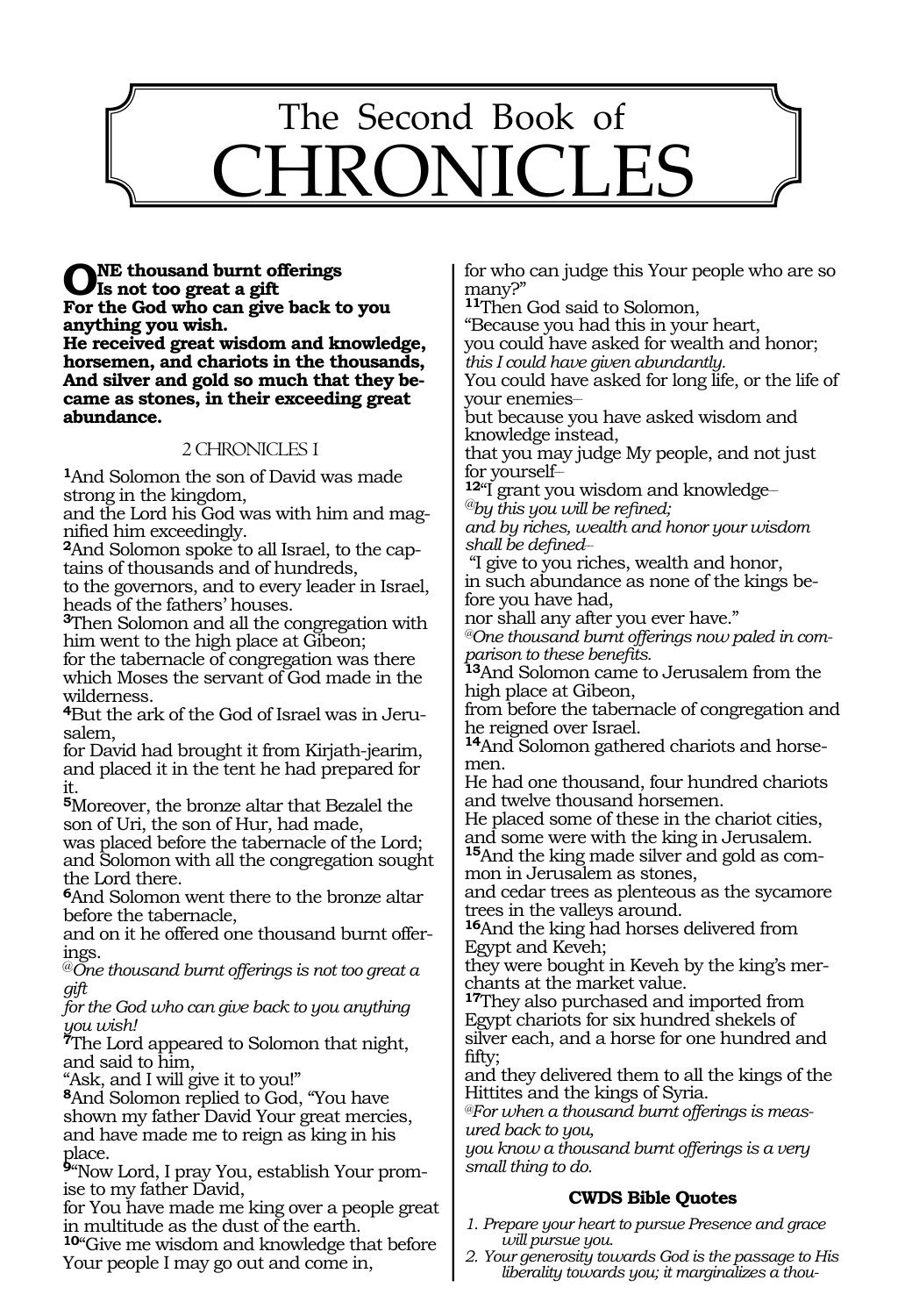*sand burnt offerings.*

- *3. The Holy Spirit in you is a blank check from heaven inviting you to write with words; ask and I will give. Check your motives for if you ask to satisfy your lust you will end up blank.*
- *4. A father's heart is pleased when the son's greatest desire is to be equipped for his assignment; a father's heart is overjoyed when all the son's desire is to be the best he can be in service to the Father's business.*
- *5. Let it be about wisdom so it can be about the people; let it be about understanding so you can lead the people; let it be about riches so you can enrich others, for then it is about God and He will give you much more than you ask.*
- *6. When the kingdom is the focus the additives are stupendous; God adds all the other things to you.*
- *7. The abundance of your heart is reflected in your surroundings and everything you put your hands to.*
- *8. It is better to be blessed than to be rich; the blessings make rich but riches cannot make you blessed.*
- *9. Make the Lord your desire and central focus and He gives to you your heart's desire and blesses your projects and other focus.*

#### **PRAYER POINTS**

- Your presence O Lord is everything to me; I will seek You with my whole being. Amen.
- Spirit of generosity towards God; power to respond to the voice of the Spirit above my own reason, be my portion today, in the name of Jesus.
- Holy Spirit, give me a vision of the kingdom and open my heart to be an administrator of kingdom resources. Amen.
- My Father my God, I live to please You. Equip me with the skills and the resources to be effective in my assignment to Your kingdom here on earth. Amen.
- O my Lord Jesus, it is about the people who You died for; O my Lord Jesus place them in my heart. You died for their salvation, let me live to set them free; equip me for impact. Amen.

# **GREAT!** You just named it!<br> **G**That is the house I build for the Lord. **Great! Go on and say it;**

**For great is our God above all gods! "Who can build a house for His name, when His glory the heavens of heavens cannot contain?"**

#### **This temple I am building and this body I dedicate,**

#### **there is just one way to describe it\_\_ yes, go on and say it, "Great!"**

#### 2 CHRONICLES 2

1 Solomon determined to build a house for the name of the Lord, and a house for his kingdom.

**<sup>2</sup>**So Solomon chose seventy thousand men to bear burdens,

eighty thousand to cut stone in the mountains, and he assigned three thousand, six hundred to oversee them.

*He was building a temple called, Great!*

**<sup>3</sup>**Then Solomon sent to Hiram king of Tyre, saying,

"As you have dealt with David my father, and sent him cedars to build his house, treat me just like this.

**<sup>4</sup>**"I am building a temple for the name of the Lord my God, to dedicate to Him,

to burn incense before Him, for the continual showbread,

for the evening and morning burnt offerings, and on the Sabbaths, on the New Moons, and on the solemn feasts of the Lord our God. This is an ordinance forever to Israel.

**<sup>5</sup>**"And the house I build will be great,

*for it is patterned after the Lord, our God;* our God is greater than all gods.

**<sup>6</sup>**"But who is able to build Him a house, seeing the heaven and the heaven of heavens cannot contain Him?

Who am I then to build a house for His name, except only to burn sacrifice before Him? **<sup>7</sup>**"Now therefore, send me a man skilled to

work in gold, silver, bronze, and iron,

in purple and crimson and blue,

skilful engravers to work with the skilful men in Jerusalem and Judah, whom David my father provided.

**<sup>8</sup>**"And send me cedar, fir and algum trees from Lebanon,

for I know your servants are skilled to cut timber in Lebanon;

and with your servants my servants shall be, **<sup>9</sup>**"to prepare me timber in abundance,

for the house I am about to build is great-it shall be wonderful and great.

**<sup>10</sup>**"And I will give to your servants who cut timber,

twenty thousand measures of beaten wheat, twenty-thousand measures of barley,

twenty-thousand baths of wine,

and twenty thousand baths of oil." **11**Then Hiram, king of Tyre, answered Solo-

mon in writing,

"It is because the Lord loves His people Israel, He has made you to rule over them."

**<sup>12</sup>**And Hiram also said,

"Blessed be the Lord God of Israel, who made heaven and earth,

for He has given David the king a wise son, endowed with prudence and understanding, who will build a house for the Lord, and a house for his kingdom.

**<sup>13</sup>**"Now I have sent a skillful man, who is blessed with understanding, Huram my master craftsman.

**<sup>14</sup>**"He is the son of a woman of the daughters of Dan, and his father was a man of Tyre, skilful to work in gold, silver, bronze, iron,

stone, wood, purple and blue,

fine linen and crimson, and to carve any manner of carved work,

and to fulfil any plan that may be given to him, with your skilful men, and the skilful men of my lord David, your father.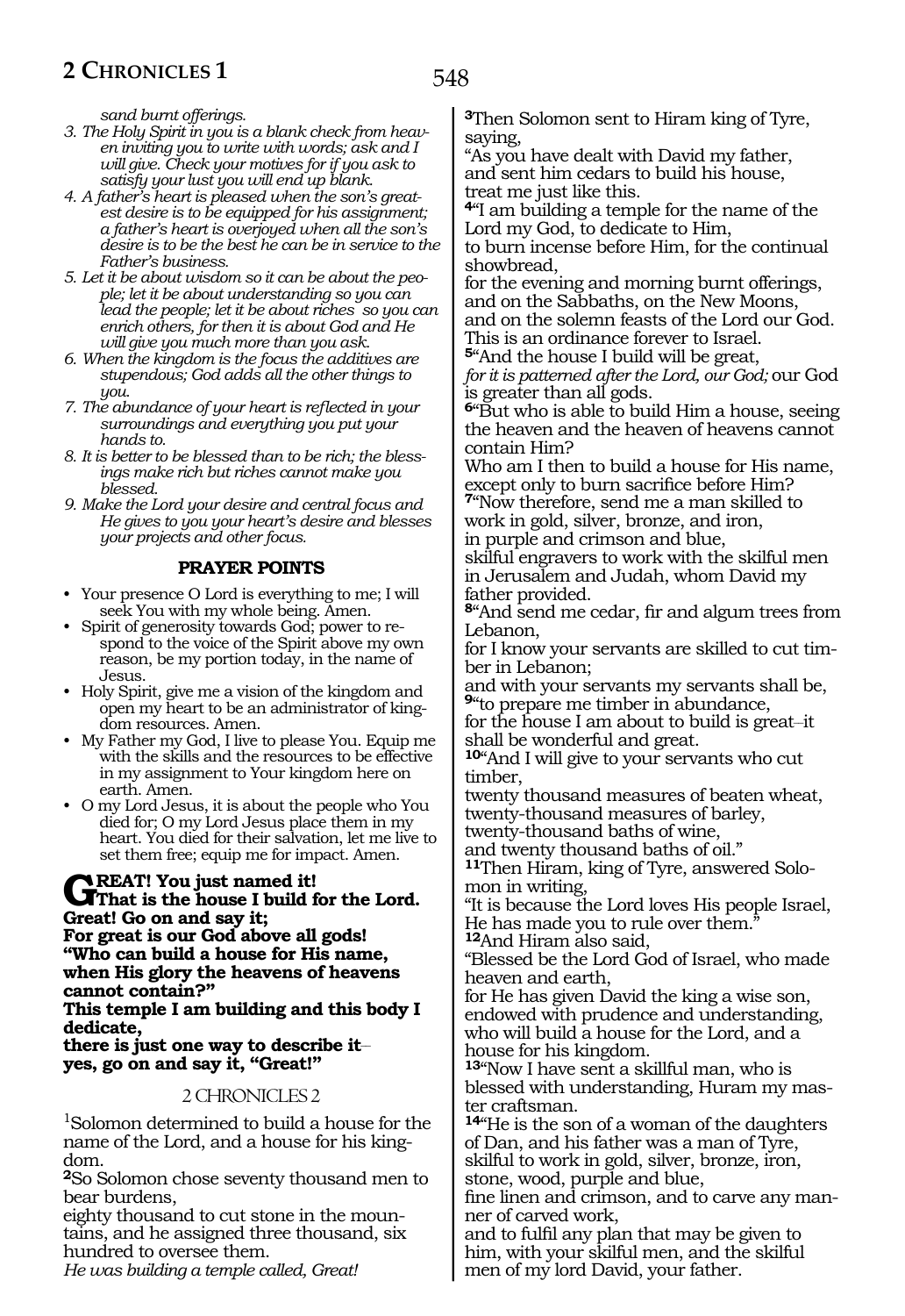**<sup>15</sup>**"Therefore the wheat, the barley, the oil, and the wine which my lord has spoken of, let him send them to his servants.

**<sup>16</sup>**"And we will cut wood from Lebanon, as much as you shall need,

and we will bring it by floats, by the sea of Joppa,

and you will carry it up to Jerusalem."

**<sup>17</sup>**Then Solomon numbered all the strangers in the land of Israel,

as David his father had numbered them. He found them to be one hundred and fiftythree thousand six hundred.

**<sup>18</sup>**And he made seventy thousand of them to bear burdens,

eighty thousand to cut stones in the mountains,

and the three thousand six hundred to oversee the work.

*@He was building a temple to be called, Great. It was patterned after the One for whom it was being prepared.*

*Nothing, and no time is too precious, and there is no effort to be spared,*

*to make His temple (your bodies) glorious, for you are hosting Someone "Great" here.*

# **CWDS Bible Quotes**

- *1. You may be charged to build a house or a mission for the Lord on the platform of your predecessor, yet the building is all yours; make it personal.*
- *2. Every building and vision must have a design to determine, designate or attract the necessary resources to complete it.*
- *3. Determine your capacity, to get the resources, both human and financial, to build your vision.*
- *4. Utilize existing relationships with institutions sympathetic to your cause; there may be a Hiram waiting to be approached.*
- *5. Be able to articulate your vision and your needs clearly; you will need to sell the vision and convince others of your ability to execute it in order to attract resources to it.*
- *6. Never exasperate relationships; be ready to participate and to reward or satisfactorily acknowledge generosity.*

*7. When people buy into your vision they will bless the Lord because of you and the wisdom He has placed in your heart and they will give themselves and their resources to it.*

*8. Never compromise quality for cost and accessibility; believe for the best and get it wherever it is available.*

- *9. Quality structures are built around good people and great teams.*
- *10. Allocate your human resources wisely to maximize them for the needs of your vision and overall efficiency.*

# **PRAYER POINTS**

- Omnipotent Father, I thank You for everyone who has preceded me in ministry, but help me to run my race with excellence. Amen.
- Power to plan, tabulate and to articulate the plan, and power to organize for effectiveness, fall upon ministries today, in the name of Jesus.
- Divine helpers of my destiny, be drawn to me, locate me; open your hearts to me today, in the

name of Jesus.

Let every spirit of fear and lack of confidence standing between great visions and the resources needed to be impactful, be driven away by the blood of Jesus. Amen.

# **He gave instructions for the building, And they saw it fashioned before their eyes**

**Right on the spot the angel stood after many thousands died.**

**The post, the pillars, the blue and purple veil**

**Were expertly put together as beauty was unveiled.**

# 2 CHRONICLES 3

**<sup>1</sup>**Solomon began to build the house of the Lord at Jerusalem on Mount Moriah,

at the place the Lord appeared to his father David;

the place David had prepared on the threshing-floor of the Jebusite Ornan.

**<sup>2</sup>**And Solomon began to build in the fourth year of his reign;

it was in the second month and on the second day.

**<sup>3</sup>**And this is the foundation Solomon laid for the building of God's house:

the length was sixty cubits and the width twenty.

**<sup>4</sup>**The porch in front of the sanctuary was twenty cubits wide across the width of the house and one hundred and twenty cubits high.

He overlaid inside with pure gold.

**<sup>5</sup>**He ceiled the larger house with fir timber and overlaid them with pure gold,

and he carved palm trees and chainwork on it. **<sup>6</sup>**He decorated the house with precious stones for beauty,

and the gold was gold from Parvaim. 7He overlaid the house also-the beams and doorpost, the walls and the doors-with gold; and on the walls he carved cherubim.

**<sup>8</sup>**Then he made the Most Holy Place.

The length was twenty cubits, just as the house, and it was twenty cubits wide. He overlaid it with six hundred talents of fine

gold.

**<sup>9</sup>**The weight of the nails was fifty shekels of gold; and he overlaid the upper chamber with gold.

**<sup>10</sup>**He made two cherubim of carved work in the Most Holy Place, and overlaid them with gold.

**<sup>11</sup>**The wings of the cherubim totaled twenty cubits long;

one wing of one cherub was five cubits, touch- ing the wall of the room,

the other wing was five cubits, touching the wing of the other cherub;

**<sup>12</sup>**one wing of the other cherub was five cubits, touching the other wall of the room,

the other wing was five cubits, touching the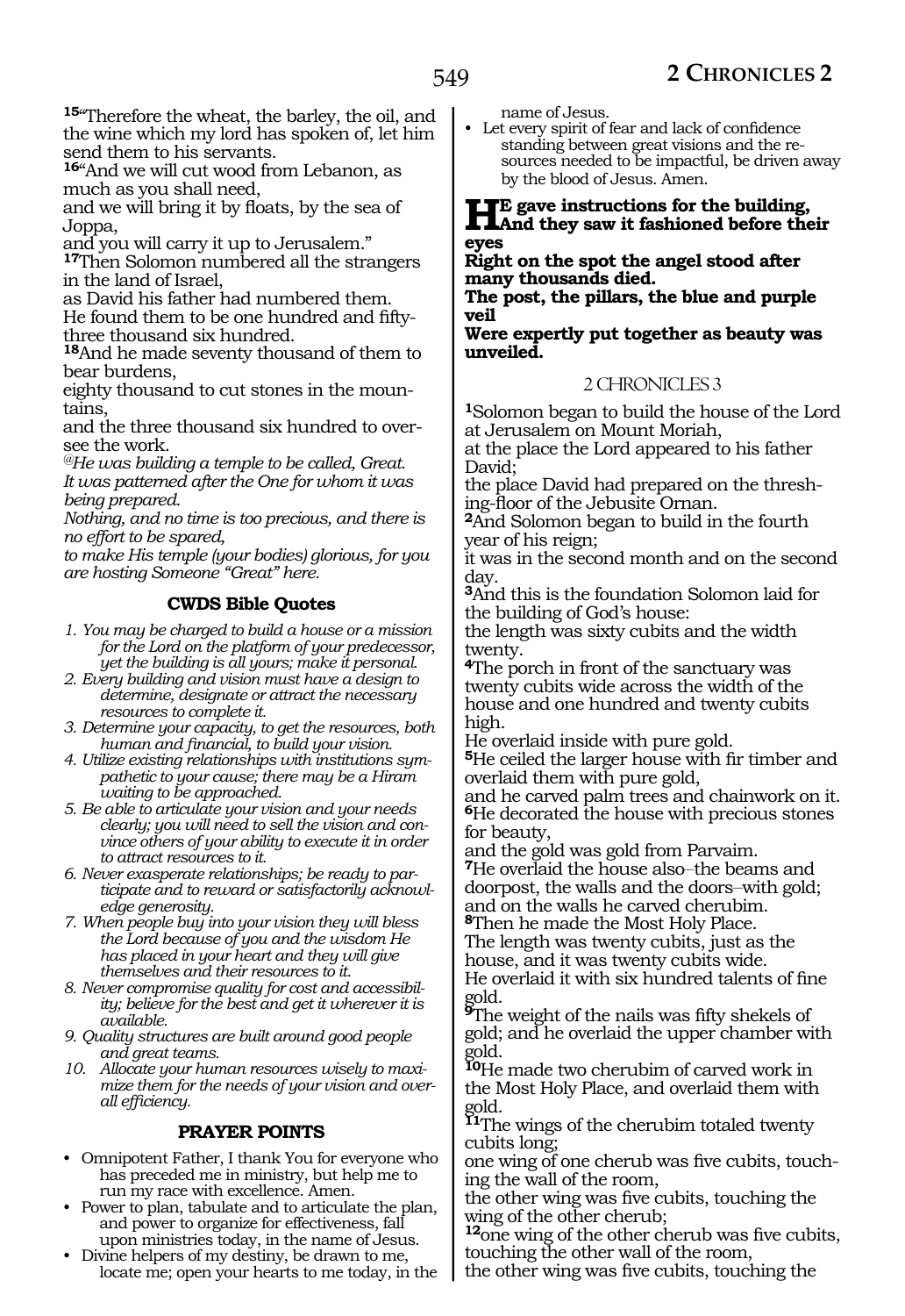wing of the other cherub.

**<sup>13</sup>**The wings of the cherubim covered the twenty cubits of the room and they were joined.

They stood on their feet with their faces inward.

**14**And he made the veil of blue, purple, crimson, and fine linen,

and on them he wove cherubim.

**<sup>15</sup>**And he made two pillars there five cubits high in front of the temple,

and the capitals on the top of each of them was five cubits.

**<sup>16</sup>**Then he made wreaths of chainwork, as in the oracle,

and placed them on top of the pillars; and he made one hundred pomegranates and placed them on the wreaths of chainwork.

**<sup>17</sup>**Then he set up the pillars in front of the temple, on the right hand and on the left; he named the one on the right Jachin and the one on the left Boaz.

# **CWDS Bible Quotes**

- *1. Raise up your temple at the place of sacrifice; at the seat of God's mercy, on the ground of encounter and God's presence and on the pillars of generous giving.*
- *2. When you understand the value of the house and the treasure of the Holy Presence in the house; then nothing is too valuable to expend on the house of God.*
- *3. Build for the people; build for the Presence; build with all your heart for you are building hearts and lives.*
- *4. Build with focus and urgency, for the house of the Lord is a labor of love, a labor to express God's love and a rescue of souls.*
- *5. Build with diligence, build with excellence, build with distinction, build to God's pleasure and to His design, for every nail and every sweat is indeed spent building lives.*
- *6. Your energy spent building the kingdom is weighty since it brings eternity closer and commits men to angelic experiences and encounters.*
- *7. The cherubim are not just lovely decorations, angels are assigned to every house of God and every building of souls.*

# **PRAYER POINTS**

- Merciful Father, raise up Your church in this nation; let mercy fall upon our people today and let Your blood wash away our sins. Amen.
- Most high God, place kingdom into the hearts of the youths of this generation and let them set their affection on Your house. Amen.
- Power to rescue the perishing with persistent loving resilience, envelop believers today. Amen.
- Marvelous Father, place the love of Your house into the hearts of the people of this nation and unlock generosity and liberality towards Your house today; in the name of Jesus.
- Every spirit resisting and opposing the building of the house of the Lord and of the lives of the youths of this generation, receive divine rebuke today, in the name of Jesus.

550

**II** steadily progressed;<br>It came together, piec **It came together, piece by piece, Each part craftily designed and all the crafts expertly fit.**

**The molten sea, the vessels, the doors, Works of bronze and gold all done; Guided by the king's eyes, and a heart for perfection.**

# 2 CHRONICLES 4

**<sup>1</sup>**He made the bronze altar, twenty cubits long by twenty cubits wide, and ten cubits high. **<sup>2</sup>**Then he made a round molten sea of bronze, it measured ten cubits from one brim to the other.

It was five cubits high and a line of thirty cubits measured the circumference.

**<sup>3</sup>**Under it was the form of oxen all around the Sea;

ten oxen to each cubit all around the Sea. Two rows of oxen were cast when it was cast. **<sup>4</sup>**It stood upon twelve oxen:

three facing the north, three facing west, three facing south, and three facing east.

The sea was set on them, and all their back parts pointed inwards.

**<sup>5</sup>**Its thickness was a handbreadth; its brim was shaped like the brim of a cup, like the blossom of a lily.

It held three thousand baths.

**<sup>6</sup>**And he also made ten lavers and put five each on the right side and on the left. In them they washed the things offered for burnt offerings,

but the Sea was for the priest to wash themselves in.

**<sup>7</sup>**He made ten golden lampstands according to their design and set them in the temple,

five each on the right and on the left sides. **<sup>8</sup>**He also made ten tables for the temple, and placed them in there, five on the left, and five on the right.

And he made one hundred basins of gold. **<sup>9</sup>**He also made the courts of the priests, and the great courts and the doors for the court; and he overlaid the doors with bronze.

**<sup>10</sup>**He set the sea towards the southeast on the right side.

**<sup>11</sup>**Then Huram made the pots and the shovels and the basins.

And so Huram finished the work he was doing for King Solomon for the house of God:

**<sup>12</sup>**the two pillars, the bowl-shaped capitals on the top of the pillars;

the two wreaths covering the two bowl-shaped capitals on the pillar tops;

**<sup>13</sup>**four hundred pomegranates for the two networks, (two rows of pomegranates for each network, to cover the two bowl-shaped capitals on the pillars).

**<sup>14</sup>**He made bases and lavers on them,

**<sup>15</sup>**the Sea and the twelve oxen they were set on;

**<sup>16</sup>**the pots, the shovels, the flesh-forks\_\_and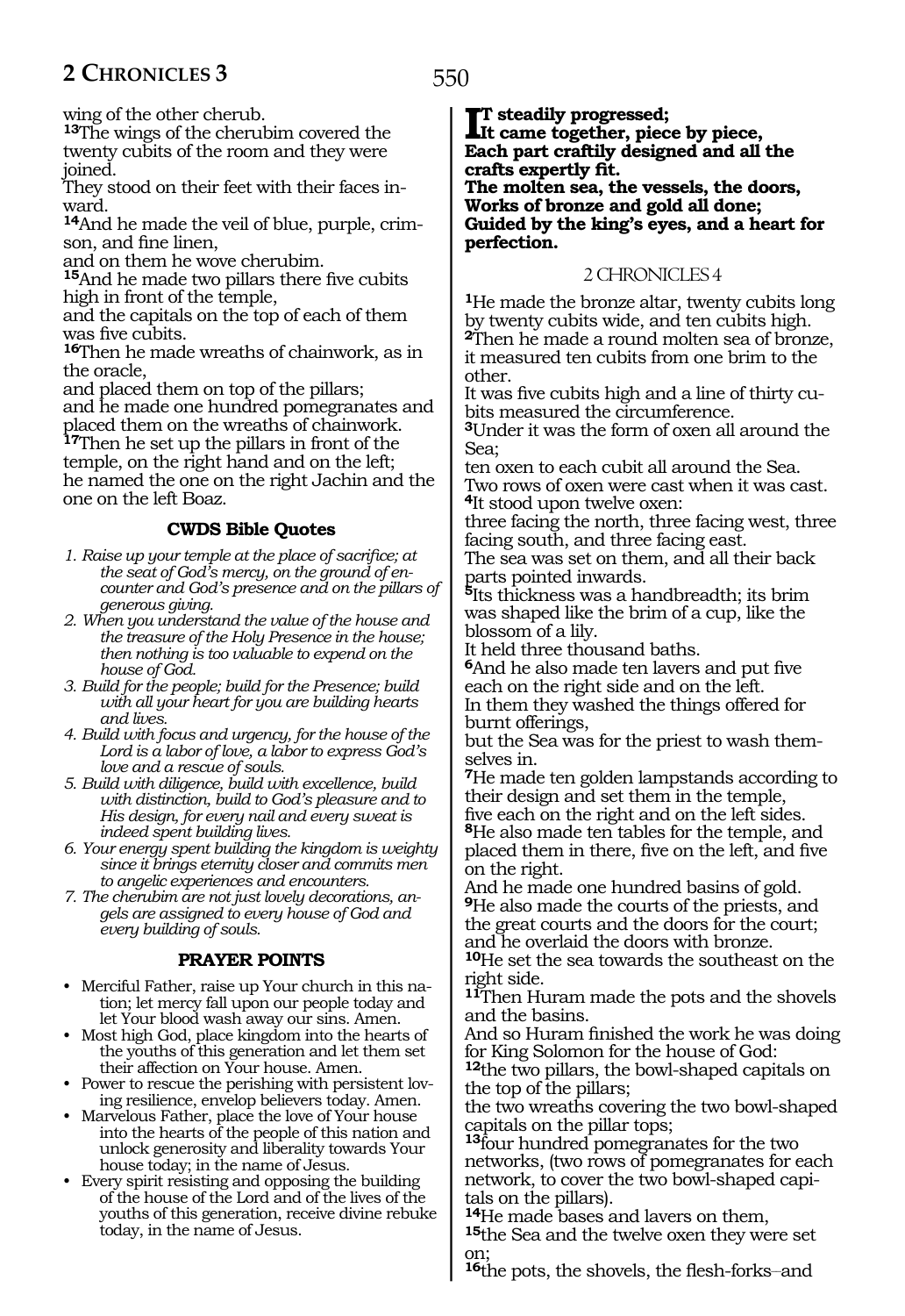all the articles Huram the skilful craftsman made of bright bronze for King Solomon for the Lord's house.

**<sup>17</sup>**The king had them cast in clay molds in the plain of Jordan between Succoth and Zeredah.

**<sup>18</sup>**And Solomon made all these vessels in such abundance, that the weight of the bronze was not known.

**<sup>19</sup>**Then Solomon had all the furniture made for the Lord's house:

the altar of gold and the table for the showbread;

**<sup>20</sup>**the lampstands with their lamps of pure gold,

that they should burn before the oracle,

**21**with the flowers, the lamps, and the wicktrimmers tongs of pure gold,

**<sup>22</sup>**the trimmers, the basins, the spoons, and the censers of pure gold.

And the entry of the temple, the inner doors to the Most Holy Place,

and the main doors of the temple were all made of gold.

@*Guided by the king's eyes, and a heart for perfection,*

*the golden work he started was nearing completion.*

# **CWDS Bible Quotes**

*1. Be furnished to fulfil your designated assignment for you cannot effectively function without furnishing; as with the temple so with your lives.*

- *2. Build the sea with the baths to facilitate washing and cleansing of the body, but only the sea flowing from the cross can wash away sins and cleanse the soul.*
- *3. Cleansing precedes ministering; you must minister to yourself first before you minister to God and to the people.*
- *4. The lampstands were made of gold but it is the light that matters; it is more valuable to heaven for your light to be shining brightly, constantly.*
- *5. You may build beautiful lampstands but you must perpetually tend the lamps to justify the temple.*
- *6. The Presence will not come without preparation and an expression of desire, but you can never be truly prepared for the Presence.*

*7. It may take years of careful preparation and attention to details before a single encounter; keep preparing; keep refining; keep working; remain faithful and keep believing.*

# **PRAYER POINTS**

- Let the call from heaven heralded by the Holy Spirit, for believers to be thoroughly equipped for life and for ministry, be irresistible to believers today. Amen.
- I soak myself in the blood of Jesus Christ and breathe in the refreshing aroma of His cleansing now. Amen.
- Passion for holiness that prompts personal repentance, be upon ministers today; let them shower in the blood, in the name of Jesus.
- By the power in the blood of Jesus I speak to the spirits of believers; fix your focus on your light and not on your lampstand, in Jesus' name.

Let the call for believers to attend to their lamps with deliberate diligence, ring in their ears this minute, in the name of Jesus.

**CanNOt stand, no; it is too great! The cloud of God was like a glorious weight.** 

**We tried to minister, again and again, But we had to stand still; we were over- whelmed.**

**There is just nothing like it; nothing beats the days** 

**When the Lord comes and inhabits sweet anointed praise.** 

# 2 CHRONICLES 5

**<sup>1</sup>**And all the work Solomon was doing for the house of the Lord was finished;

and Solomon brought in the things which Da- vid his father had dedicated:

the silver, the gold and all the instruments. And he put them in the treasures of the house of God.

**<sup>2</sup>**Then Solomon gathered all the elders of Is- rael, and all the heads of the tribes, the chief fathers of Israel, to Jerusalem,

to bring the ark of the covenant of the Lord from the City of David, which is Zion. **<sup>3</sup>**So all the men of Israel congregated with the king at the feast, which was in the seventh month.

**<sup>4</sup>**And all the elders of Israel came, and the Lev- ites carried the ark.

**<sup>5</sup>**They brought up the ark, the tabernacle of congregation, and all the holy vessels there that were in the tabernacle;

the priests and the Levites brought them up. **<sup>6</sup>**Then King Solomon and all the congregation of Israel assembled there with him before the ark, sacrificed sheep and oxen that could not be counted because of the sheer abundance. **7**The priests brought in the ark of the cov-

enant of the Lord to its place, into the inner sanctuary of the temple, to

the Most Holy Place, under the wings of the cherubim.

**8**For their wings were spread in such a manner to form a covering for the ark, to overshadow the ark and its poles.

**<sup>9</sup>**The poles were extended so that the ends of the poles of the ark could be seen from the holy place, in front of the inner sanctuary; but they could not be seen from outside. They are there to this day.

**<sup>10</sup>**There was nothing in the Ark but the two tablets which Moses put there at Horeb, when the Lord made a covenant with the children of Israel as they came out of Egypt. *@There was nothing in the ark, so when it hap-*

*pened we knew it was not the ark.* 

**<sup>11</sup>**And it happened that when the priests came out of the Most Holy Place,

(for all the priests present had sanctified themselves, but did not stick to their assigned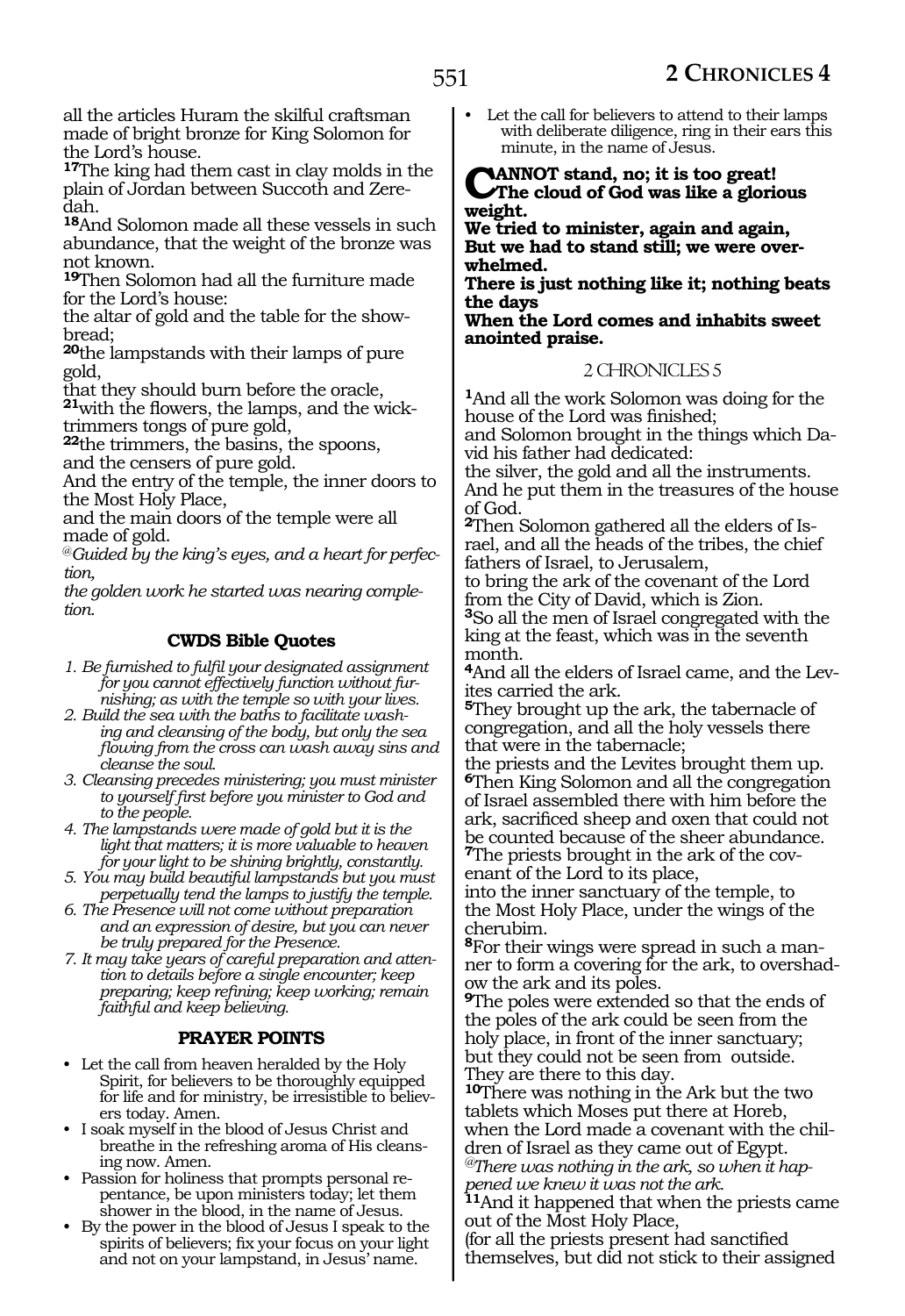courses at that time.)

**<sup>12</sup>**And the Levites who were singers, the sons of Asaph, Heman and Jeduthun,

with their sons and their brethren, stood on the east of the altar, clothed in white linen, with cymbals, stringed instruments and harps;

one hundred and twenty priests were with them sounding with trumpets-

**<sup>13</sup>**and when the trumpeters and singers were as one, to make a single sound to praise the Lord and to give Him thanks,

and when they lifted up their voices with the trumpets and cymbals and musical instruments coming alive in their hands; and as they praised the Lord saying,

"For He is good,

and His mercies endure forever,"

the glory of the Lord came down; the house of the Lord was filled with a cloud.

**<sup>14</sup>**It was so glorious the priests could not stand to minister because of the cloud; the glory of the Lord had filled the house of God.

*@Oh, what glory filled the temple! It is good to order your ways,* 

*and thank and praise Him daily, for God inhabits praise.*

## **CWDS Bible Quotes**

*1. Make provision for it, designate for it, leave it in your will; your effectiveness and kingdom impact does not have to end with you or with your life.*

*2. The safest place for your treasures is in God. His house and in His treasuries; you will find it where you are going while you and many others reap it here in this life.*

- *3. You are never too great, too exalted, or too powerful to walk softly before the ark (Presence of God).*
- *4. The true value of leadership is the value invested in the living God. Wanting His presence should be the cry of kings and peasants, leaders and all people.*

*5. The only place for the ark is under the wings of strong angels; when you are a carrier you are constantly under His wings.*

- *6. Presence is valued more than pretense; when there is nothing in the ark but glory, you have a complete story.*
- *7. When there is nothing in you but the word you have everything in you that you will ever need for distinction and impact in this world.*
- *8. When you have everything but glory you have nothing; when you have nothing but glory, you have everything.*

*9. Find and maintain your position in the service of the Lord and perform it with diligence and it will define and sustain you.*

*10. Make the music, keep singing, keep your worship on; praise and thanksgiving attracts Presence. Presence dwells where praise excels.*

*11. You may invite the Presence but you can never be prepared or ready for the glory; it knocks you off your feet every time.*

#### **PRAYER POINTS**

• Spirit of the living God, place your house in the hearts of believers and give them multi-generational impact, in the name of Jesus.

- King Jesus, let believers place more confidence in the bank of the kingdom as they place confidence in You. Amen.
- King of Glory, I will walk softly before You all the days of my life and rejoice before You publicly, in the name of Jesus.
- By the power in the blood of Jesus, I call the leaders of this nation to their knees and I speak total humility and submission to the cross of Christ. Amen.
- Thank You Holy Spirit that I am Your temple, constantly filled with glory and under the protective covering of the wings of strong angels. Amen.

# **"Hear our cry, O Lord! To our prayers attend!"**

**Solomon prayed concerning the house, every action and the end. "When we sin, then, Lord, forgive us, If tears of grief should fill our eyes; If we pray to Your house, Lord, Then, Lord, please hear our cry."**

#### 2 CHRONICLES 6

**<sup>1</sup>**Then Solomon said, "The Lord said He will dwell in thick darkness!

**<sup>2</sup>**I have built You an exalted house,

a place for You to dwell in forever."

**<sup>3</sup>**And the king blessed the whole congregation of Israel, while all the people stood.

**<sup>4</sup>**And he said, "Blessed be the Lord God of Israel, who has now fulfilled with His hands, everything He has spoken with His mouth to my father David, saying,

**<sup>5</sup>**'Since the day I brought My people out of Egypt, I have chosen no city from any of Is- rael's tribes to build a house in, to place My name there,

nor have I chosen any man to rule My people Israel.

**<sup>6</sup>**'But I have chosen Me Jerusalem, to place My name there,

and I have chosen David to rule My people Israel.'

**<sup>7</sup>**"And it was in my father David's heart to build a house for the name of the God of Is- rael.

**<sup>8</sup>**"But the Lord said to David my father, 'You did well to desire to build Me a temple, because it was in your heart,

**<sup>9</sup>**'however you shall not build the house, but your son of your own loins, he shall build a house for My name.'

**<sup>10</sup>**"So the Lord has performed the word He had spoken.

I am risen up in the room of David my father, and I now sit on the throne of Israel, as the Lord spoke,

and I have built the house for the name of the Lord God of Israel.

**<sup>11</sup>**"And I have put in it the Ark which contains the covenant of the Lord which He made with Israel."

**<sup>12</sup>**Then Solomon stood before the Lord's altar,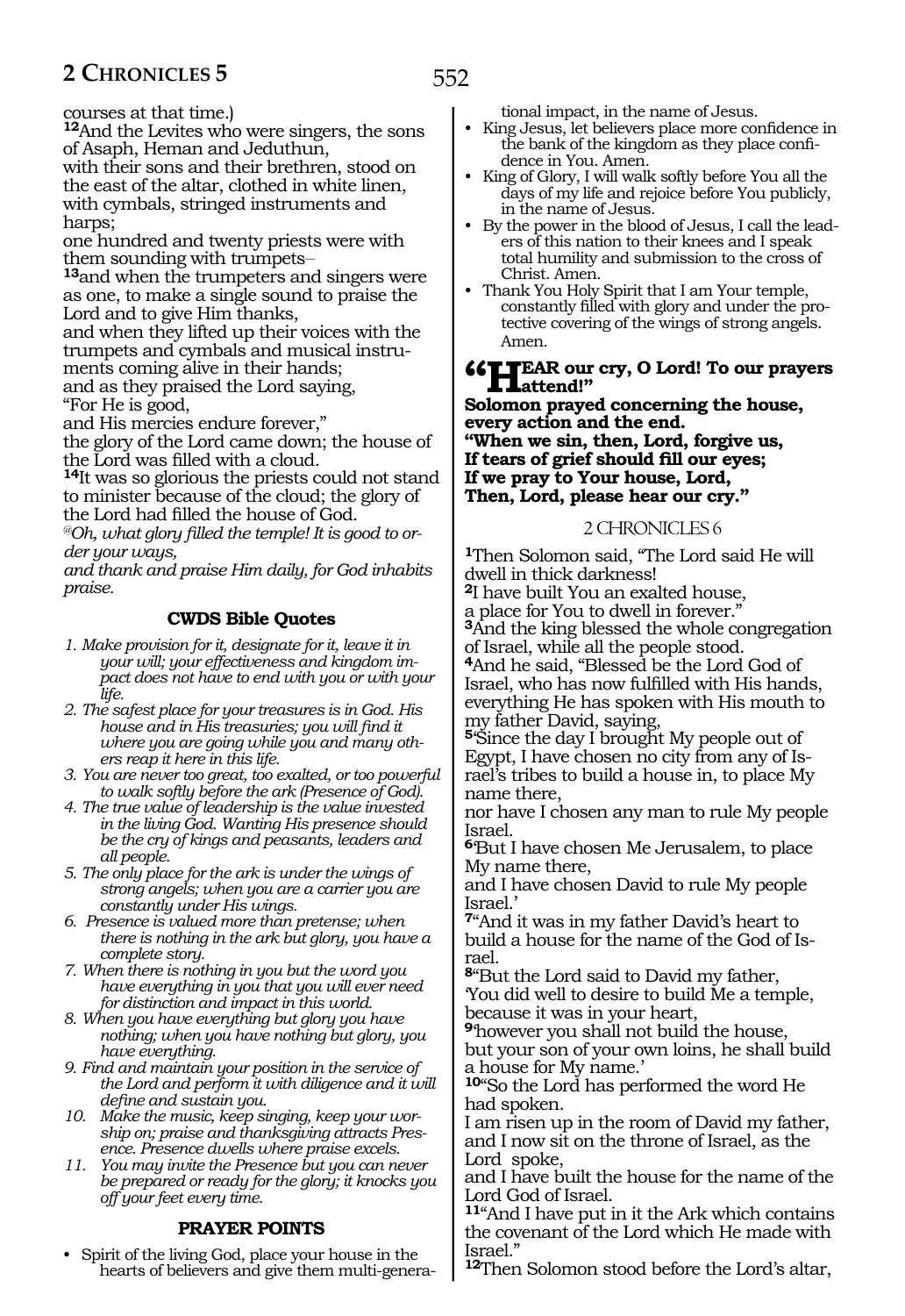and spread his hands out in the sight of all Israel,

**<sup>13</sup>**(for Solomon had made a bronze scaffold; five cubits wide, five cubits long, and three cubits high.

He set it in the middle of the court, stood on it and knelt down before all Israel and stretched his hands towards heaven);

**<sup>14</sup>**and he said, "O Lord God of Israel, there is no God like You in heaven or on earth, who keeps covenant and mercy with Your servants who walk with You with all their hearts.

**<sup>15</sup>**"You kept with Your servant David all that You promised him.

You have spoken with Your mouth, and fulfilled it with Your hand as it is this day.

**<sup>16</sup>**"Now therefore, O Lord God of Israel,

keep with Your servant, my father David, what You have promised to him, saying,

'You shall not fail to have a man sit before me on the throne of Israel,

as long as your sons consider their way, to walk in My law as you have walked before Me.' **<sup>17</sup>**"Now, O Lord God of Israel, let Your words be verified

which You have spoken to David my father; for You are a God who cannot lie.

**<sup>18</sup>**"But will God truly dwell with men on the earth?

Behold, the heaven and the heaven of heavens cannot contain You; how much less this wooden house I have built!

**<sup>19</sup>**"Now, regard the prayer and supplications of Your servant,

and listen to the prayer that I am praying be- fore You,

**<sup>20</sup>**"that Your eyes may be open toward this house day and night,

toward this place of which You said You would put Your name,

and You will regard the prayer which Your servant prays towards this place.

**<sup>21</sup>**"Lord, please hear the supplications of Your servant and of Your people Israel, when they pray toward this place.

Hear from Your dwelling place in heaven, and forgive when You hear.

**<sup>22</sup>**"If a man sins against his neighbor and is made to take an oath,

and takes the oath before Your altar here in this house,

**<sup>23</sup>**"then hear from heaven, and act, and judge Your servants,

by repaying the wicked, and bringing his way on his own head,

and justifying the righteous, by giving him according to his righteousness.

**<sup>24</sup>**"Or if Your people Israel be put to the worst before their enemies because they sin against You,

and they return and confess Your name, and pray and make supplication before You in this house,

**<sup>25</sup>**"then hear from heaven and forgive the sin of Your people Israel,

and bring them again to the land You gave to them and to their fathers.

**26**"Hear our cry in times of drought, when because of their sin there is no rain.

If they pray towards this place, and they confess Your name,

and because You have afflicted them, from their sins they turn away,

**<sup>27</sup>**"then from Your place in heaven hear, and the sin of Your servants forgive,

that You may teach them the good way in which they should walk and by which they should live;

and send rain on Your land which You have given our people to inherit.

And when You have taught us the good way, **28**"hear their cries in time of famine, pestilence, blight and mildew, locust and of cater-

pillars, when their enemies besiege them in their cities in the land;

whatever plague, whatever sickness,

**<sup>29</sup>**"any prayer or supplication anyone should make, or all of Your people,

when each knows his own sorrow and his own grief, and lifts his hands to this house, Lord,

**<sup>30</sup>**"hear from heaven, Your dwelling place, and forgive,

and give to each according to their ways, for You know their heart-You alone know the hearts of the sons of men,

**<sup>31</sup>**"that they may fear You, to walk in Your ways,

as long as they live in this land which to our fathers You gave.

**<sup>32</sup>**"And hear the cries of the strangers, those who are not of Your people Israel, but have come from distant countries for Your great name's sake,

and for Your mighty hand and Your outstretched arm, when in this house they come to pray,

**<sup>33</sup>**"hear them from Your dwelling place in heaven, and do according to what the stranger asks You for,

so that all the earth may know Your name and fear You, just as Your people Israel, and that they may know that this house that I

have built is called by Your name. **<sup>34</sup>**When Your people go to war against their enemies, in any place You send them, when they pray to You towards this city You have separated and this temple I have built for Your name,

**<sup>35</sup>**"hear their prayer and supplication from heaven and maintain their cause.

**<sup>36</sup>**"When they sin against You, (for there is no one who has not sinned),

and You get angry with them and deliver them over to their enemy,

and they carry them away captives to a distant or near land,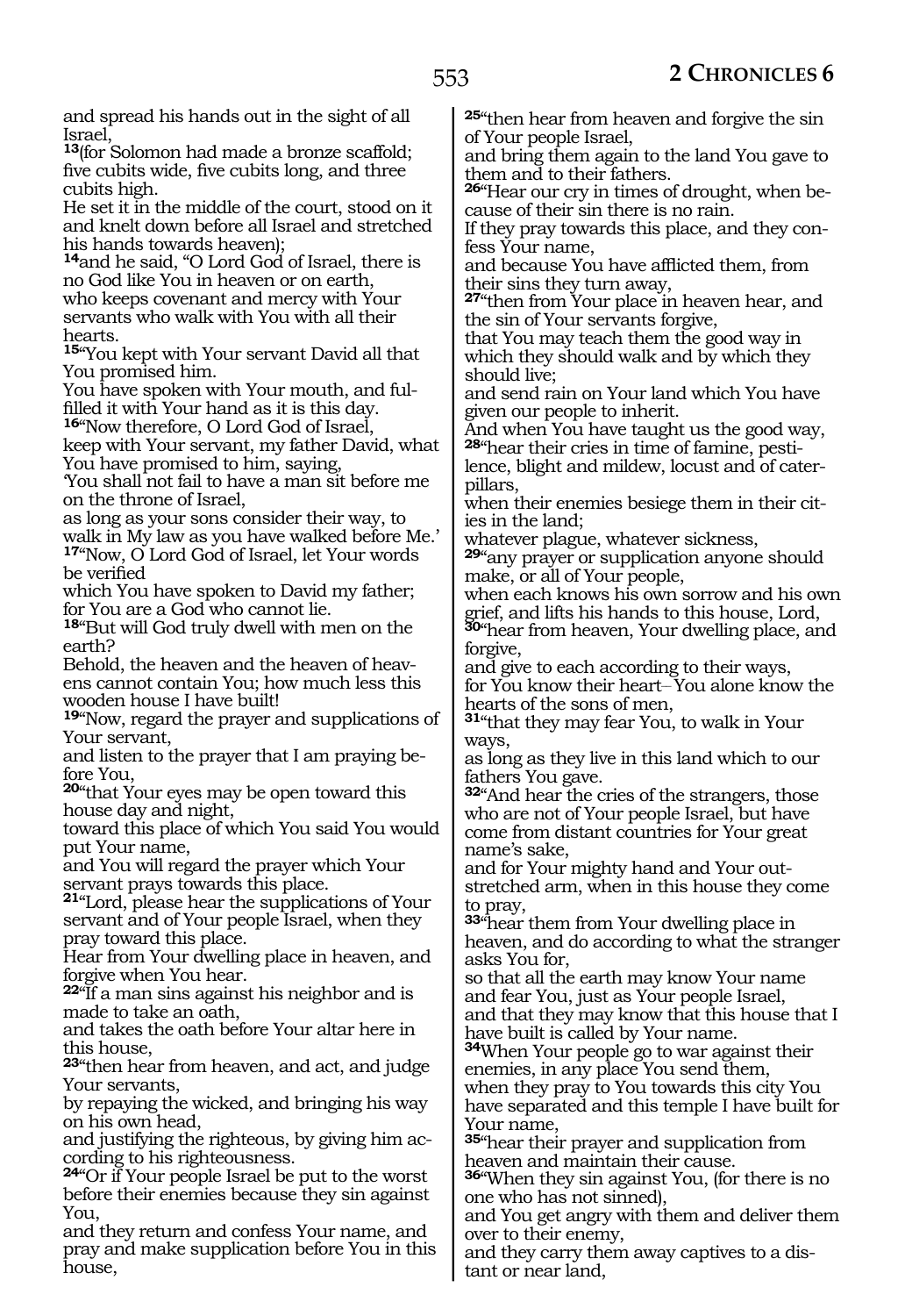**37**"yet if they rethink in the land of their captivity, and repent, and make supplication to You there,

saying, 'We have sinned, we have done wrong and acted wickedly';

**<sup>38</sup>**"and should they return to You with all their heart and soul in the land of their captivity, and pray towards this land which You gave to their fathers, and towards the city You have chosen, and the house I have built for Your name,

**<sup>39</sup>**"then hear their prayer and supplications from Your dwelling place in heaven,

and forgive the sins of Your people who have sinned against You, and their cause maintain. **<sup>40</sup>**"Now, my God, let Your eyes be open, I pray,

and let Your ears be attentive to the prayer that I have made in this place.

**<sup>41</sup>**"Now therefore, arise, O Lord God, to Your resting place,

You and the ark of Your strength.

Let Your priests, O Lord God, be clothed with salvation,

and let Your saints rejoice in goodness.

**<sup>42</sup>**"O Lord, do not turn away the face of Your anointed;

remember the mercies of David Your servant."

## **CWDS Bible Quotes**

*1. Step out of yourself so you can confidently step up and declare to the Lord that what you have built for Him with your life is great and magnificent.*

*2. If it is about the Lord, it is about His love which is about the people; build to be a blessing to the people and bless the people while you build.*

*3. Build with an understanding of the Word that was stretched forth and the back that was broken for you to build.*

*4. It is not random, you were chosen.*

- *5. You may never complete everything the Lord has placed in your heart but proclaim it, write it, prepare for it, so others may run with the vision you dreamt about.*
- *6. You may never be able to do all the good you have in your heart towards God; but it is still good to have it in your heart.*
- *7. You are never too exalted, too desired, too powerful to kneel before the Lord and to exalt Him. You are never too spoken about to speak to and about the Lord your God.*
- *8. Build a refuge for sinners, a resort for the oppressed, hope for the hopeless and seal it with prayer.*
- *9. There is a special anointing on the house of the Lord to give a divine response for every situation: sickness, famine, war, disaster, sin, plague, provision, forgiveness, repentance, battle or business.*
- *10. When you understand the irreplaceable value of the presence of God in a nation you will build with passion without considering cost.*
- *11. Corporate anointing for the nation and for the people resides on the house; to pray the heart of God for a people is to intercede effectively.*
- *12. You can confidently claim the promises of a God who keeps promises; neither He nor His promises can fail.*
- *13. Not because they are priests means they are*

*saved; continue to pray, "May Your priests be clothed with salvation."*

# **PRAYER POINTS**

- Spirit of excellence and distinction in the things of God fall upon believers globally, in the name of Jesus.
- Let every spirit that seeks to exclude the consciousness and the love of people from the hearts of believers receive a divine rebuke; let the power to lead well and to motivate people, envelop ministers today. Amen.
- Most High God, let the fellowship of the suffering of the cross and a full understanding of the mission of Calvary be the motivation for ministry in these end times. Amen.
- Father God, place good thoughts in the hearts of believers towards Your church, Your people and Your kingdom; let this be their daily meditation. Amen.
- Thank You for the church Lord and for the many facets of ministry upon the house. Amen.

# **Oh the fire! Oh, the glory! God alone was doing this.**

#### **But His response to His people is conditioned with an 'if.'**

**"I will hear My people, if they turn to Me and call;**

**If they defile the temple, the temple I will destroy."**

**God needs nobody to help Him; His name is "Awesomeness."**

**But His response to His people is conditioned with an "if."**

# 2 CHRONICLES 7

**<sup>1</sup>**Solomon had finished praying; and when he was all done,

a spark lighted in heaven, and fire came right down.

It consumed the burnt offering and the sacrifices;

and the Lord's glory filled the temple right before their eyes.

**<sup>2</sup>**The priests could not enter the Lord's house, because the glory had filled the place,

*they simply stood in awe as the Lord had His glo-*

*rious way*. **<sup>3</sup>**When all the people of Israel saw the fire come down, and the Lord's glory on the house, they bowed their faces to the ground on the pavement, and lifted up their praise.

They worshipped and praised the Lord, say- ing, "For He is good.

For He is good and His mercies endure for- ever!"

**<sup>4</sup>**Then the king and all the people sacrificed before the Lord.

**<sup>5</sup>**King Solomon offered in sacrifice twenty-two thousand oxen,

and one hundred and twenty thousand sheep. So the king and all Israel dedicated the house of God.

@*There was no restraint in their sacrifices, their attitude was generous.*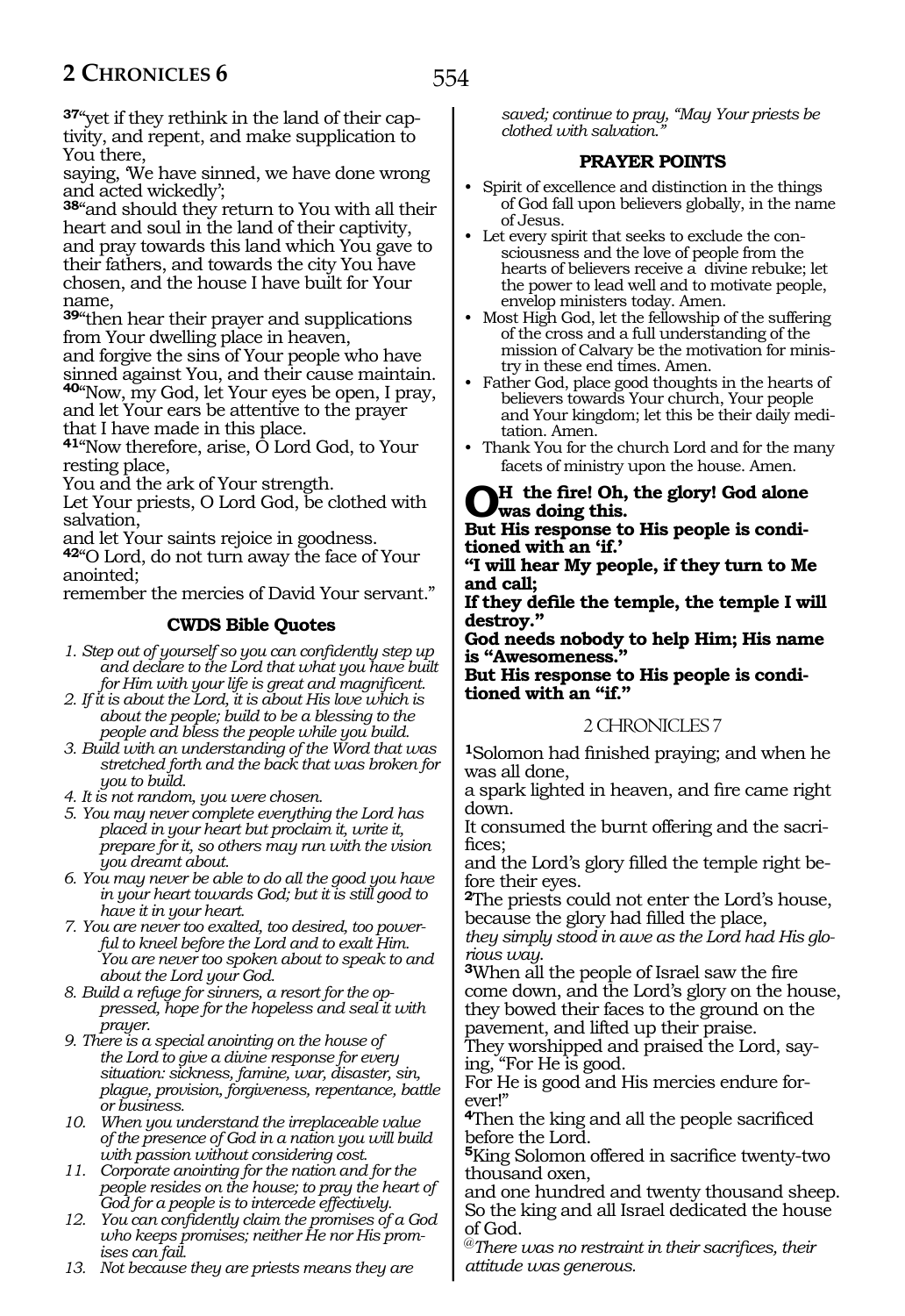*They were sacrificing before the Almighty, whose name is "Glorious."*

**<sup>6</sup>**And the priests waited on their office, and the Levites with musical instruments which David the king had made to praise the Lord, saying, "Because His mercies endure forever."

Whenever David offered praise through their ministry, the priests sounded the trumpets before them, while all Israel stood.

They had an altar for burnt offering, but the altar could not hold.

**<sup>7</sup>**And Solomon sanctified the middle of the court that was before the house of the Lord; and there he offered burnt offerings, and the fat of the peace offering,

for the bronze altar which Solomon had made was not able to receive the burnt offering, the grain offering, and the fat.

**<sup>8</sup>**At the same time Solomon kept the feast seven days, together with all Israel.

It was a very great congregation, from the entrance of Hamath to the River of Egypt.

**9**On the eighth day they made a solemn assembly, for they dedicated the altar for seven days, and kept the feast for seven days.

**<sup>10</sup>**And on the twenty-third day of the seventh month, he sent the people to their tents, happy and joyful at heart for the goodness of the Lord to David, to Solomon and to His people Israel.

**<sup>11</sup>**So Solomon finished the house of the Lord and the king's house;

and Solomon successfully completed all that he conceived in his heart to make in the house of the Lord and in his own house.<br><sup>12</sup>Then the Lord said to Solomon as He ap-

**<sup>12</sup>**Then the Lord said to Solomon as He ap- peared to him by night:

"I have heard your prayer, and have chosen this place for Myself as a house of sacrifice. **<sup>13</sup>**"When I shut up heaven and there is no rain, or if I command the locusts to devour the land, or send pestilence among my people then know this,

*@when My people cry, I will respond; should they understand My "ifs."*

**<sup>14</sup>**"If My people who are called by My name will humble themselves and pray, and if they seek My face,

and if they turn from their wicked ways, then I will hear from heaven, and I will forgive their sin and heal their land.

**<sup>15</sup>**"Now My eyes will be open and now I will listen attentively to every prayer that is made in this place.

**<sup>16</sup>**"For now I have chosen and sanctified this house, that My name may be there forever; and My eyes and My heart will be there perpetually.

**<sup>17</sup>**"But as for you, if\_\_yes if you will walk before Me as your father David walked,

and do all that I have commanded you, and if you keep all My statutes and My laws, **<sup>18</sup>**"then I will establish the throne of your

kingdom, as with David your father I gave my

covenant,

saying, 'You shall not fail to have a man to be ruler in Israel.'

**19**"But if you turn away and forsake My statutes and commandments which I have set before you, and go to serve and worship other gods\_\_

@*if you turn away and reject the 'ifs' that I have spoken,* 

*in that day you shall know, when My 'if's' turn to 'then,'\_\_*

**<sup>20</sup>**"for then I will root them up from My land which I have given them, and this house which I have sanctified for My name, I will cast out of My sight,

and then I will make it a proverb and a by- word among all nations.

*If you defile My temple, I will destroy it.* **<sup>21</sup>**"And as from then this house that is high and lovely, shall be an astonishment to everyone who passes by, and they shall say,

'Why has the Lord done this to this land and to this house?'

**<sup>22</sup>**"Then they shall answer, 'Because they have forsaken the Lord God of their fathers who brought them out of the land of Egypt, and have taken hold of other gods, and worshipped and served them;

therefore He has brought all this disaster on them."

*@You worshipped before God's fire, but you must remember this;*

*all the glory you have experienced is conditioned*  with an "if.

*God regards His temple, but I will say it once again,*

*before you defile the temple, take a look first at the "then."*

# **CWDS Bible Quotes**

- *1. God is such a gentleman; He waited until the prayer was finished then responded with fire and His awesome glory.*
- *2. You may attract the glory, but you can never withstand the glory; you may invite and ignite the fire but you can never enter inside the fire.*
- *3. Sacrifice will attract glory that will envelop the church and ignite praise and extravagance in giving; live at the place of extravagance and you live at the pivot of glory.*
- *4. When the altar is too small to hold your offering, you understand God is too big for you to restrict or to limit Him.*
- *5. You step on the portals of overflow and abundant living when your giving exceeds the capacity of the house to receive.*
- *6. Time spent in God's presence will leave you happy and full of joy and gratitude to God.*
- *7. Above the fire, above the glory, there is a personal word. When you enter into prayer you enter conversation with God; ask in faith believing and wait to hear God.*
- *8. Know the conditions and you can control and command the outcome; the word of God is a book of choices and consequences.*
- *9. God gives to you choices but His word leaves Him no choice but to respond to your decisions in ac-*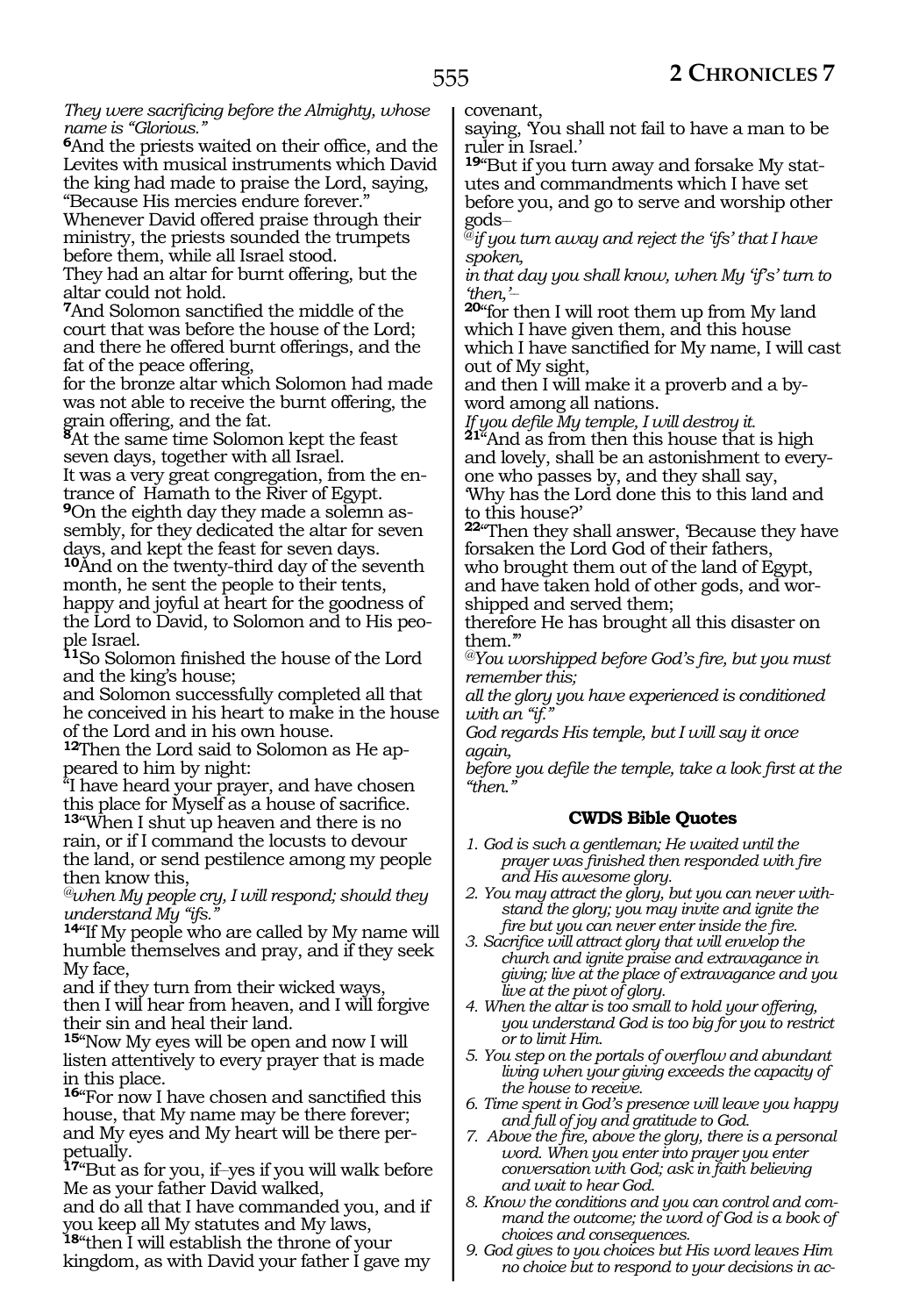*cordance with His 'if and then' stipulations.*

- *10. God's people hold the keys to national revival and healing; it is locked up in their own revival, seeking God and turning to Him with humility and prayer.*
- *11. The eyes and the heart of God are on His house, place your eyes and your heart on His house and His eyes and His heart will be upon you.*
- *12. The house(your body) is as valuable to God as the worship and consistency of the people; if you defile the house God will destroy and remove it.*

## **PRAYER POINTS**

- Loving Father, thank You for hearing and answering our prayers. Thank You for the individual attention and personal response You give to each heart lifted up. Amen.
- Omnipotent God, I hunger and thirst for You. Glory too awesome to withstand, visit the church with revival power, in the name of Jesus.
- Heavenly Lover of our souls, let glory and divine encounters underpinned by praise and extravagance in giving, be the continuous experience of the church in this age, in Jesus' name.
- God of wonders, let the people of God excel in love and extravagance in giving, so they will step into the heart of God who only speaks overflow and abundance. Amen.
- Grace to make the right choices in response to the word of God be upon my life and the lives of believers today, in the name of Jesus.

# **He was building, building cities,<br>Building a righteous path with God. All his buildings were perfected, except for one weak block he had. It was his wife, Pharaoh's daughter; he took her out of David's home. If a block is not fit for building, it will tear your building down.**

# 2 CHRONICLES 8

**<sup>1</sup>**At the end of twenty years, after Solomon had finished building the house of the Lord, and his own house,

**<sup>2</sup>**that the builder kept on building; he was building more and more;

Solomon built and caused Israel to dwell in the cities Hiram had given to him.

**<sup>3</sup>**Then Solomon went to Hamath-zobah, and took it.

**<sup>4</sup>**He also built Tadmor in the wilderness, and all the storage cities in Hamath.

**5**He built Upper Beth-horon and Lower Bethhoron,

cities secured with walls, gates and bars. **6**He also built Baalath and all the storage cities that he had,

and all the cities for his chariots, and cities for his horsemen;

all that Solomon desired to build in Jerusa- lem, in Lebanon, and in all his domain. **<sup>7</sup>**And all the strangers left among them of

the Hittites, Amorites, Perizzites, Hivites, and Jebusites, who were not of Israel\_\_

**<sup>8</sup>**that is, their descendants who were left in the

land after them, whom the children of Israel did not destroy\_\_

Solomon put them to tribute and to forced labor as it is to this day.

**<sup>9</sup>**But Solomon did not make the people of Is- rael slaves for his work.

Some were men of war, captains of his offic- ers, his chariots, and his horsemen.

**<sup>10</sup>**Some of them served as leaders of Solo- mon's officials:

two hundred and fifty ruled over the people.

**<sup>11</sup>**And Solomon took the daughter of Pharaoh up from the city of David to the house he had built for her, for he said,

"My wife shall not dwell in the house of David king of Israel,

because the places the ark of the Lord has come are holy."

*@You cannot build in God's presence if you use a block of sin.*

*If the material does not fit, the structure will cave in.*

**<sup>12</sup>**Then Solomon offered burned offerings to the Lord on the Lord's altar which he had built before the porch,

**<sup>13</sup>**in accordance with the standard rate per day, as Moses commanded to be done, for the Sabbaths, the New Moons, and the three annual solemn feasts:

the feasts of Unleavened Bread, the Feast of Weeks, and the Feast of Tabernacles.

**14**And according to the order of David his father, he appointed the courses of the priests for service,

the Levites for their duties (to praise and minister before the priests) as the daily duty required,

and the porters also by courses at each gate; as David the man of God had assigned.

**<sup>15</sup>**They kept all the king's commandments to the priests and the Levites concerning any matter or concerning the treasuries.

**<sup>16</sup>**Now all the work of Solomon was prepared from the day of the foundation of the Lord's house until it was finished.

So the house of the Lord was completed. **<sup>17</sup>**Then Solomon went to Ezion-geber and Elath in the land of Edom by the sea.

**<sup>18</sup>**And Hiram sent him ships by his servants who were sailors.

They went with the servants of Solomon to Ophir,

and took from there four hundred and fifty talents of gold and brought it to King Solomon. *@Go ahead, Solomon, amass your wealth, and build as you desire,*

*but you take fire in your bosom, when you build with foreign wives.*

# **CWDS Bible Quotes**

*1. Build for the Lord, build for the people, build for your own comfort; let progress and positive achievements with kingdom impact define your life.*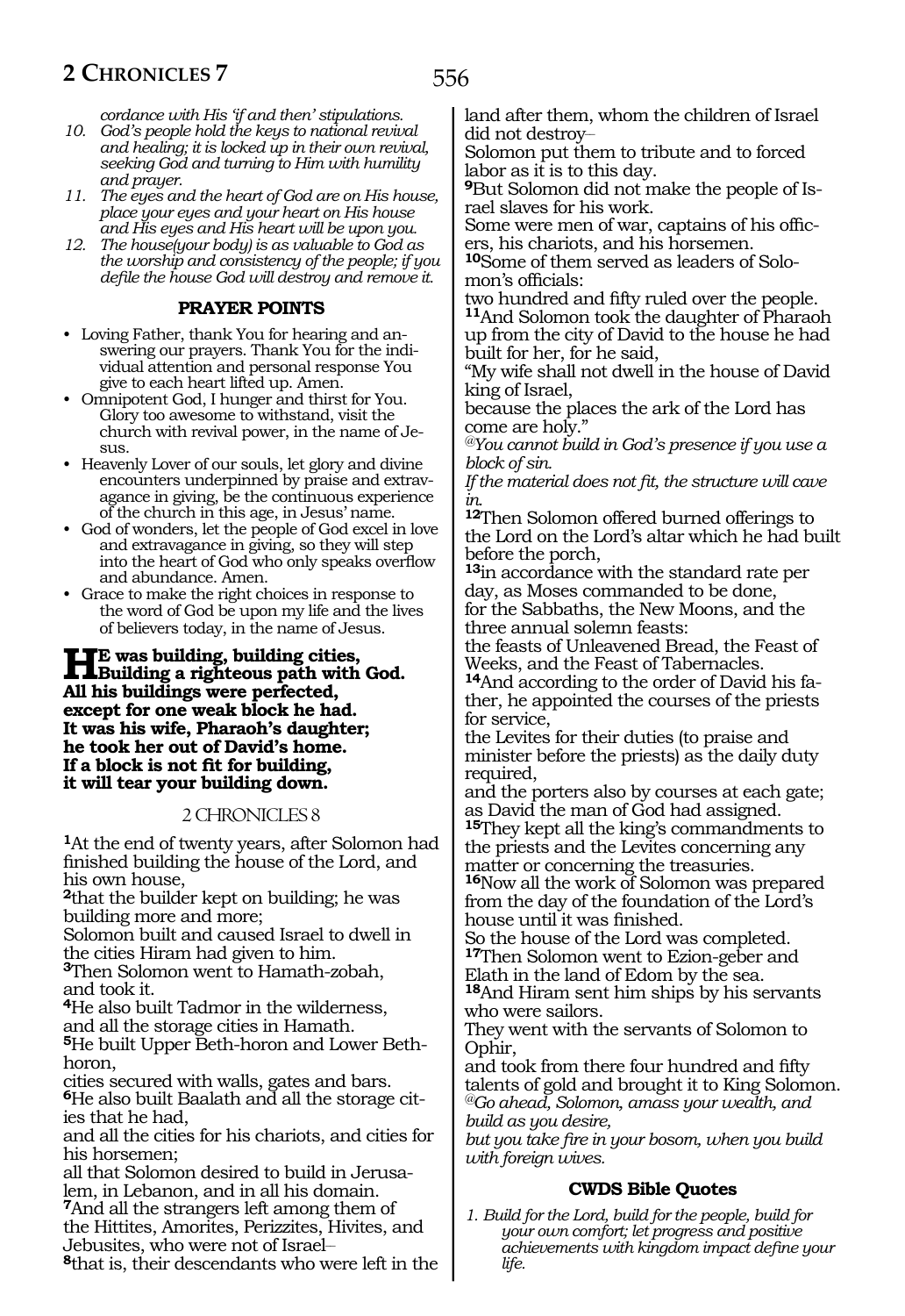- *2. Effective utilization of available resources accelerates success; understand and appreciate your available resources and deploy them effectively.*
- *3. When you marry someone who has no place in the presence of the Lord, you make a covenant with flesh to conflict with your spiritual pursuits.*
- *4. It is good to offer sacrifices to the Lord but it is best to resist the flesh and make sacrifices for the Lord; let your flesh burn for God and not for abominable companionship.*
- *5. When you understand and appreciate the ministry of priests and church workers, you give them every support to help them to function effectively.*
- *6. You magnify your house when you magnify and faithfully support the house of God and His ministers.*
- *7. You know God is in it when it is well ordered and blessed from start to finish.*

# **PRAYER POINTS**

- King of Glory, grant me the power to live a full life in the presence of the Lord defined by progress, accomplishments and kingdom impact, in the name of Jesus. Amen.
- By the power of the Holy Spirit, I call forth efficiency and effectiveness in the deployment of human and other resources, to the leadership of the church today. Amen.
- Merciful Father, save ministers and believers today from decisions of the flesh designated for disaster. I speak grace, grace, to every marriage under attack in the church. Amen.
- Father God, let the desires of the flesh burn on the altar of sacrifice before You always. Amen.
- I prophesy to the four winds of the earth and call forth needed support for everyone in ministry and for their families today, in the name of Jesus.

#### **He delights in you to sit upon His throne.**

**"He delights in you," is the whisper of every tongue.**

**See kings coming from the east, the west, the north, the south,**

**To hear God's wisdom coming from King Solomon's mouth.**

**When they cannot believe it, so much for them to see,**

**Lift your hands and praise Him; say, "He delights in me."**

# 2 CHRONICLES 9

**<sup>1</sup>**When the queen of Sheba heard about the fame of Solomon,

she came to Jerusalem to test Solomon with hard questions.

She came with a very great entourage, with camels bearing spices, gold in abundance, and precious stones.

When she came to Solomon she spoke with him about everything that was in her heart. **<sup>2</sup>**And Solomon answered all her questions.

There was nothing hid from Solomon that he could not explain to her.

**<sup>3</sup>**The queen of Sheba was impressed; she came, she heard, she saw.

She heard the wisdom of his answers and saw

the house that he had built.

**<sup>4</sup>**She saw the food on his table, and how his servants sat to eat.

She saw the attendance of his waiters, and the way they all were dressed.

She saw his ascent to the Lord's house, and she had no spirit left.

Her heart went weak within her; she was so impressed.

**<sup>5</sup>**Then she said to the king, "It is true! It is truel

It was a true report I heard in my own land of your acts and your wisdom.

**<sup>6</sup>**"I did not believe them until I came and saw it with my own eyes,

but the half of the story of your wisdom and greatness was never told; it has been disguised.

You exceed the fame I was told of.

**<sup>7</sup>**"Happy are your men and all who are graced to serve you,

who stand before you continually, and who hear wise, delightful words.

**<sup>8</sup>**"Blessed be your God who made this all to  $he$ 

*yes, go ahead and say it, "The Lord delights in me\_\_*the Lord who delights in you, to set you on His throne to be king for the Lord your God! Because your God has loved Israel, to establish them forever,

therefore He made you their king to do justice and judgment."

*Yes, He delights in you, that is why He had made you king.* 

**<sup>9</sup>**It delighted her to give one hundred and twenty talents of gold to Solomon,

with spices in great abundance, and precious stones;

there were never any spices such as that which the queen of Sheba gave to Solomon. **<sup>10</sup>**Also the servants of Hiram and Solomon's servants who brought gold from Ophir,

brought precious stones and algum trees. **<sup>11</sup>**And the king used the algum trees to make for the terrace of the house of the Lord, and for the king's palace.

He also used it to make harps and stringed instruments for singers;

there were none seen like them before in all Judah.

**<sup>12</sup>**Then King Solomon gave to the Queen of Sheba all that she desired, anything she asked,

much more than she had brought to the king. So she left with her servants and returned to her own land.

**<sup>13</sup>**Six hundred and sixty-six talents of gold came to Solomon yearly,

**<sup>14</sup>**in addition to what the traders and the mer- chants brought.

And all the kings of Arabia and governors of the country brought gold and silver to Solo- mon.

**<sup>15</sup>**And King Solomon made two hundred large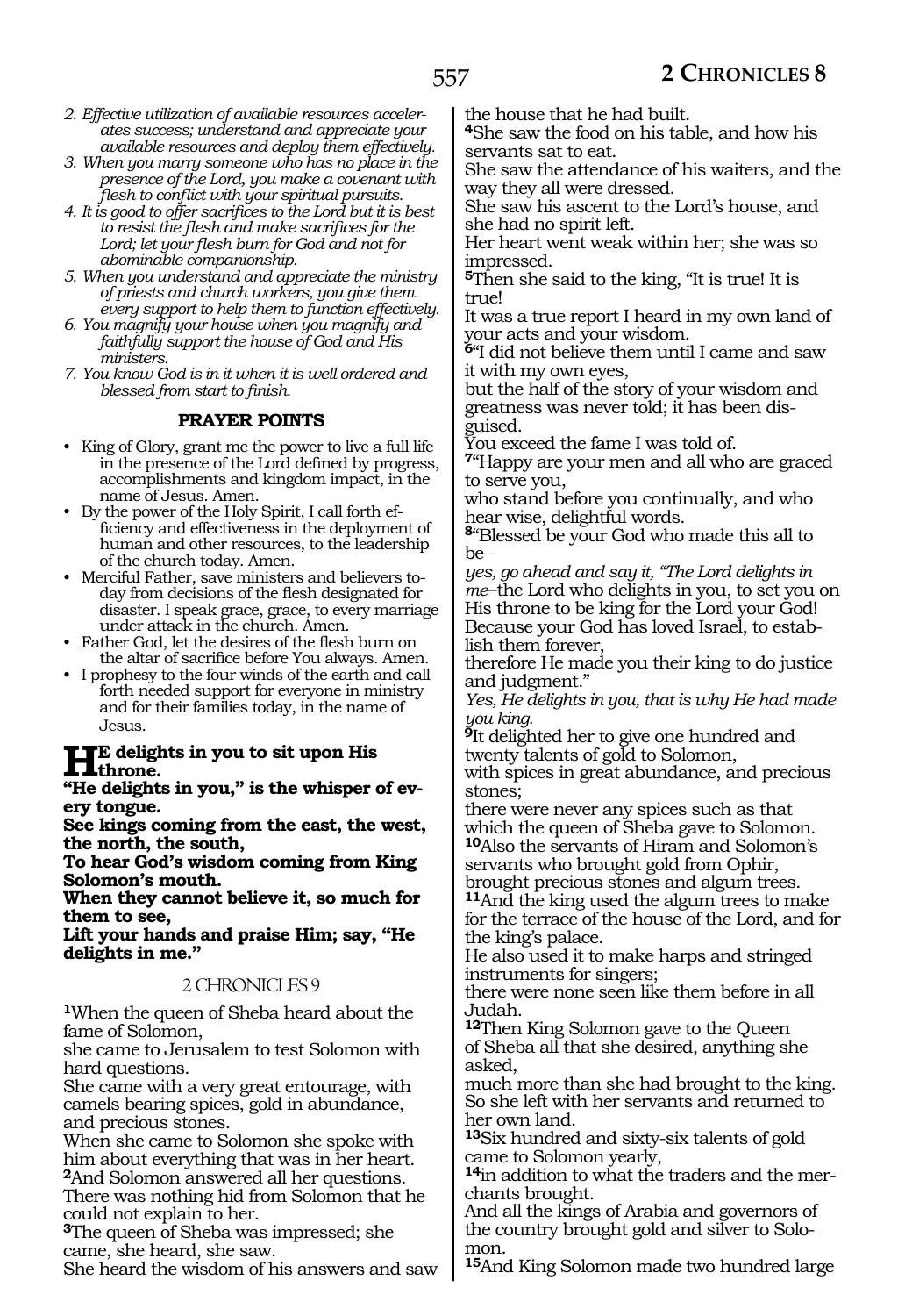shields of beaten gold; six hundred shekels of gold went into each shield.

**<sup>16</sup>**He made three hundred shields of beaten gold; three hundred shekels of gold went into each shield.

The king put them in the House of the Forest of Lebanon.

**<sup>17</sup>**In addition to this, the king made a great throne of ivory and overlaid it with pure gold.

**<sup>18</sup>**The throne had six steps, with a footstool of gold. There were armrests on both sides of the place of the seat, and two lions stood beside the armrests.

**<sup>19</sup>**There were twelve lions in total; one on each side of the six steps.

There has been nothing like this made for any other kingdom.

**<sup>20</sup>**All the drinking vessels of King Solomon were made of gold

and all the vessels of the House of the Forest of Lebanon were pure gold.

None of them were silver for silver was not regarded in the days of Solomon.

**<sup>21</sup>**The ships of the king went to Tarshish with Hiram's servants and once every three years the merchant ships came,

bringing gold, silver and ivory, peacocks and apes.

**<sup>22</sup>**So King Solomon surpassed all the kings of the earth in riches and wisdom.

**<sup>23</sup>**And all the kings of the earth sought the presence of Solomon to hear the wisdom God had put in his heart.

*The wisdom God gave him drew kings to him.*  **<sup>24</sup>**And each brought him presents: vessels of silver and gold, garments, armor, spices, horses and mules, at a set rate each year.

**<sup>25</sup>**Solomon had four thousand stalls for horses and chariots,

and he had twelve thousand horsemen whom he placed in the chariot cities, and at Jerusa- lem.

**<sup>26</sup>**He reigned over all the kings from the River, as far as Egypt, through the land of the Philistines.

*@Now everyone could see,*

*what happens when humble hearts can say, "The Lord delights in me!"* 

**<sup>27</sup>**When silver is as common as stones, as in Jerusalem it became,

when cedar trees are as plentiful as the sycamore, *know that God deserves the praise.*

**<sup>28</sup>**When they buy horses out of Egypt, and out of all the lands,

*@know that as God promised David, He has made Himself a son.* 

**<sup>29</sup>**The rest of the acts of Solomon, from begin- ning to end,

are written in the book of Nathan, the prophe- cy of Ahijah, and in the visions of Iddo the seer concerning Jeroboam the son of Nebat.

**<sup>30</sup>**Solomon reigned over all Israel in Jerusalem for forty years.

**<sup>31</sup>**And Solomon died and was buried in the

City of David his father,

and Rehoboam his son reigned in His place. @But Solomon's *life shows us what happens when God delights in you.*

*"I will be to him a Father," He had promised David, and even so He had.*

*It helps to see just how much God delights in sons of God.*

*Yes, Solomon's life has taught us what avails to sons of God.*

## **CWDS Bible Quotes**

- *1. If you make God the source of your wisdom, He will give you the answers to the difficult questions sinners have. They may have wealth, position and honor but they need answers.*
- *2. Put the gifts on display (wisdom) to put the Giver on display and to draw the hearts of men to Him.*
- *3. Fame and fortune must agree with your walk; your foundation will be examined.*
- *4. Shine your light in such a way and with such consistency that people will see your good works and give glory to your God who delights in you to exalt you.*
- *5. It is not yours by right nor by works but by His grace and by His delight; it delights God to bless you; He takes pleasure in His children.*
- *6. Your gifts have magnetic appeal; put them on display and they will attract great people and abundance of resources to you.*
- *7. Express your gifts and they will expose and elevate you and open doors to new opportunities.*
- *8. The generosity of a giver responds to the generosity of a gift; as with man so with God.*
- *9. Kings are extravagant in giving and responding to kings, even so should believers (kings and priests) respond to the King of kings.*
- *10. Enter the mind of God; distinguish yourself with creativity and great inventions and it will set you apart from others.*
- *11. God will make you a king to kings if you will walk in humility to the King of kings.*
- *12. Abnormal success is for everyone who will engage the supernatural God.*

# **PRAYER POINTS**

- Father God, I tap into the wealth of Your wisdom and the love in Your heart to be the answer that sinners are searching for, in the name of Jesus.
- Merciful Father, satisfy the needs of the sinful wandering souls of the miserable rich, in the name of Jesus.
- My Father, my God, help me to justify being called Your son by putting You on display every day of my life, in the name of Jesus.
- Loving Father, help me never to walk after fame and fortune but to walk after You so Your blessings shall follow and overtake me at the place of purpose, in the name of Jesus.
- Power to realize and maximize the deposit of glory (gifts) you have placed in the lives of every believer, envelop them now, in the name of Jesus.
- Amazing Father, marvelous Lord, let me walk in such a way that You delight in me. Amen.

#### **Vanity, it makes my spirit vexed. Will my son be wise? Oh, no! I cannot**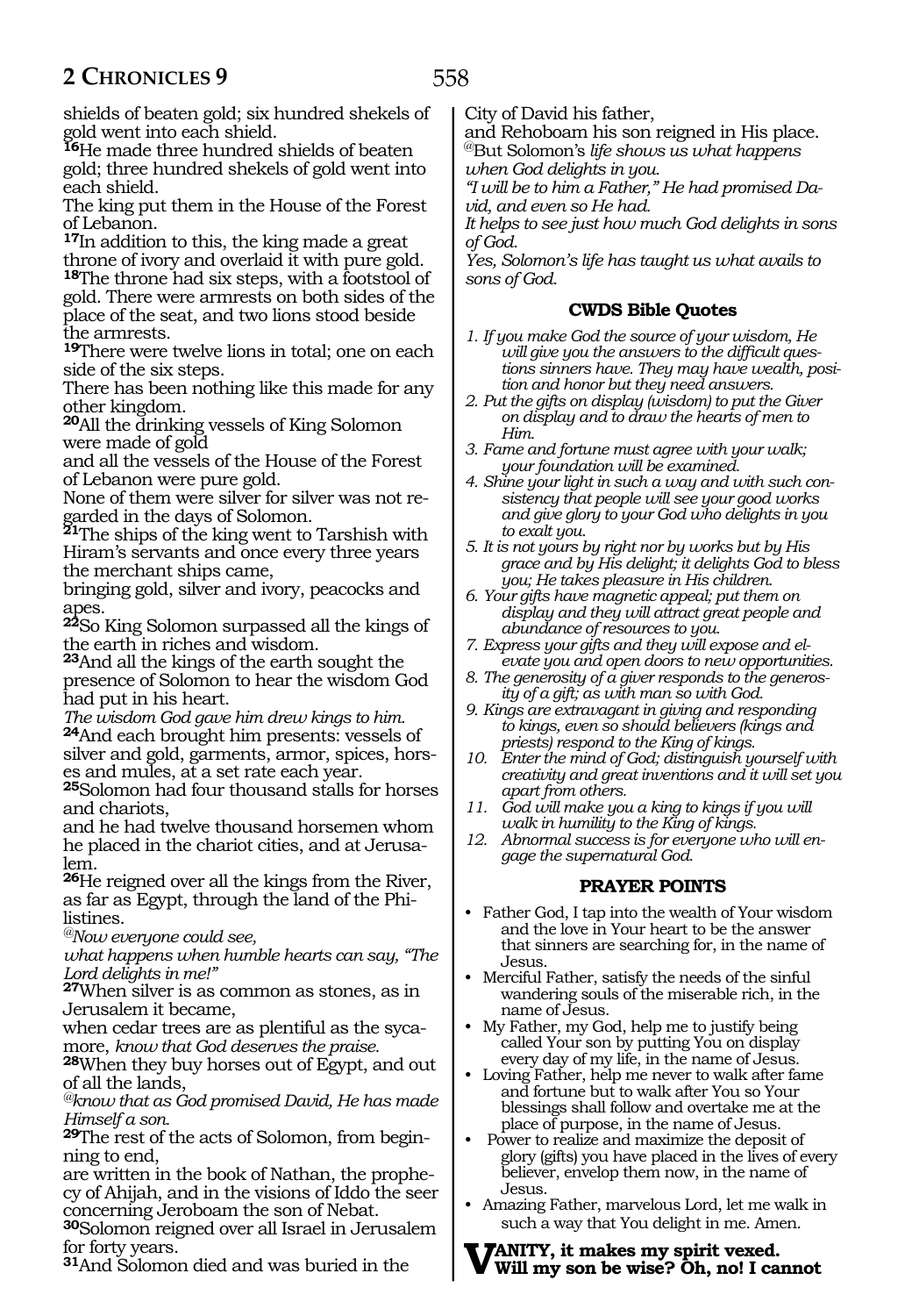**tell what is next. Will he listen to wise counsel? Will he hear the people's heart? Or will all my work and glory, Like smoke be up and gone? Vanity, oh, vanity! It makes my spirit vexed.**

## 2 CHRONICLES 10

**<sup>1</sup>**They came to him at Shechem. They came to make him king. So Rehoboam went to Shechem, for all Israel had come there to him. **<sup>2</sup>**And when Jeroboam son of Nebat heard in Egypt, (for he had fled there from Solomon), that he returned from Egypt.

**<sup>3</sup>**Then they sent and called Jeroboam. And Jeroboam and all Israel came and spoke to Rehoboam, and said,

**<sup>4</sup>**"Your father made our burdens very heavy; therefore lessen the arduous service of your father, and his heavy burden that we carry. All we ask of you is some relief and we will gladly serve you."

**<sup>5</sup>**So Rehoboam said to them, "Come back to me after three days." And the people left. **<sup>6</sup>**Then King Rehoboam sought counsel of the

elders who stood before his father Solomon when he was alive,

saying, "What advice do you give me to answer these people?"

**<sup>7</sup>**They said to him, "If you are kind to these people, and please them, and speak good words to them, they will serve you forever; if only you would."

**<sup>8</sup>**But he rejected the good advice of the elders, *@His soul desired something else;*

*"Though I do not share my father's wisdom, I will share the legacy of his strength."*

So he asked counsel of the young men, who had grown up with him and who stood before him.

**<sup>9</sup>**And he said to them, "What advice do you give me?

How should we answer this people who have asked me this:

'Lessen the heavy yoke your father has put on us'?"

**<sup>10</sup>**The young men who had grown up with him replied to him, and said,

"Tell the people who have asked you for relief, saying, 'Your father made our yoke heavy, lessen it for us'-say to them:

'My little finger shall be thicker than my father's waist!

**<sup>11</sup>**'My father placed a heavy yoke on you, I will add to your yoke;

my father punished you with whips, but I will make you feel my scorpion's bite.

*@Now you will begin to see that my father's yoke* 

<sup>12</sup>So Jeroboam and all the people of Israel came to Rehoboam the third day, as the king had advised them, saying,

"Return to me on the third day."

**<sup>13</sup>**Then Rehoboam answered them harshly.

He rejected the counsel of the elders. **<sup>14</sup>**The young men had graced his soul.

He spoke to the people according to their counsel.

He said, "My father made your burdens heavy, but I will add to it some more.

My father chastened you with whips, now I will humble you with scorpions."

@*God gave his father wisdom, but his son did not have the heart.*

**<sup>15</sup>**So Rehoboam the king did not listen to the people,

for the Lord allowed this in order to fulfil His word, which he had spoken by Ahijah to Jeroboam the son of Nebat.

**<sup>16</sup>**When all Israel saw that the king was not hearing them, they answered the king, and said,

"What portion do we have in David? We have no inheritance in the son of Jesse. To your tents, O Israel!

Now David, go take care of your own house!" So all Israel returned to their tents.

**<sup>17</sup>**Yet Rehoboam reigned over Judah, and all the people of Israel who lived in the cities of Judah.

**<sup>18</sup>**After this Rehoboam sent Hadoram, who was over the tributes,

but the people of Israel stoned him to death. And so king Rehoboam speedily fled to Jerusalem on his chariot.

**<sup>19</sup>**So Israel rebelled against the house of David to this day.

*@For a wise king once reflected, "Vanity, it makes my spirit vex:*

*Will my son be wise or foolish?* 

*Will I be made to have regret?"*

#### **CWDS Bible Quotes**

- *1. Build your glory on the backs of others but it is not sustainable; the God of equality creates natural resistance to oppression and slavery.*
- *2. Understanding is seeking counsel; wisdom is accepting and enacting counsel.*
- *3. The voice of wisdom that entreats you is the voice waiting to mock you when you reject its good counsel.*
- *4. Power is built on the goodwill of people; ignore the cry of the people and you ignite a cry against your power.*
- *5. Arrogance rolls over the feelings of people and expects them to roll over and happily give full support; ignorance speaks hardship, death and destruction to its foundation and expects it to sustain them.*
- *6. There are people waiting to collect what you arrogantly disregard. Connect with the people or you will collide with them.*
- *7. Build your legacy in righteousness, break your legacy by sin; wisdom takes you to heights attainable but it is not sustainable by sin.*
- *8. You can only steer them if you will hear them or they will not want you near them; people will hear you to the extent that you will hear them.*
- *9. Be tone deaf to a people and you will hear when*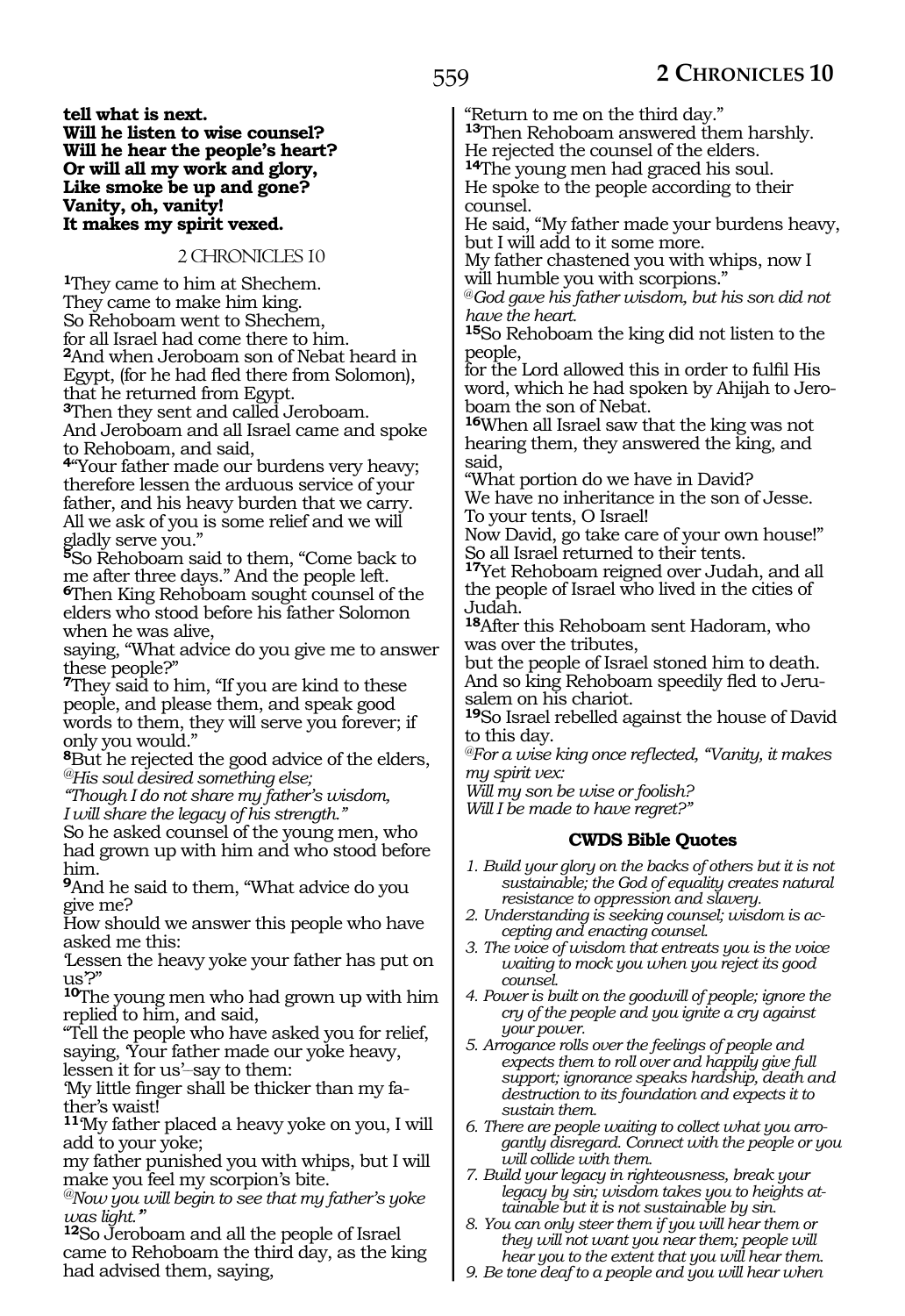*they change their tune; make your heart stone to them and you will get stones instead of your heart's desire of them.* 

*10. Your window is closing, opportunity is being frozen; wake up; it is that bad!*

## **PRAYER POINTS**

- Spirit of the living God, visit leadership at every level in this nation with a conscientious spirit towards people; let them build for the benefits of people instead of on the backs of people. Amen.
- Holy Spirit, let understanding and wisdom be the portion of believers today; let them discern and respond well to Godly counsel, in the name of Jesus.
- By the power in the blood of Jesus, I refuse to be mocked by foolish and rash decisions; I will walk with wisdom. Amen.
- Loving and gentle Father, place Your love and gentleness into the hearts of leaders today. I rebuke every spirit of arrogance operating in the church, in the name of Jesus. Amen.
- I speak to pastors, ministers and leaders at all levels in the church; by the power of the Holy Spirit, wake up madly in love with the people you can affect and infect with the love of Jesus. Amen.

#### **Priests of God or priests of devils, or just no priests at all; Those whose hearts are perfect will resort**

**to the Lord.**

**Your kingdom will be strengthened if on the word of God you stand; You can have your wives and children, but safety is in God.**

#### 2 CHRONICLES 11

**<sup>1</sup>**When Rehoboam returned to Jerusalem, he gathered unto him,

one hundred and eighty thousand chosen men of Judah and Benjamin.

They were warriors to fight against Israel to restore the kingdom to himself.

**<sup>2</sup>**But the Lord's word came to Shemaiah the man of God, saying,

**<sup>3</sup>**"Speak to Rehoboam the son of Solomon, king of Judah, and to all Israel in Judah and Benjamin, and say,

**<sup>4</sup>**'This is what the Lord says, "You shall not go up to fight against your brethren.

Let every man return to his house, for this thing is done by Me."'"

Therefore they obeyed the words of the Lord and did not attack Jeroboam.

**<sup>5</sup>**And Rehoboam dwelt in Jerusalem and he built cities for defence there in Judah.

**<sup>6</sup>**He built Bethlehem, Etam, Tekoa,

**<sup>7</sup>**Beth-zur, Sochoh, Adullam,

**<sup>8</sup>**Gath, Mareshah, Ziph,

**<sup>9</sup>**Adoraim, Lachish, Azekah,

**<sup>10</sup>**Zorah, Aijalon and Hebron,

fortified cities in Judah and Benjamin.

**<sup>11</sup>**And he fortified the strongholds, and put captains in them, and stores of food, oil and wine.

**<sup>12</sup>**And in every city he put shields and spears and he made them very strong. He had Judah and Benjamin on his side.

**<sup>13</sup>**And from all the land throughout Israel, the priests and the Levites resorted to him. **14**For the Levites left their lands and their possessions and came to Judah and Jerusalem, for Jeroboam and his sons had stopped them from their priestly duties to the Lord. **<sup>15</sup>**He ordained for himself other priests, not of

the Lord,

priests of his high places, priests of demons, and priests for the calves he made; priests who were no priests at all.

**<sup>16</sup>**After the Levites left, all those of the tribes of Israel who had set their heart to seek the Lord God of Israel came and resorted to Jerusalem, to sacrifice to the Lord God of their fathers.

**<sup>17</sup>**So they strengthened the kingdom of Judah, and made Rehoboam, the son of Solomon strong for three years,

for all this time, these three years, they walked the way of David and Solomon.

**<sup>18</sup>**Then Rehoboam took wives from among his brethren:

Mahalath, the daughter of Jerimoth, David's son, and of Abihail the daughter of Eliab, the son of Jesse.

**<sup>19</sup>**And she bore him Jeush, Shamariah, and Zaham.

**20**After her he took Maachah the granddaughter of Absalom;

and she bore him Abijah, Attai, Ziza and Shelomith.

**21**And Rehoboam loved Maachah the granddaughter of Absalom above all his wives and his concubines,

for he had eighteen wives and sixty concubines,

and he fathered twenty-eight sons and sixty daughters.

**<sup>22</sup>**And Rehoboam made Abijah, the son of Maachah to be chief, and set him above his brothers for he intended to make him king. **<sup>23</sup>**And he wisely dispersed all his other sons throughout all the land of Judah and Benjamin.

He sent them to every fortified city, and he gave them abundance of provisions. He also sought many wives for them.

#### **CWDS Bible Quotes**

- *1. Control, is the fight to retain what you do not value; if you will not fight for them, you will fight a losing battle to retain them.*
- *2. If love cannot constrain you, let the word of the Lord restrain you. It is futile to frustrate yourself fighting the word of God.*
- *3. If you will not defend and minister to them you will defend yourself from them.*
- *4. Build your strong defenses but take refuge in God; He is the only safe place to be.*
- *5. If the environment is not conducive to worship, change your environment but never change your worship.*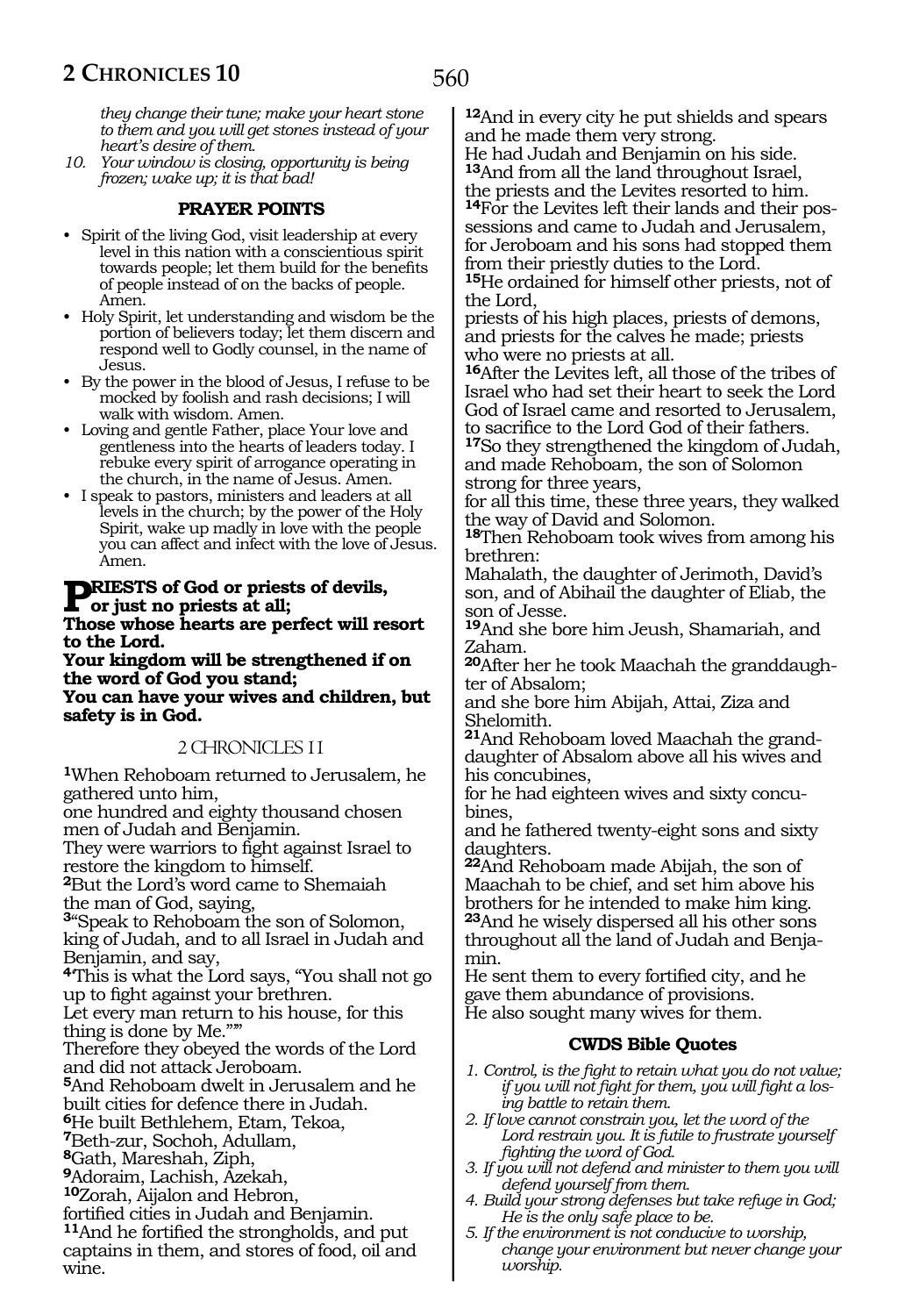- *6. You may find yourself in the heart of them but if they are not in the heart of God refuse to be a part of them; part company.*
- *7. Establish yourself, build your family and your legacy and prosper in the grace of God but remember the pillar of your prosperity.*
- *8. Position your children and provide for succession while you have time; only you can ensure your will is established.*
- *9. Be deliberate; leave nothing to chance since chance regards nothing but what remains.*

## **PRAYER POINTS**

- Righteous Father, let the spirit of control be driven away from the body of Christ and be replaced by genuine love, motivation and good leadership.
- Father, show the battles I should fight and give me wisdom and restraint to avoid the battles You have not ordered. Amen.
- Let the power to fight for the people instead of fighting the people for power rest upon church and national leadership, in the name of Jesus.
- Let the blood of Jesus Christ drive away every spirit from my environment that is assigned to block my worship, in the name of Jesus.
- Awesome God, let me default in the path of righteousness as I give my relationship with You first-place in my life. Amen.

#### **PREPARE your heart to seek the Lord, or you will search and find Him not. A heart that must be humbled, will be servant of Shishak. Why cast off all your glory? Why seek Him after He departs? Why not relive the David story, and daily prepare your heart?**

# 2 CHRONICLES 12

**<sup>1</sup>**But when Rehoboam was strong and had established the kingdom,

it came to pass, he found strength in his own wisdom.

He forsook God's law, and all Israel followed him.

*@Nothing restrained or held them back! But hearts that must be humbled will be servants to Shishak.*

**<sup>2</sup>**In the fifth year of King Rehoboam, Shishak the king of Egypt came up against Jerusalem, for they had transgressed against the Lord.

**<sup>3</sup>**He came with twelve hundred chariots, and sixty thousand horsemen;

and with him from Egypt, Lubim, Sukkiim and Ethiopia, a people without number came. **<sup>4</sup>**He took the fortified cities of Judah and came to Jerusalem.

**5**Then Shemaiah the prophet came to Rehoboam and the leaders of Judah,

who were gathered at Jerusalem because of Shishak,

and he said to them, "So says the Lord, 'You have forsaken Me, and so you cannot stand;

you have left from following Me, now I have also left you into Shishak's hand.'"

**<sup>6</sup>**The leaders of Israel and the king humbled themselves,

and they said, "The Lord is righteous!" And so they acknowledged their sins.

**<sup>7</sup>**When the Lord saw how they were humbled, the word of the Lord came to Shemaiah, saying,

"They have humbled themselves, therefore I will not destroy them,

but I will grant them some deliverance.

I will not pour out My wrath on Jerusalem by the hand of Shishak.

**<sup>8</sup>**"However, they shall serve Shishak,

that they may learn the service of the kingdoms of the nations,

and recognize the service I deserve."

**<sup>9</sup>**So Shishak king of Egypt came up against Jerusalem

and took away the treasures from the house of the Lord,

and the treasures of the king's house. He came and took everything.

And the shields of gold which Solomon made, *indeed it was all vanity, f*or Shishak also took them all away.

**<sup>10</sup>**Then King Rehoboam replaced them with bronze shields,

and committed them to the captains of the guard, who guarded the door of the king's house.

@*Gone were the golden days of glory, for the king had not prepared his heart to seek the Lord.*

**<sup>11</sup>**Whenever the king entered the Lord's house, the guards would bring them out;

then they would return them to the guardroom.

**<sup>12</sup>**When Rehoboam humbled himself, the wrath of the Lord turned from him then, so not to destroy him altogether,

and in Judah things also went well. **<sup>13</sup>**So King Rehoboam strengthened himself in Jerusalem and reigned there for seventeen years,

in the city the Lord had chosen out of all the tribes of Israel to place His name there. He was forty-one years old when he became king. His mother was Naamah, an Ammonitess.

**<sup>14</sup>**And he did evil because he did not prepare his heart to seek the Lord.

**<sup>15</sup>**Now the acts of Rehoboam, first and last, are written in the book of Shemaiah the prophet and Iddo the seer concerning genealogies.

There were wars between Rehoboam and Jeroboam all their days.

**<sup>16</sup>**So Rehoboam died and was buried in the City of David, and Abijah his son reigned in his place.

*@He learnt that a heart that is rebellious will be servant to its sins!*

*Prepare your heart to seek Him, cast off your mother's gods!*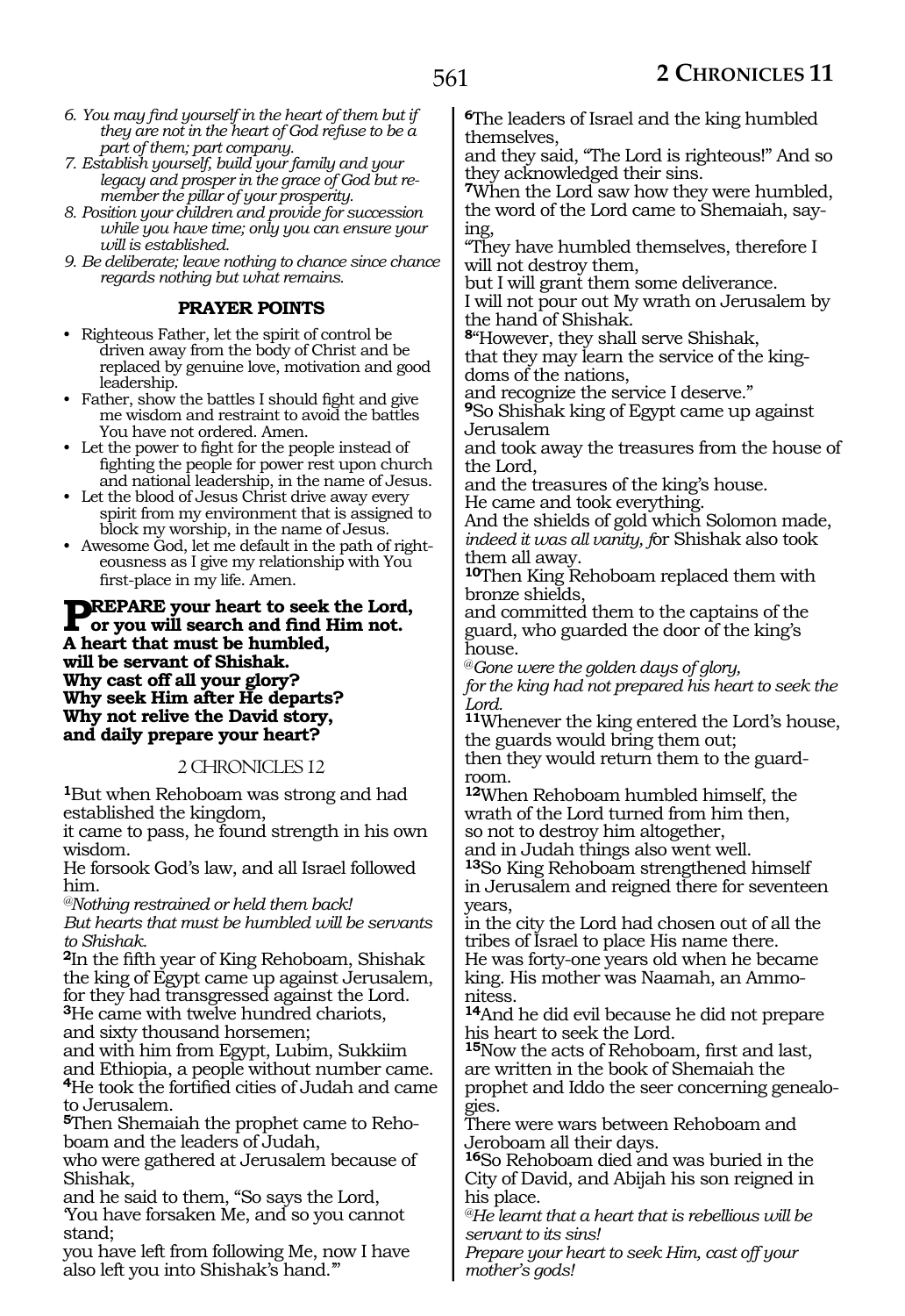*You can retain your Father's glory if you prepare your heart to seek Him.*

# **CWDS Bible Quotes**

- *1. The strength that established you and made you strong is the strength needed to sustain you; forsake the Lord and you forsake your strength and your wisdom.*
- *2. The only place of safety is not in your achievements or your acquisitions but in the Lord; if you only knew what is waiting to get you, you would get close to the Lord.*
- *3. The enemy knows he may not have a second chance, he will hit you hard the first time.*
- *4. Never wait until the enemy exposes your weakness to realize you cannot stand without God; make yourself weak in the presence of God always and it will expose your strength in Him.*
- *5. Do not wait until you receive hell; before you reach for heaven; decide quickly. Never wait until the reality of bondage bites to begin seeking the freedom in Christ. It is better to serve God than to be in bondage to the devil.*
- *6. Draw near to God, He draws near to you; forsake Him in good times; He leaves you to your troubled bad times.*
- *7. Never glory in things that you can build in a lifetime (all of Solomon's glory) and lose in a minute; make God your lifelong glory and never forsake Him for a minute.*
- *8. When you replace your spiritual discipline and standards with falsehood, all the glory of your kingdom and attainments will follow.*
- *9. If pride places you under the sword of judgment, humble yourself; recognize your glory was never the gold, you can live without it, but God; you cannot live without Him.*
- *10. When you select a wife you select a mother for your children and the influence for your potential heir; plant your stock in good ground to prevent blight and substantial loss. (Rehoboam had an Ammonite idol worshipping mother).*

#### **PRAYER POINTS**

- Author and finisher of my faith, it started with You and it shall end with You, not with me, in the name of Jesus. I shall live a consistent Christian life in the knowledge of God. Amen.
- Most High and holy God, I hide myself in You. Amen.
- Omnipotent Father, I fortify myself in Your word, in prayer and in praise. Your presence is life to me. Amen.
- Power to live a consistent Christian life, fall upon believers this minute, in the name of Jesus.
- My Father, my God, my only boast is in the cross of Calvary; I lay all my victories at Your feet. Amen.

WHEN on His arms His sons rely,<br>
W Know God will hear you if you cry. **You come with crafty battle plans And golden calves that are no gods, But the Lord our God captains our host; If you fight the Lord, your cause is lost. When overwhelmed, open your mouth; He rides on your praise-filled warfare shout.**

**<sup>1</sup>**In the eighteenth year of King Jeroboam, Abijah became king of Judah.

**<sup>2</sup>**He reigned three years in Jerusalem, his mother was Michaiah the daughter of Uriel of Gibeah.

And Jeroboam and Abijah had wars with each other.

**<sup>3</sup>**And Abijah positioned himself for battle with an army of four hundred thousand select val- iant men.

Abijah also positioned for battle against him with eight hundred thousand select men of valor.

**<sup>4</sup>**Abijah stood on Mount Zemaraim in Mount Ephraim, and said, "Hear me Jeroboam and all Israel:

**5**"you ought to know that the Lord God of Israel gave the kingdom of Israel to David forever, to him and to his sons by a covenant of salt.

**<sup>6</sup>**"Yet Jeroboam the son of Nebat, servant of Solomon the son of David, has risen up against his lord and rebelled.

**<sup>7</sup>**"And he has gathered to him worthless and vain men,

and have strengthened themselves against Rehoboam Solomon's son

when he was young and tender of heart and could not withstand them.

**<sup>8</sup>**"Now you seek to withstand the kingdom of the Lord,

which is in the hand of the sons of David. The multitude with you is great,

and you have with you the golden calves which Jeroboam made to be your gods. **<sup>9</sup>**"Have you not cast out the priests of the Lord, the sons of Aaron, and the Levites, and have made priests for yourselves after the manner of the peoples of other lands, that whoever comes to consecrate himself

with seven rams and a young bull, may be a priest of these things that are not

gods? **<sup>10</sup>**"But as for us, the Lord is our God, and we have not forsaken Him;

and the priests who minister to the Lord are the sons of Aaron, and the Levites continue in their ministry.

**<sup>11</sup>**"And they burn to the Lord every morning and evening sacrifices and sweet incense; they also set the showbread in order on the pure gold table;

and the lampstand of gold with the lamps to burn every evening,

for we keep the charge of the Lord our God, but you have forsaken Him.

**<sup>12</sup>**"Now observe, God Himself is with us as our captain,

and His priests with sounding trumpets to sound the alarm against you.

O Israel, do not fight against the Lord God of your fathers, for you shall not prosper if you do!"

@*Jeroboam would not hear this, he had crafty battle plans.*

#### 2 CHRONICLES 13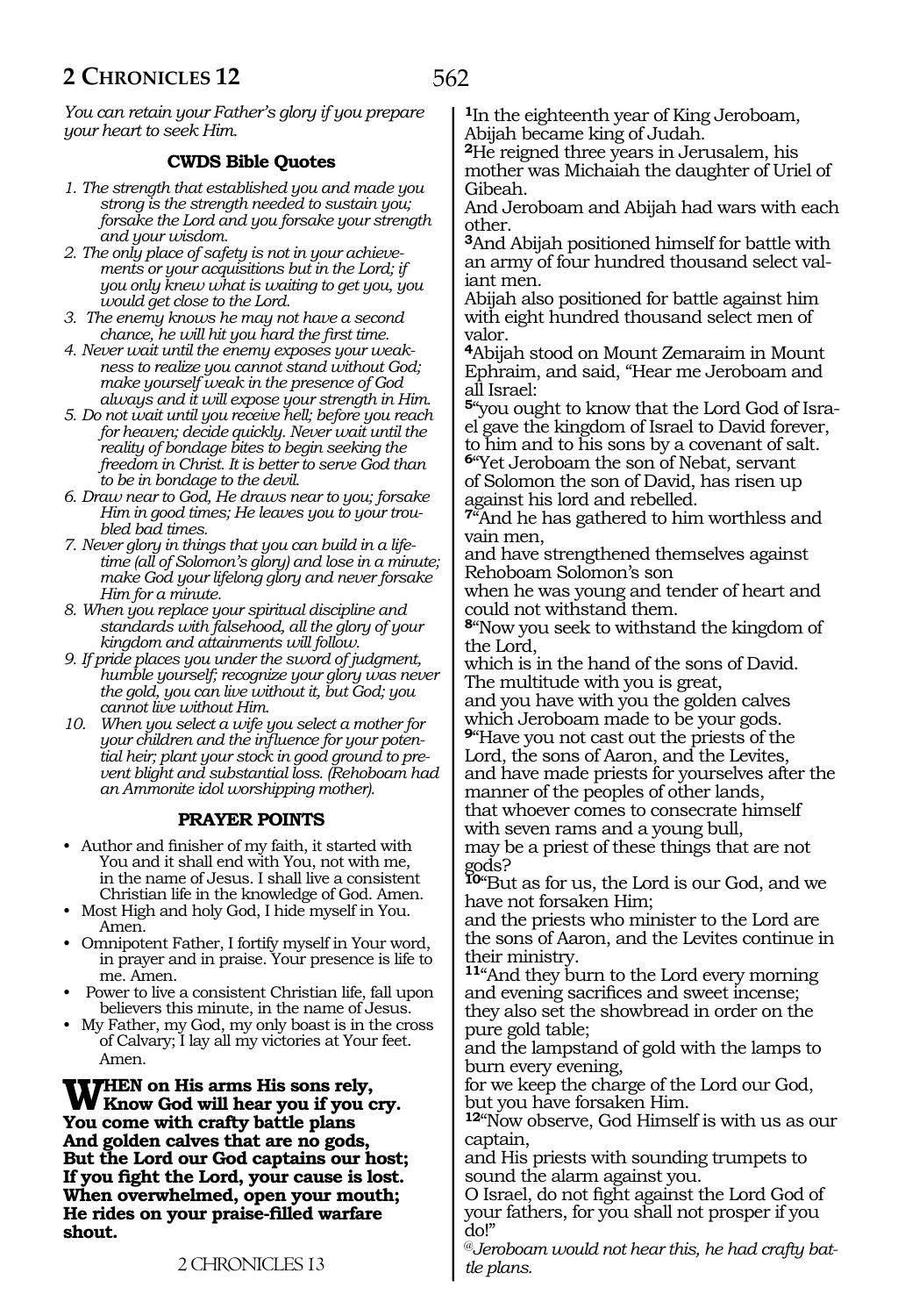*But Judah was relying, on God's safe, protective hand.*

**<sup>13</sup>**And Jeroboam set an ambush to go around behind them;

so they were facing Judah but the ambush was behind them.

**14**When Judah looked behind them, they realized that their plight was sore,

the battleline was both behind them and before.

@ *In a moment's desperation, when they could have been overwhelmed,*

the priests sounded the trumpets, and they cried to the Lord for help.

**<sup>15</sup>**There was no time for preparation; the men of Judah opened up their mouths, and as Israel was advancing, they gave a resounding warfare shout.

And as the men of Judah shouted, God struck Jeroboam and all Israel before Abijah and Judah.

**<sup>16</sup>**And the children of Israel fled before Judah. *Say, but they were warned!*

God delivered Israel into Judah's hand. **<sup>17</sup>**Abijah and his army struck them with a very great slaughter;

five hundred thousand chosen men of Israel were slain.

**<sup>18</sup>**And the children of Israel was subdued then and the children of Judah prevailed,

for they relied on the Lord God of their fathers, and on His arms that cannot fail.

**<sup>19</sup>**And Abijah pursued Jeroboam and took these cities from him:

Bethel, Jeshanah, and Ephraim with their villages.

**<sup>20</sup>**Jeroboam never regained strength again in Abijah's days;

and the Lord struck him and he died.

**21**But Abijah grew mighty; he married fourteen wives,

and he fathered twenty-two sons and sixteen daughters.

**<sup>22</sup>**The rest of the acts of Abijah, his ways, and his sayings, are written in the books of the prophet Iddo.

@*When on His arms His people rely, God will hear them when they cry.*

*The enemy comes with crafty battle plans,*

*and man-made gods that are no gods. But never be overwhelmed; give no place to doubt; help comes riding on God's people resounding warfare shout.*

# **CWDS Bible Quotes**

*1. It is ok to be outnumbered two to one if you have with you the one number that counts; the number One. He is the one and only omnipotent God.*

- *2. Never enter any battle without the Word; He is your sword and your shield, able to defend and to deliver you.*
- *3. When you are outnumbered speak to yourself and speak to your mountains; remind yourself of your foundation for victory, for faith comes by hearing.*
- *4. The equation changes with every declaration of your rights in the Lord; the higher you elevate the Lord as the denominator the lower you make the problem.*
- *5. Your right in Christ who paid the price is comprehensive and complete; tell every demonic imposter that you have a right to be here and to life, health, wealth, peace and a good future.*
- *6. People who forsake the Lord and His word will seek to break your resolve and reduce you to nothing; the Word will come to your defence; declare Him confidently in adverse situations.*
- *7. When you know you are rightly positioned in God, you know you are rightly positioned with God; He is your Captain.*

*8. Be ready with your praise and with your voice to trumpet the alarm; the enemy will test your confidence to the very limit.*

*9. The battle is not over because you are rightly positioned in God; it may intensify and get even more adverse.*

- *10. You have the shout to turn your situation around; the cry to bring mountains down; the praise to make your enemies flee and fall before you, if you have the ears of God.*
- *11. Your sword will defeat your enemy, but the word of God that you declare will cause them to lose strength and die.*

# **PRAYER POINTS**

- Omnipotent God, You are the only number that counts for me; thank You for being on my side. Amen.
- My Father and my God, You are my shield and my strength for battle; I will stick close by You forever. Amen.
- Why are you cast down O my soul, I command you to hope in God. My God will never let me go; He is my strength for battle and He will uphold me with His righteous right hand. Amen.
- Awesome and amazing God, You are God of all gods; no one can match Your power; the earth was created by the breath of Your mouth; I am happy to be called Your own. Amen.
- The Lord rebuke you Satan; I refuse to accept your evil lies; my Lord Jesus has sealed my rights with His blood. Amen.

**So, who is the one you take with you? The: 'Saved by many or by few!' So, who is the one who gives you rest? 'The Lord Our God Who Prospers Us!' He is the one I bow down to, and before Him do what is right and good; He is 'The God Who Lightens All My Toils!' And, 'The God Who Gives to Me Great Spoils!'**

# 2 CHRONICLES 14

**<sup>1</sup>**So Abijah died as his fathers, and they buried him in the City of David.

Asa his son reigned in his place; and the land was quiet ten years of his reign.

**<sup>2</sup>**And Asa did the things that were good and right in the sight of the Lord his God. **<sup>3</sup>**He took away the high places and the altars of the strange gods,

and he broke down the sacred pillars, and cut the wooden images down.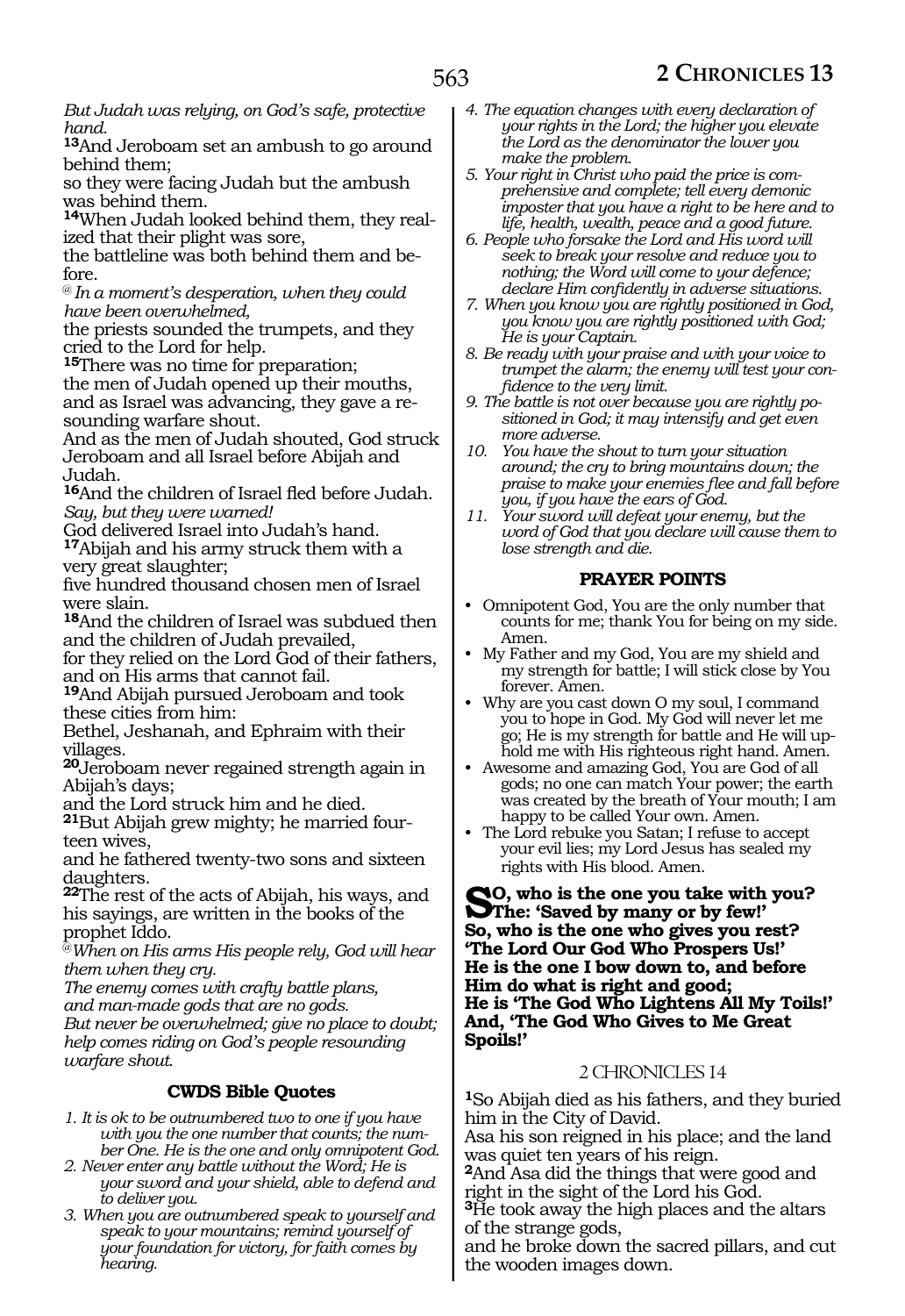564

**<sup>4</sup>**And he commanded Judah to seek the Lord God of their fathers, and observe His law and His commands.

**<sup>5</sup>**He also removed all the high places and the images from every city of Judah,

and the kingdom was quiet under him because his heart was true.

**<sup>6</sup>**And he built fortified cities in Judah, for the land had rest;

there were no wars in those years, for the Lord caused him to have rest.

**<sup>7</sup>**Therefore he said to Judah, "Let us build these cities with walls, towers, gates and bars; for we have served the Lord and He has given us rest on every side."

So they built and prospered and they knew Him, *'The Lord who Prospers Us!'*

**8**And Asa had an army of three hundred thousand from Judah who carried shields and spears also,

and from Benjamin he had two hundred and eighty thousand men who carried shields and used bows.

They were all valiant and mighty men. **<sup>9</sup>**Then Zerah the Ethiopian came up against him with one million men and three hundred chariots,

he was outnumbered by the Ethiopian army; they came up to Mareshah.

**10**Asa went out against Zerah, and they positioned the troops for battle in the Valley of Zephathah at Mareshah.

**<sup>11</sup>**Then Asa cried out to the Lord his God, and said, "Lord, it is nothing for You to help, whether with many or with those who are powerless and few.

Help us, O Lord our God for we rest on You. In Your name we go against this multitude; *Your name is, 'Save by Many or by Few!'* O Lord, You are our God; let no man prevail against You."

**<sup>12</sup>**So the Lord struck the Ethiopians before Asa and Judah, and the Ethiopians fled.

**<sup>13</sup>**And Asa and the people with him pursued them to Gerar, and they left many dead. The Ethiopians were overthrown beyond recovery, for they were destroyed before the Lord, and before His army.

And they carried away a great amount of spoil. **<sup>14</sup>**They attacked and struck all the cities

around Gerar, for God was their help; on all these cities, the fear of the Lord fell. And they plundered all the cities, and the spoil in them was an exceedingly great amount. They knew Him then as: *"The God who gives to us much Spoils!"* 

**<sup>15</sup>**They also attacked the tents of the livestock, and carried away with them sheep and camels in abundance, and returned to Jerusalem. *@The God of Abraham, Isaac and Jacob, had been so many things to them!*

# **CWDS Bible Quotes**

*1. If you are going to go, go hard, go all out; serve the* 

*Lord without reservation; give Him everything.*

- *2. It is not good enough just to remove every offense to true worship, it is necessary to command true worship also.*
- *3. A true heart will rest in God and enjoy the peace that is found in Him; build, increase and expand from your place of rest.*
- *4. Build yourself a strong army, but you may never outnumber or out-power your problem unless you build your strength on the Lord.*
- *5. Your zeal and righteousness does not mean you are excluded from crisis; it means Satan will double his efforts to get at you.*
- *6. When you are outnumbered by problems two to one forget about numbers, focus on God; He does not need numbers to save you.*
- *7. You have a name that no enemy has been able to or can ever defeat; face your strong situations in the name of the Lord.*
- *8. If you are positioned in God, take the weight off your shoulder and place it on God's; tell Him, "Let no man or problem prevail against You."*
- *9. With God, never be satisfied with a victory, overthrow your strong enemy beyond recovery.*
- *10. The God equation-changer, takes you from fearful defence to imperious offense and plunder beyond what your senses can comprehend.*

#### **PRAYER POINTS**

- Spirit of mediocrity in service, be driven away from the body of Christ; let the language of believers be: everything, excellence, all out, passion, hunger and distinction. Amen.
- Fire of the Holy Spirit, ignite my soul to passionate worship as I remove every hindrance from my heart. Amen.
- Thank You Lord Jesus for taking my heavy yoke; I will be passionate for You from my place of rest and from my yoke called Easy. Amen.
- My King and my God, I will build my strength in You so that everything I put my energy in will count, in the name of Jesus.
- Let every spirit assigned against me to steal my joy and to destroy or distract me, receive the judgment fire of God. Amen.

**REWARD:** the pay for doing right.<br> **RDo** not let your hands be lagging, so a **great reward you will find! Seek the Lord God of Israel; you will be rewarded when He is found. If your mother has an idol, then from her place, put your mother down. You need to have a teaching priest to teach the things that are right and best; Give heed to the teachings and be reward- ed with sweet rest.**

#### 2 CHRONICLES 15

**<sup>1</sup>**Then on Azariah the son of Oded the Spirit of God came.

**<sup>2</sup>**He went out to meet Asa, and to him he said: min. The Lord is with you as long as you fear Him.

If you seek Him you will find Him; if you forsake Him, He will forsake you.

*There is reward attached to your actions.*

**<sup>3</sup>**"Now for a long time Israel had been without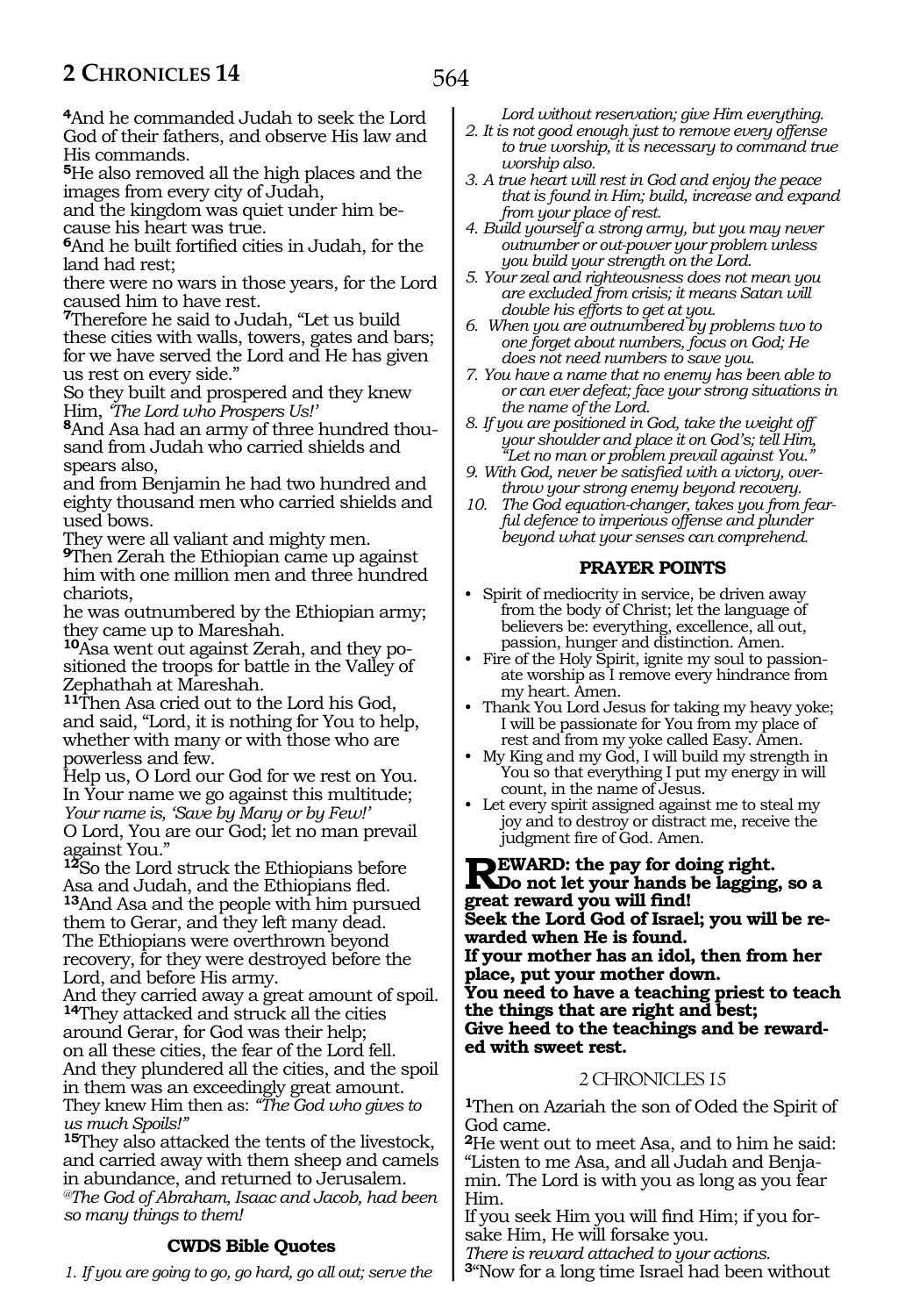the true God,

without a teaching priest, and without the law, **<sup>4</sup>**"but when they turned to the Lord God of Israel in their trouble and sought Him, they

found Him. He was their reward.

**<sup>5</sup>**"But in those times there was no peace to those who went out and came in,

but great destruction was on all the people of the land.

**<sup>6</sup>**"Nations destroyed nations, and cities de- stroyed cities,

for God punished them with every type of ad- versity.

**<sup>7</sup>**"Reward? You shall have it, if you let your hands be strong;

your work will be rewarded if you continue to seek the Lord."

**<sup>8</sup>**And when Asa heard these words and the prophecy of Azariah, he took courage then, and he removed all the abominable idols from the land of Judah and Benjamin for the re- ward of the Lord meant much to him.

He also removed them out of the cites he had taken in Mount Ephraim;

and the altar that was before the porch of the Lord he restored.

*For his heart was set in pursuit of God and he knew reward follows work.*

**<sup>9</sup>**Then he gathered all of Judah, Benjamin and those who lived with them there,

from Ephraim, Manasseh and Simeon, for they resorted to him in fear.

They came to him in abundance when they saw that the Lord his God was with Him.

*They forsook their destructive path and pursued a good reward.*

**<sup>10</sup>**They gathered at Jerusalem in the third month, in the fifteenth year of Asa's reign. **<sup>11</sup>**They offered to the Lord seven hundred

bulls and seven thousand sheep from their battle plunder.

**<sup>12</sup>**There they entered into a covenant to seek the Lord God of their fathers with all their heart and soul,

*( If you seek Him you shall find Him. His reward is sure!)*

**<sup>13</sup>**also that whoever would not seek the Lord of Israel was to be put to death.

This was the king's reward to everyone, man or woman, small or great.

**<sup>14</sup>**Then they all swore by oath before the Lord with a loud voice,

with shouts and trumpets and rams' horns. **<sup>15</sup>**And all Judah rejoiced at the oath, for with

all their heart they had sworn,

and they sought Him with all their desire, and yes, of them He was found,

*while turmoil raged around them, while other nations were vexed.*

**<sup>16</sup>**And he removed Maachah, his mother from being queen,

for she had made an offending idol of Asherah. So Asa cut her image down and by the Brook of Kidron he trampled and burnt it.

**<sup>17</sup>**And Asa's heart was perfect and loyal to God all his days,

but the high places were not removed from Israel; he did not take them away.

**<sup>18</sup>**And he brought into the house of God all the dedicated things,

gold, silver and vessels, dedicated by his father and also by the king.

*@Asa walked softly before the Lord with a perfect heart.*

*When your ways are perfect, you will have a sure reward.*

**<sup>19</sup>**So there was no war until the thirty-fifth year of the reign of Asa.

# **CWDS Bible Quotes**

*1. Do not take the presence of God for granted; the Presence is found by seeking but cannot be hoarded; the Presence departs when you stop seeking.*

*2. Not because you are away from the teaching of the word means you have to put the word away from you; the truth is relevant and potent wherever, and in whatever state, you are.*

*3. Fear and tremble before the Lord and you will not fear the destruction all around you; a thousand may fall at your side but your confidence will only rise.*

*4. Let the word of the Lord motivate you to greater zeal and commitment and the word will distinguish you for peace and fulfilment.*

*5. Love will invite others into the peace you have found and into your experience of hope; share it; spread it; evangelize.*

*6. Take your responsibility for the souls of men seriously; preserve your environment with zealous aggression.*

*7. Seek God with your sacrifice, your praise and with all your heart and you will become irresistible to Him; you will find Him waiting on you.*

*8. Not because they are blood means they are love, or that they are good for your destiny; remove the company of anyone who contradicts your worship.*

*9. Let all your days be characterized by your love, devotion and zealous pursuit of the Lord and heaven will celebrate when earth mourns.*

# **PRAYER POINTS**

• Lover of my soul, my soul longs for You like a dry and thirsty land where no water is; I will bless You at all times, Your praise shall be in my mouth continually. Amen.

• My King and my God, Your word shall sustain me when my root cannot; my meditation of You will keep me alive. Amen.

• Marvelous God, I am safe and secure in Your sheltering arms; only with my eyes will I see the destruction of the enemy. Amen.

• King Jesus, I love Your word; I will serve You with my whole being. Amen.

• Holy Spirit, let the love of Christ in me mature and overflow until I find continuous personal evangelism irresistible. Amen.

**I Do you seek God at all times? s your heart perfect? For the eyes of God are searching for those with perfect minds.**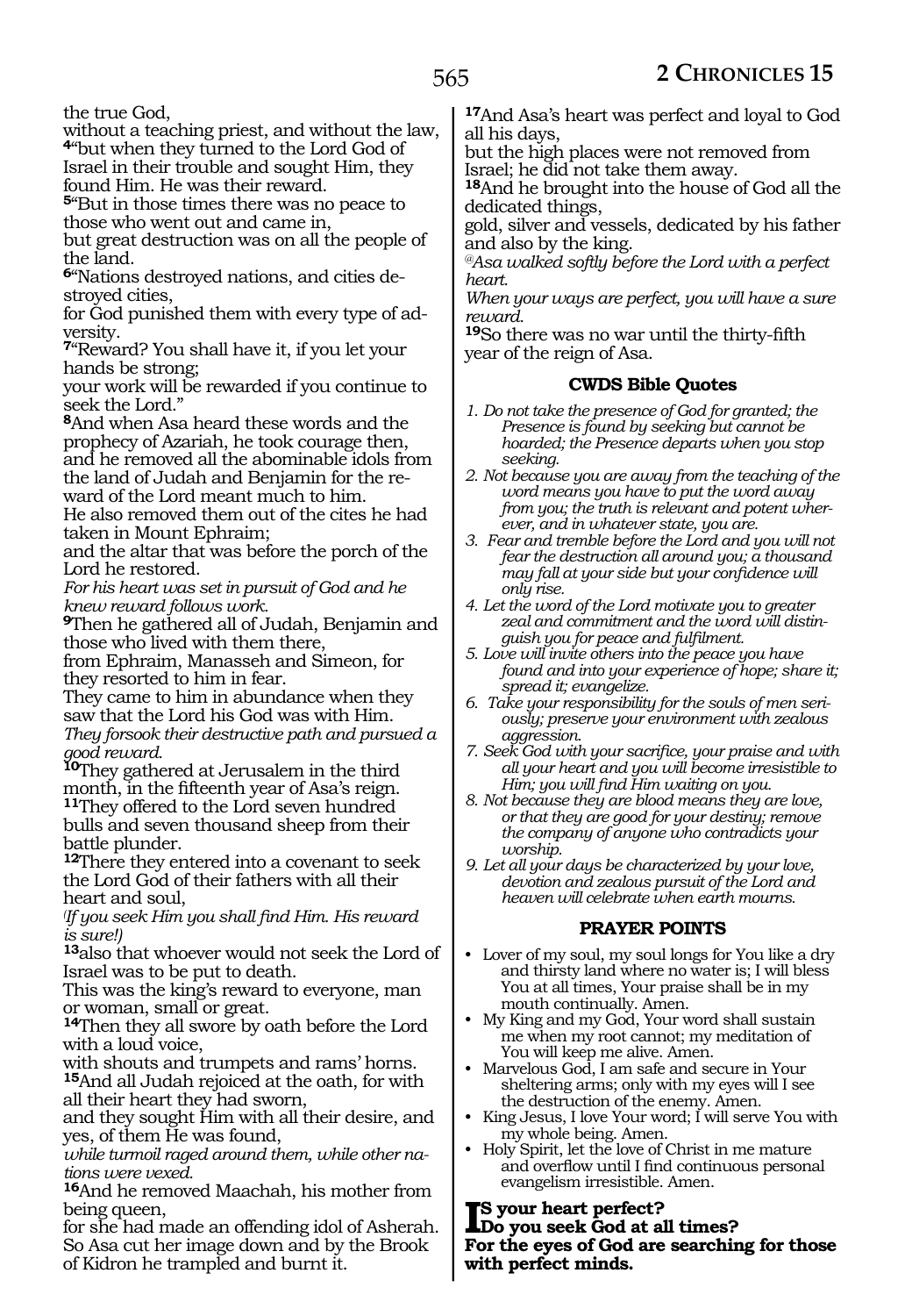566

**Do you seek the Lord in trouble, or seek help of your enemies? Do you turn to the physicians who cannot heal the heart's disease? To and fro God's eyes are looking; Will you be a passing glance, Or one on whose behalf God can show Himself real strong?**

2 CHRONICLES 16

**<sup>1</sup>**In the thirty-sixth year of Asa's reign, Baasha, Israel's king, came up against Judah and built Ramah,

that he might let none go out and come in to Asa the king.

**<sup>2</sup>**Then Asa brought out the silver,

and he brought the gold

out of the treasures of the Lord's house,

and out of the king's house.

And he sent to Ben-hadad king of Syria who lived in Damascus, saying,

**<sup>3</sup>**"Make a league with me, as it was between your father and mine."

*Say, do you seek the Lord in trouble? Or seek the help of His enemies?*

"See now, I have sent you silver and gold; break your league with Baasha king of Israel so he may depart from me."

**<sup>4</sup>**So Ben-hadad listened to Asa and sent the captains of his armies against the cities of Israel.

They struck Ijon, Dan, and Abel-maim, and all the store cities of Naphtali.

**<sup>5</sup>**And when Baasha heard it, he let his work at Ramah cease,

for he left the building of Ramah and left Asa and Judah at peace.

**<sup>6</sup>**Then King Asa came up with all Judah, and they took the timber and the stones of Ramah that Baasha was using to build.

With them he built Geba and Mizpah.

*But there would be some questions.*

**<sup>7</sup>**Hanani the seer came to King Asa and said to him,

"Because you have done this, Asa, you have relied on the king of Syria and not relied on your God's strong arms,

*to hope in His might and power and include Him in your battle plans,*

therefore the army of the Syrians has escaped out of your hand.

**<sup>8</sup>**"Were not the Ethiopians and the Lubim a mighty and numerous army?

Did they not have many chariots and horsemen?

Because you relied on the Lord then, He delivered them into your hand.

*You relied on Him then, and you found Him to be strong.*

**<sup>9</sup>**"For the eyes of the Lord run to and fro throughout the entire earth,

searching for those with perfect and loyal hearts, to show Himself strong on their behalf. In this you have done foolishly, therefore from

now on you shall have wars."

**<sup>10</sup>**Asa was angry with the seer and shut him in prison, for he was bitter with him because of this.

And Asa oppressed some of the people then. **<sup>11</sup>**The rest of acts of Asa, first and last, are

written in the book of the kings of Judah and Israel.

**<sup>12</sup>**In the thirty-ninth year of his reign, Asa was diseased in his feet

and the disease was very bad.

*Now Asa, tell me, to whom do you seek?*

Asa did not seek the Lord, he sought the phy- sicians.

*The disease was outward on his feet, but it had settled on his heart.*

**<sup>13</sup>**And Asa died just as his fathers.

He died in the forty-first year of his reign. **<sup>14</sup>**They buried him in his own sepulcher which he had made for himself in the city of David; and they laid him in a bed filled with sweet odors and spices of the apothecaries of various kind.

And they made a great burning for the man. *He had forsaken the Strength which he had first relied on.*

@*When enemy comes against you,*

*it is time to seek the Lord.*

*In sickness and disease,*

*it is time to seek the Lord.*

*So if your heart is perfect,*

*and you are holding to His word,*

*The eyes of God are searching;*

*now is the time to seek the Lord.*

#### **CWDS Bible Quotes**

- *1. Beware of the enemy getting comfortable in your environment; confront and remove them or they will displace you.*
- *2. Never forget the source of your help; never forsake the arms of your help; keep looking to the hills.*
- *3. When you turn to an enemy of the Lord to deliver you from another enemy of the Lord, you lose your opportunity to influence, impact and win either of them.*
- *4. You ascribe the power, the glory, the strength and victory to the help you turn to. If you give it to his enemy, how does that make your big brother feel? How about your strong God?*
- *5. Pulling down an enemy to set up another is seesaw relief, not success.*
- *6. It may have worked but it is a failure if it has not brought glory to God.*
- *7. Heaven remonstrates when you fail to demonstrate your faith; expect a response from God.*
- *8. If you are accustomed to peace and find that war is building at your gate, do not let it cause you to respond in fear or it will tabernacle there and never leave.*
- *9. The eyes of the Lord are roaming searching for faith, your perfect walk will create a perfect path; inconsistency will cause you to get lost in the faithless crowd.*
- *10. Shut up the prophet but you have no power to shut the word away; it is active, alive, self-fulfilling, divine-guided and direct.*
- *11. The only good response to the correction of the*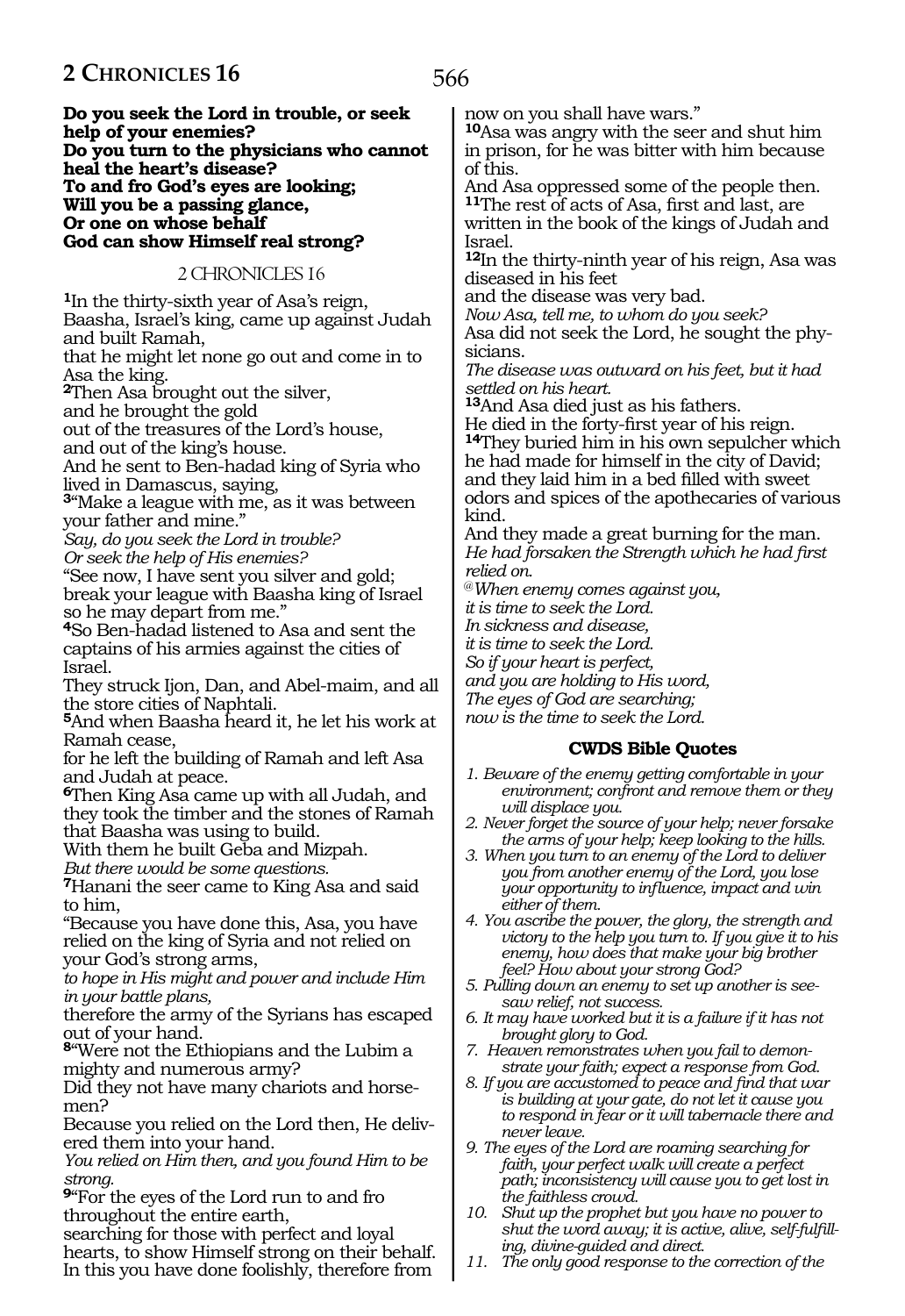*Lord is humility; rejection of His word will lead to self-condemnation which the enemy will use to drive you to greater violations and to strike you.*

- *12. You accept the disease of sin as your reality and surrender to a defeat-mentality when you reject the word of the Lord.*
- *13. God expects people of faith to believe Him for every situation including healing; heaven is insulted when physicians are placed above the Father's courts.*
- *14. The worst reception in heaven is better than the greatest funeral on earth; the best reception in hell is far worse than your worse state ever on earth.*

# **PRAYER POINTS**

- Righteous indignation against sin, continue to grieve my spirit with everything that grieves my God. Amen.
- I will resist every enemy of the cross in prayer until they get up and get going, in the name of Jesus. Amen.
- Holy Father, I am nothing outside of You; I look to You. Amen.
- By the power in the blood of Jesus, I will not compromise my witness by unholy alliances and dependence on sinners. Amen.
- Father God, forgive me for ever disrespecting You by seeking help from other sources instead of believing You, in the name of Jesus.
- Marvelous God, let Your eyes rest on me and let Your heart find me irresistible; set Your passion on me for good. Amen.

## **KINGS, they need to hear it!**<br>Now must ensure it is heard,<br>and that all needs of revy nation **and that all people of your nation are mentored in God's word! The fear of God will follow, And your people will find rest; You know what I am speaking of; I speak of all that national mess.**

# 2 CHRONICLES 17

**<sup>1</sup>**Jehoshaphat the son of Asa reigned as king in Asa's place.

**2**He placed forces in the fortified cities of Judah,

and he set garrisons in all the land of Judah, and also in the cities of Ephraim that were captured by his father Asa.

**<sup>3</sup>**And the Lord was with Jehoshaphat for his walk was just like David's;

he did not seek after Baals,

**<sup>4</sup>**but he sought the Lord God of his father with all his heart instead.

He walked in His commandments and did not go astray after the acts of Israel,

**<sup>5</sup>**therefore the Lord established the kingdom in his hand, and all Judah brought to him gifts; and he had riches and honor in abundance, for the Lord was doing this.

**<sup>6</sup>**And his heart delighted in the ways of the Lord;

and he removed the high places from Judah and cut down all the wooden images.

**<sup>7</sup>**In the third year of his reign he appointed his

leaders as teachers,

to teach the word of God in the cities of Judah. Their names were,

Ben-hail, Obadiah, Zechariah, Michaiah and Nethanel.

*Only God's word has the answer for national victory.*

**<sup>8</sup>**With them he also assigned Levites:

Shemaiah, Nethaniah, Zebadiah, Asahel, Shemiramoth, Jehonathan, Adonijah, Tobijah, and Tobadonijah-these were Levites; and with them he assigned Elishama and Je-

horam, the priests.

**<sup>9</sup>**So they taught in Judah, having the Book of the Law of the Lord with them.

They went throughout the cities of Judah teaching the people.

**10**And the fear of the Lord fell on all the kingdoms of the lands all around Judah, so they made no war with Jehoshaphat. *The greatest victories are won on the knees.* **11**And some of the Philistines brought Jehoshaphat presents and tributes of silver; and the Arabians brought him flocks: seven thousand seven hundred rams and seven thousand seven hundred male goats.

**<sup>12</sup>**So Jehoshaphat became very great, and he built castles in Judah and cities of store. @*Leaders, you need to hear it, when you face* 

*budgetary constraints;*

*teach the nation the law of God, and see resources pouring in.*

**13**And the king had much business in the cities of Judah-commerce was thriving too-@*Teach the nation the Lord's word, and see your business sector boom.*

He had the men of war, mighty men of valor in Jerusalem;

**<sup>14</sup>**these are their numbers, according to the fathers' houses.

Of Judah, captains of thousands:

Adnah was the chief. With him were three hundred thousand mighty men of valor. **<sup>15</sup>**Next to him was the captain, Jehohanan; with him was two hundred and eighty thousand men.

**<sup>16</sup>**Next was Amasiah the son of Zichri, who willingly offered himself to the Lord; he had with him two hundred thousand mighty men of valor.

**<sup>17</sup>**Of Benjamin: Eliada a valiant and mighty man,

he had with him two hundred thousand men armed with bows and shields.

**<sup>18</sup>**Next to him was Jehozabad, and with him were one hundred and eighty thousand warriors.

**<sup>19</sup>**They all waited on the king, besides those the king positioned in the fortified cities throughout Judah.

*@Kings, they need to hear it;*

*if you desire rest from wars and crime,*

*Teach your nation the word of God*

*and enter the season called "Prosperous Times."*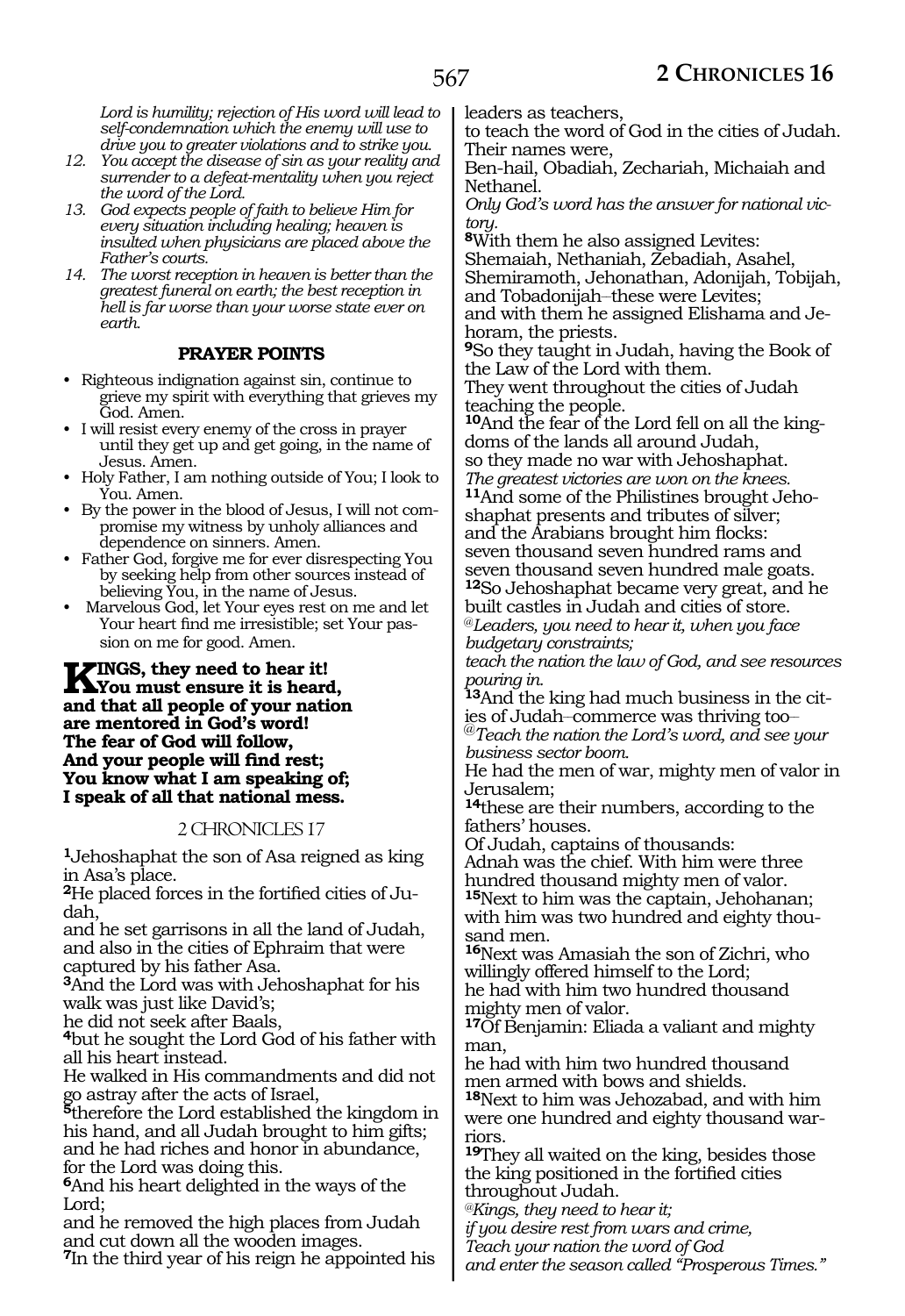# **CWDS Bible Quotes**

- *1. Build on the platform of a strong relationship with God and you will have satisfying victories.*
- *2. Err on the pathway of safety and serve the Lord with all your heart and you will live on the platform of victory.*
- *3. Serve the Lord and you have nothing to lose and everything to gain; serve yourself and you have everything to lose and nothing to gain.*
- *4. The key is to delight in the ways of the Lord; it will establish and unlock abundance of riches, honor and gifts poured into your bosom.*
- *5. Delighting in the Lord is proactive not just proclivity; remove offence from your environment and actively evangelize.*
- *6. The greatest investment of any nation is in the word of God; the returns are peace and prosperity at all levels.*
- *7. Invest in the teaching of the word and your enemies will bring you wealth instead of the sword. Make the word your resort and resources will pour in.*
- *8. Pay honor and homage to God and nations will bring tribute to you.*
- *9. Businesses that spring from the word strive faster and create a boom, than businesses that spring from the world and its wisdom.*
- *10. Position skilled warriors for defence but hold one position, depend on the Lord your God alone. His word is the safest place to hide.*

# **PRAYER POINTS**

- My Father, my God, my relationship with you is all that matters; help me to be so lost in my relationship with You that I have no time to count my victories. Amen.
- Awesome God, I lay down pride and put all reservation aside as I give You my passion in any place at any time. Amen.
- I will serve You Lord without reservations or regrets. Amen.
- My King and my God, You are the delight of my heart and I will delight in You proactively and deliberately. Amen.
- Wisdom to invest time and resources in the ways of the Lord and the resolve to cleanse the nation and walk humbly before God, envelop leaders of this nation at all levels today. Amen.

#### **I**SRAEL is scattered without a shepherd,<br>For they had gathered without the Lord **For they had gathered without the Lord. They had gathered many counselors, But shut up the 'just one' who had the word.**

**Jehoshaphat king of Judah, What are you doing here? Only by God's mercies Will your life now be spared. To you God's words were precious; Seems you have lost the will to hear, For you make an affinity With one with an evil ear.**

# 2 CHRONICLES 18

**<sup>1</sup>**Jehoshaphat, you are blessed with honor and riches in great store; *but your affinity with Ahab, will mar your good record.*

Jehoshaphat allied himself with Ahab by marriage.

**<sup>2</sup>**He went to visit Ahab in Samaria after some years had passed.

Ahab killed sheep and oxen in abundance for him and his entourage, and persuaded him to go with him to war.

**<sup>3</sup>**Ahab king of Israel said to Jehoshaphat Judah's king, "Will you go with me against Ramoth-gilead?"

And he responded, "I am as you are and my people are as your people; we will go with you to war."

**<sup>4</sup>**But Jehoshaphat king of Judah wanted first to hear from God,

so he said to Ahab, king of Israel,

"Today, please inquire of the Lord."

**5**So Ahab gathered the prophets, four hundred of them.

*Was it God's word he was seeking, or numbers to convince himself?*

"Shall we go to war against Ramoth-gilead, or shall I refrain?" he asked of them.

They all prophesied, saying, "Go up, for God will deliver it into the king's hand this day." **<sup>6</sup>**But Jehoshaphat said, "Is there yet a prophet of the Lord here to tell us what the Lord has to say?"

@*Numbers did not convince him; his spirit knew something was wrong.*

*Strength did not convince him.*

**<sup>7</sup>**And Ahab said, "There is still one;

his name is Micaiah the son of Imla, but he is a man I hate.

He never prophesies good about me, but always condemns my ways."

And Jehoshaphat said, "Do not let the king say such a thing.

**<sup>8</sup>**So the king called one of his officers and said, "Bring Micaiah the son of Imla quickly."

**<sup>9</sup>**And Ahab king of Israel and Jehoshaphat the king of Judah, clothed in their robes, sat each one on his throne,

and they sat at the entrance of Samaria; and all the prophets prophesied to the king's soul. **<sup>10</sup>**Then Zedekiah the son of Chenaanah made horns of iron for himself,

and he said, "'This is what the Lord says, 'With these you will push the Syrians until they are consumed.'"

**<sup>11</sup>**And with him all the prophets there agreed. They said, "Go up to Ramoth-gilead for you will prosper;

the Lord will deliver it into the hand of the king."

**12**Then the messenger who had gone for Micaiah coached him, saying,

"All the prophets in one united voice encourage the king.

Please let your words be just as theirs are and speak encouraging words to the king."

**<sup>13</sup>**But Micaiah would not have it; he said, "As the Lord lives,

what I hear my God say, that I will surely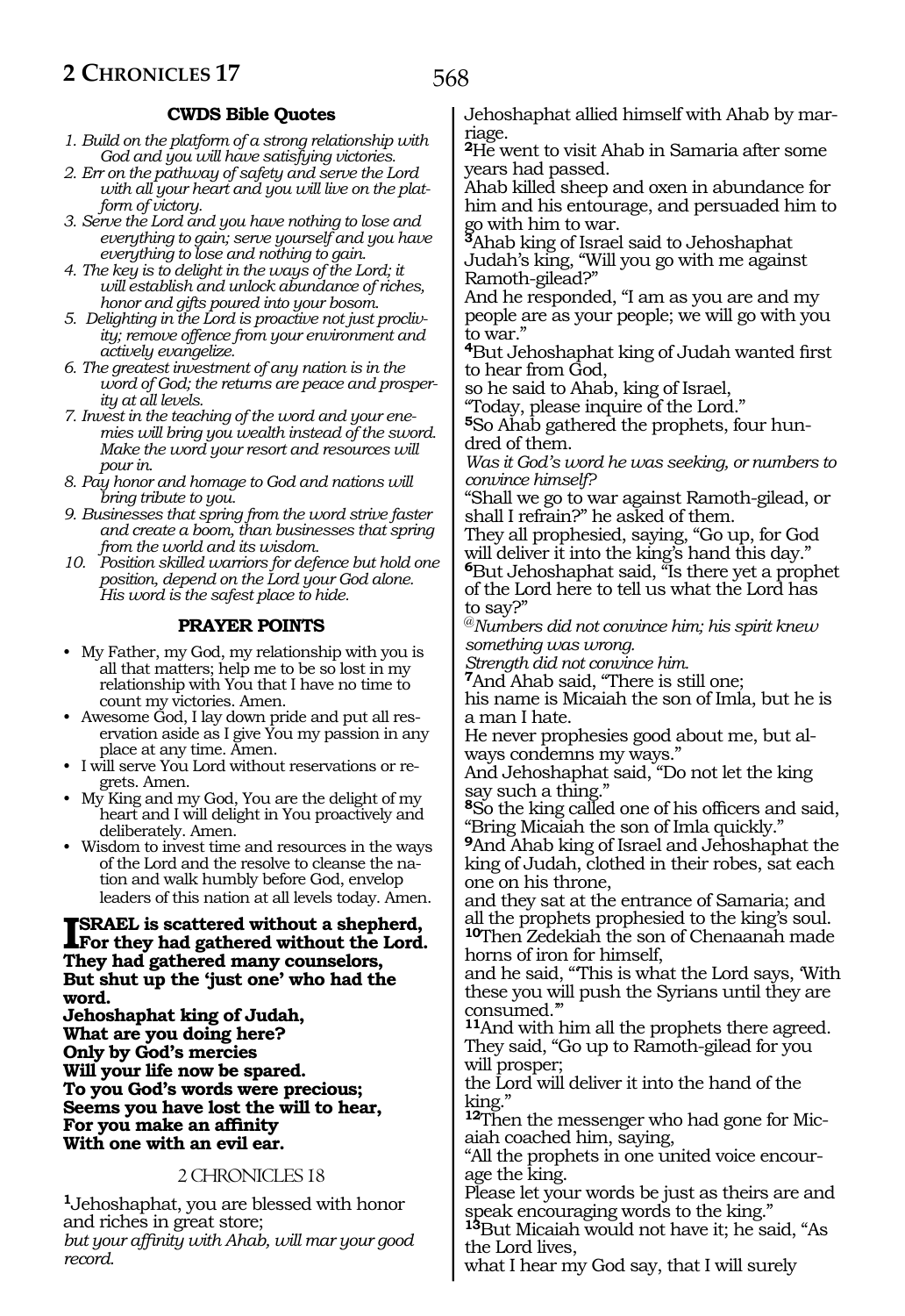speak."

**<sup>14</sup>**Then he came to the king; and the king said to him,

"Shall we go to Ramoth-gilead to battle, or shall we forbear from doing this?"

And he said, "Go up and prosper, for they shall be delivered into your hand!"

**<sup>15</sup>**And the king said to him, "How many times must I command you

to say nothing to me but truth in the name of the Lord?"

**16**Then he said, "I did see them on the mountains, but their master I cannot see;

Israel is scattered without a shepherd.

*For they had gathered without Me.*

And the Lord said, 'They have no master.

Let every man return to his house in peace!'" **<sup>17</sup>**And Ahab said to Jehoshaphat,

"See, I told you, he never prophesies good concerning me."

**<sup>18</sup>**Then Micaiah said again, "Hear the word of the Lord now:

I saw the Lord sitting on His throne,

and standing on His right and on His left hand were all of heaven's host.

**<sup>19</sup>**And the Lord said, 'Who shall entice Ahab king of Israel to go up to Ramoth-gilead and fall?'

Then they began to chatter among themselves. **<sup>20</sup>**Then a spirit came forward and stood before the Lord and said, 'I will entice him.' *He was the only one among them all.*

The Lord said to him, 'How will you do it?' **<sup>21</sup>**He said, 'I will be a lying spirit in all his prophets' mouths.'

And the Lord said, 'You shall do so and pre- vail; now go and do so.'

**<sup>22</sup>**"This is what has happened; your prophets are speaking lies.

The Lord has declared disaster concerning you."

**<sup>23</sup>**Then Zedekiah the son of Chenaanah came near and struck Micaiah on the cheek and said, "Which way did the spirit from the Lord go from me to speak to you?"

**<sup>24</sup>**And Micaiah said, "In that day you will see, when you go into an inner room to hide." *@Ahab had gathered many counselors but he imprisoned the one that he should hear.*

*He commanded Micaiah be taken to prison for he had an evil ear.*

**<sup>25</sup>**He said "Take Micaiah, and commit him to Amon the governor of the city and to Joash the king's son.

**<sup>26</sup>**"Tell them this is what the king says, 'Put this fellow in prison and feed him the bread and water of affliction until I return in peace.'" **<sup>27</sup>**But Micaiah said, "If you are to ever return in peace, then the Lord has not spoken by me."

And he said, "Take heed, all you people! Heed the words I speak."

*@O, Jehoshaphat where are you going? Is your heart also beguiled?*

*Do you now give less regard for God's word, than for this unholy union, and Ahab's lies?* **<sup>28</sup>**The king of Israel and Jehoshaphat king of Judah went up to Ramoth-gilead.

**<sup>29</sup>**And Ahab said, "I will wear a disguise to battle, but Jehoshaphat, you keep on your robes."

So together they went to battle, as Ahab found shelter in his new clothes.

**<sup>30</sup>**But the king of Syria had commanded the captains of chariots with him, saying,

"Do not fight with anyone small or great but with the king–the shepherd–of Israel only."<br><sup>31</sup>And when the captains saw Jehoshaphat, they were attracted to his robes.

So they surrounded his chariot, saying, "Surely this is the king of Israel!"

But Jehoshaphat cried out to God for help, and the Lord helped him.

He moved them to leave and divert from him. **<sup>32</sup>**For when the captain perceived that it was not Israel's king,

he followed his king's instructions and turned back from following him.

*@So Jehoshaphat found refuge in God's word, though he set out in disobedience;*

*but the king of Israel would see that from God's word there was no disguise or covering.*

**<sup>33</sup>**A certain man drew a bow unknowingly, and struck the king of Israel between the joints of his armor.

He said to his servant who drove his chariot, "I am wounded; take me from here before I die." *@He was not chased by captains; to the Syrians he was not known,*

*but a bow at random told the story,*

*"From the word of the Lord there is no disguise."* **<sup>34</sup>**The battle increased that day, and the king of Israel remained in his chariot and to the Syrians he set his face.

In the evening about the time of sundown, the shepherd of Israel's life ebbed away. He died.

@*Israel is scattered without a shepherd, for they gathered without the Lord.*

*If you cast away God's words, it will cast away your walls.*

# **CWDS Bible Quotes**

- *1. When you make alliances with the devil and marriages with sin you expose your legacy to failure and your children to hell.*
- *2. There are some battles that are not yours to fight, some partnerships you should stay away from, some company you must never be found in.*
- *3. You can get people to say what you want to hear but you will never be able to get God to listen or to speak what you want Him to say.*
- *4. You may deny the truth but you cannot deny reality. It is no good to hate the truth; truth is indifferent to your emotions.*
- *5. Where deception puts you to sleep, reality will wake you up.*
- *6. If you are willing to believe a lie, you will attract liars and lying spirits.*
- *7. Be careful of friends who expose you to the fire of*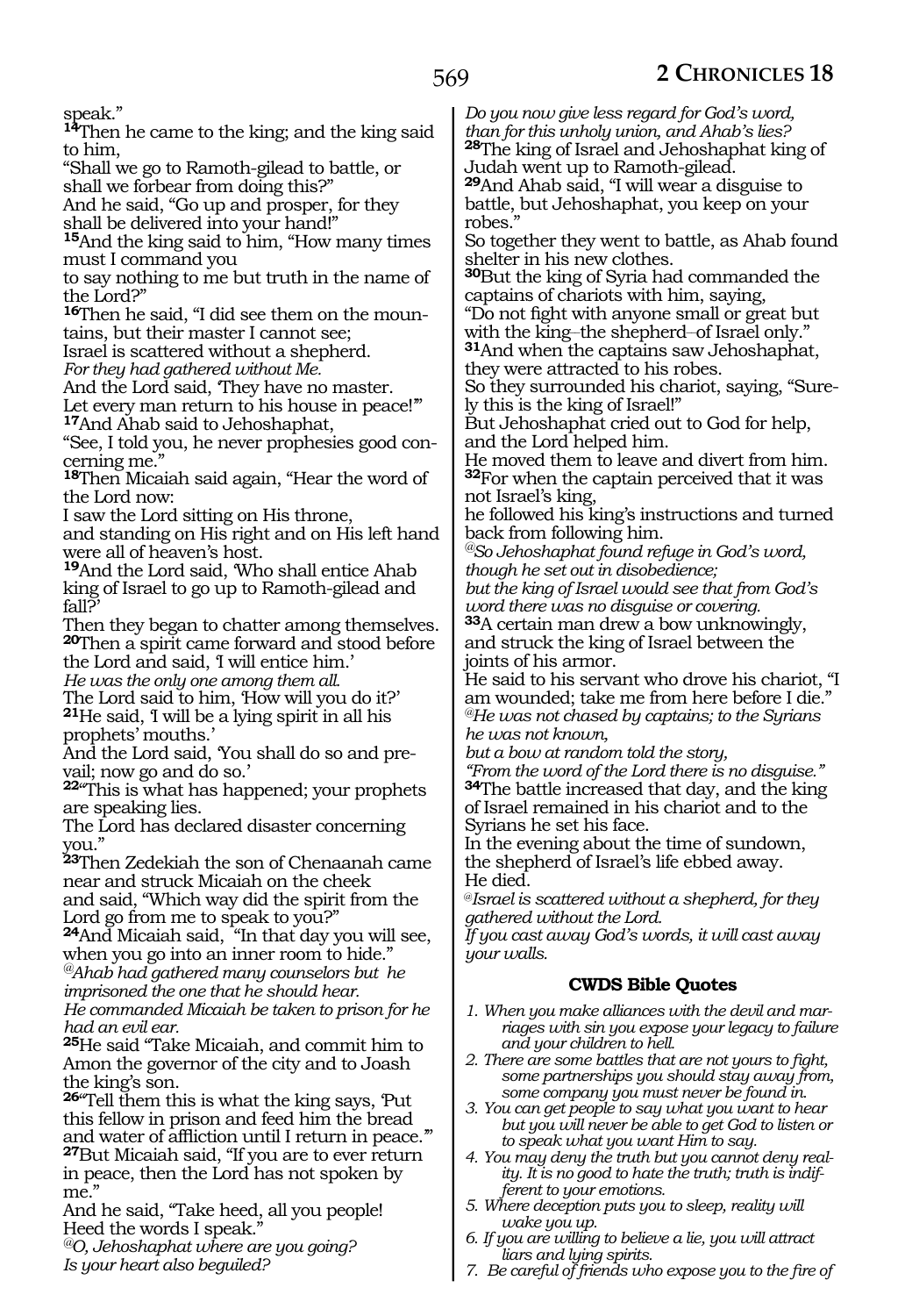570

*the enemy while they take cover.*

- *8. Let God order your battles or you will cry out in battle for His deliverance.*
- *9. There is no clothing, covering, cloak or disguise from the arrow of the word of God; Ahab died learning this.*

## **PRAYER POINTS**

- Fire of the living God, fall upon every unholy relationship in my life and in the lives of my family, assigned against our destinies, and burn them to cinders, in the name of Jesus.
- Wisdom to know the battles you have not ordered and humility to stay away, fall upon my life today, in the name of Jesus.
- Spirit of itchy ears seeking to hear anything but the truth, I rebuke You in the precious name of Jesus. Amen.
- I love You Jesus, You are truth. Even if it hurts I will embrace truth to the end. Amen.
- Let the blood of Jesus fan away every lying deceptive satanic spirit from my environment, in the name of Jesus.

#### **He knew the right things, and he passed them on:**

**"Do not be impartial to anyone and fear the Lord your God.**

**Do this faithfully with a perfect heart; fear the Lord or receive His wrath." But should you love the ungodly? Now, king, tell me, should you? Or love those who hate the Lord? Is it that he did not know this too?**

#### 2 CHRONICLES 19

**<sup>1</sup>**Jehoshaphat the king of Judah returned to his house in Jerusalem safely.

**<sup>2</sup>**And Jehu the son of Hanani the seer went out to meet him.

And he said to Jehoshaphat, "Should you help the ungodly or love those who hate the Lord? Therefore there is wrath on you from the Lord. **<sup>3</sup>**"Nevertheless, there are good things found in

you,

for you have removed the wooden images out of the land,

and have prepared your heart to seek God." **<sup>4</sup>**So Jehoshaphat dwelt in Jerusalem;

and he went out among the people of the land, from Beersheba to Mount Ephraim;

and he brought them back to the Lord God of their fathers.

**<sup>5</sup>**And he set judges throughout all the fortified cities of Judah, from city to city.

**<sup>6</sup>**And he taught the judges the way that was right,

saying, "Take heed to what you do, for you do not judge for man but for the Lord who is with you in judgment.

**<sup>7</sup>**"Therefore now, let the fear of the Lord be on you. Be careful to do it,

for there is no iniquity in God, nor impartiality, nor taking of bribes."

**<sup>8</sup>**And in Jerusalem also he appointed some Levites and priests, and some chiefs of the

fathers in Israel,

for the judgment of the Lord, and to hear controversies, when they had returned to Je-<br>rusalem.

**<sup>9</sup>**He knew what was right, and so he charged them there,

saying, "You shall do this faithfully with a perfect heart, always in Godly fear.

**<sup>10</sup>**"And any case that comes to you from your brethren who dwell in the cities,

whether bloodshed or offenses against law, commandments, statutes or ordinances,

you shall warn them so they do not trespass against the Lord,

and so wrath does not come on you and on your brethren.

Do this and you will not trespass.

**<sup>11</sup>**"And note this: Amariah the chief priest is over you in all matters pertaining to the Lord; and the ruler of the house of Judah is Zebadiah, son of Ishmael;

he shall represent all the king's matters. And the Levites shall be officers before you. Behave courageously and know the Lord will be with the good."

*@Yes, Jehoshaphat the king of Judah knew the right and passed it on,*

*but in the matter of the king of Israel, he knew the right but did the wrong.*

### **CWDS Bible Quotes**

- *1. Your return in safety does not mean you went out with surety or acted in wisdom; fall at the feet of grace and be thankful.*
- *2. To help the ungodly is to oppose the wrath on them; to love those who hate the Lord is an act of hostility against the Lord. You cannot separate your witness from your business and your friendships.*
- *3. Live at the place of deliberate and not at the place of nevertheless. Your passion for the Lord should be your resume not your excuse.*
- *4. Do everything within your power and capacity to bring people to the Lord; you may have exhausted your willingness and passion but you will never have exhausted your ability and creativity.*
- *5. Command your resources (human or money) in the way of the Lord, then deploy your resources to the work of the Lord.*
- *6. Must be deliberate to teach your employees and designates the fear of the Lord so they properly represent your understanding of Him at all levels.*
- *7. Your greatest position in life is not in the seat of a kingdom but in the heart of God; your greatest achievement is not earthly attainments but turning the heart of a people back to God. Make it your deliberate effort to reach sinners for God.*
- *8. Use all your influence and resources to put people on the right path to serve the Lord; you may never rule a kingdom or have judges to appoint but start with your family. Impartiality and bribes are not in God, it should never be found in you.*
- *9. Your circle of impact enlarges and spans the globe, if every person within your circle and their circles will tell it and pass the light on; do not wait*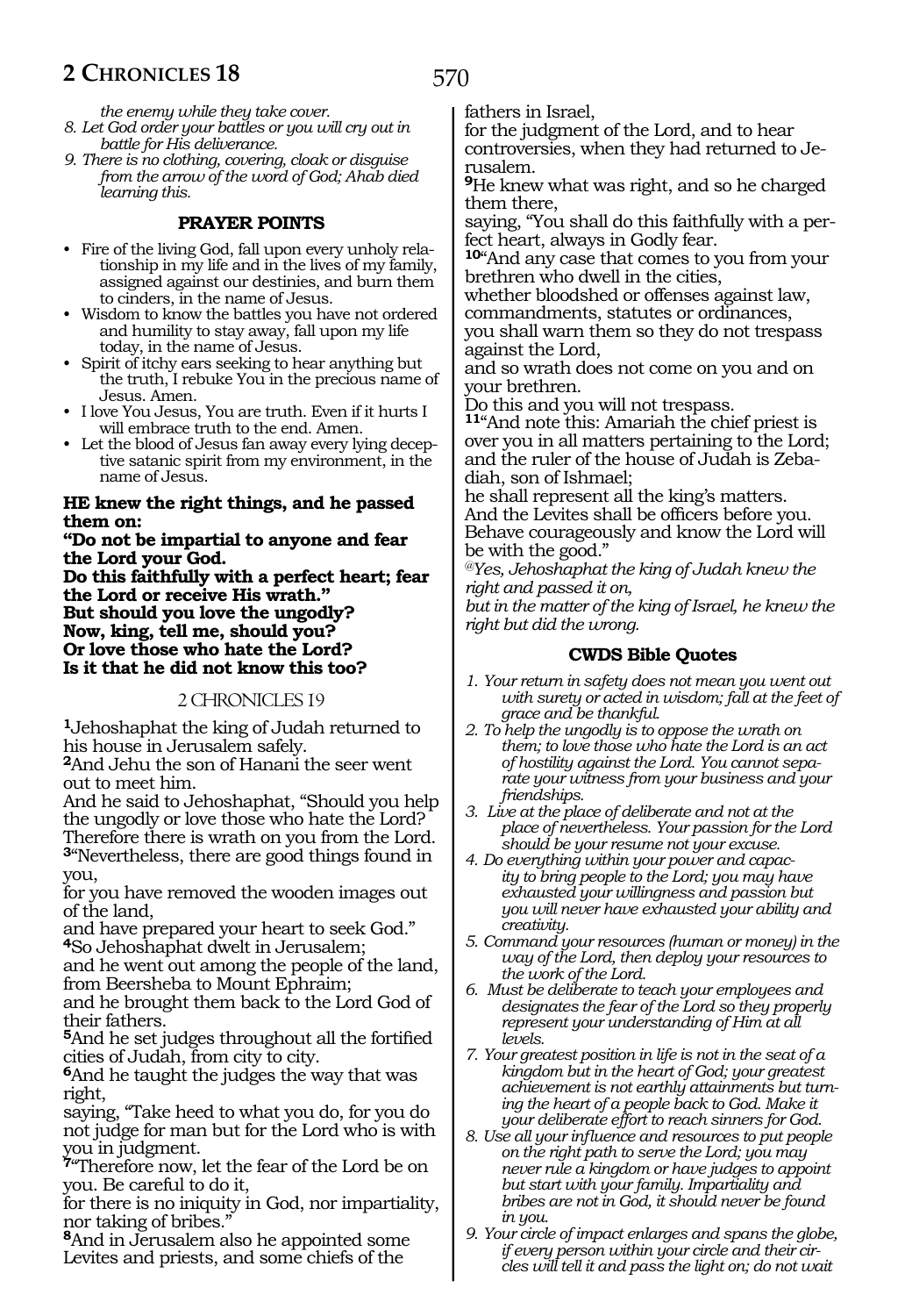*for the other levels; be faithful at yours .*

- *10. Effective delegation makes management easy and reduces effort, confusion and anxiety. It enhances success.*
- *11. Instruct your team well in the fear of the Lord, but lead them well by applying the instructions to your own walk.*

### **PRAYER POINTS**

- Tender, loving, king and merciful God, I fall at the feet of grace and thank You for every time You have reached beyond my indiscretions to embrace my destiny. Amen.
- Most High God, I will not oppose You by ignoring the reality of my relationships and associations. Amen.
- Father, let the power to be consistent in my relationship with You be a garment I wear every moment of my life, in the name of Jesus.
- Father, give me the heart of a soul-winner and empower me to be effective, in the name of Jesus.
- By the power in the blood of Jesus, I command my soul to be liberal towards the Lord and the work of the kingdom; I refuse to claim ownership but to acknowledge stewardship. Amen.

#### **THE day the armies came,<br>
Yes the day the armies came,**<br> **I** worked argument intention **I watched every man intently And listened just the same. Then I heard the king call on God And magnify His holy name, Saying, "We do not know just what to do, But our eyes are on You this day." Then the prophet brought the answer, And the king said, "Believe the Lord; So shall you be established. Believe his prophets; so shall you prosper." Then I saw him put up the sword and shield,**

**And he led the charge with praise. Yes, I learned something from Jehosha- phat**

# **The day the armies came.**

#### 2 CHRONICLES 20

**<sup>1</sup>**They came from Ammon and Moab, and other nations besides,

to fight with Jehoshaphat;

**2**and Jehoshaphat was told, "A great multitude is coming against you to fight, from beyond the sea and Syria; they are now

in Hazazon Tamar (which is Engedi)."

**<sup>3</sup>**And Jehoshaphat feared, and set himself to seek the Lord.

And I learned that day, *the first thing to do is seek.*

The king proclaimed a fast throughout Judah, **<sup>4</sup>**so Judah gathered together to ask help of their God.

They came to seek the Lord out of every city of Judah,

*@and it was brought home to me that day, that in times of national crisis the entire nation must awake.*

**<sup>5</sup>**Then Jehoshaphat stood in the congregation

of Judah and Jerusalem,

in the house of the Lord, before the new court. *And he evoked God's word in prayer;*

*I remember his every word.*

**<sup>6</sup>**He said, "O Lord God of our fathers, are You not God in heaven above,

and are You not the ruler over all the kingdoms of the nations?

"Is there not might and power in Your hand, so none can withstand You?

**7**"Are You not our God who, before Your people Israel, drove out the inhabitants of this land,

and gave it forever to the descendants of your friend Abraham?

**<sup>8</sup>**"And in this land they dwell, and have built a sanctuary in it for Your name, saying, **<sup>9</sup>**'If on us disaster comes:

sword, judgment, pestilence or famine, we will pray in Your presence in this housefor Your name is in this house-

and cry to You in our troubles and You will hear and save.'

**<sup>10</sup>**"Now behold, armies have come! The children of Mount Seir, along with the

people of Moab and Ammon.

You would not let Israel destroy them when they came out of Egypt,

but they turned from them and did not attack them,

**<sup>11</sup>**now see, they have come to throw us out of the land You gave us to inherit.

This is how they reward us, O God.

**<sup>12</sup>**"O Lord, will You not judge them? For we have no might against this great multitude, nor do we know what to do,

so Lord our eyes are upon You."

**<sup>13</sup>**And all Judah stood before the Lord, with their wives, children and little ones. *@And I saw a king and an entire nation placed their hope in God.* 

**<sup>14</sup>**In the day the armies came, so too came the word of the Lord.

The Spirit of the Lord came upon Jahazial, son of Mattaniah, a Levite of the sons of Asaph,

in the midst of all the people assembled there. **15**And he said, "Hear me all you people of Judah, and you inhabitants of Jerusalem, and you King Jehoshaphat!

This is what the Lord says to you,

'Do not be afraid of them, nor be dismayed because of their great numbers,

for the battle is not yours-

you may be outnumbered-but the battle is the Lord's.

**<sup>16</sup>**Tomorrow go down against them. They will come up by the Cliff Ziz; you will find them at the end of the brook, in front of Jeruel, the wilderness. **<sup>17</sup>**You will have no need to fight in this battle. Position yourselves and just stand still. Stand still and see the salvation of the Lord, who is with you, O Judah and Jerusalem."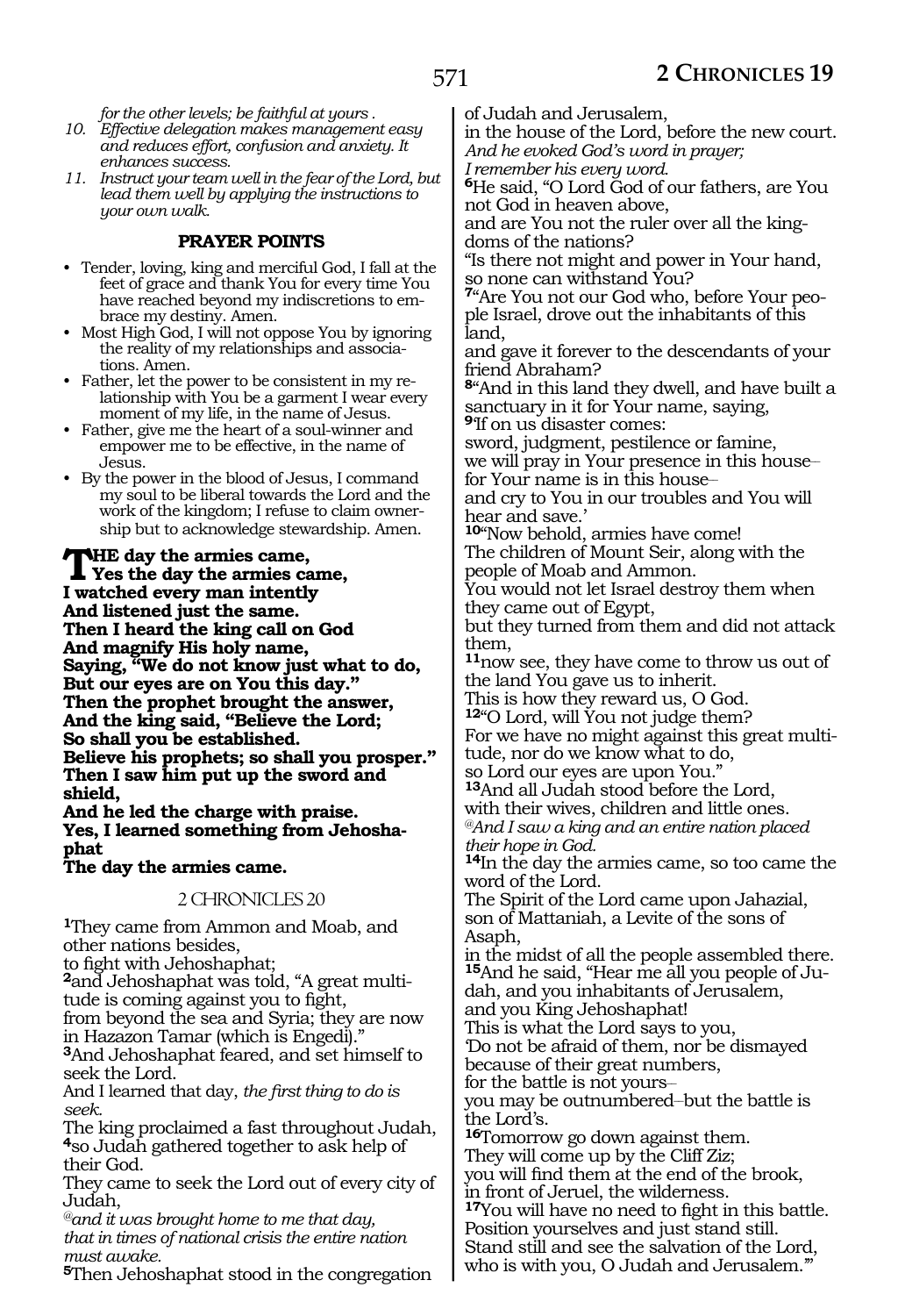*Stand still and watch the Lord display His skills.* **<sup>18</sup>**And Jehoshaphat bowed his head with his face to the ground, and all Judah and the inhabitants of Jerusalem bowed before the Lord in worship. *@And I learned lesson number two that day, in the way he received the word of the Lord with worship and with such humility and grace.* Everyone was worshipping! **19**Then the Levites of the children of the Kohathites and the Korahites, stood up to give joyous praise to the Lord God of Israel with voices loud and high, and their spirits were buoyant. **<sup>20</sup>**And early the next morning they rose up and went to the Wilderness of Tekoa; and as they went Jehoshaphat stood up and said, "Hear me, O Judah, and you inhabitants of Jerusalem: believe the Lord your God, so shall you be established; believe His prophets and you shall prosper." **<sup>21</sup>**When he had consulted with the people\_\_ *he set out to do the radical; he chose to believe the word and rearranged His battle formation to pursue it\_\_* he positioned praisers and singers to lead the army, those who would sing to the Lord and who would praise the beauty of holiness. @*The day the armies came, was the day the order changed; or rather order was abandoned, and they replaced their swords with praise, yes, the army looked deranged.* They went out before the army saying, "Praise the Lord, for His mercies endure forever." *Praise became their weapon of war.* **<sup>22</sup>**When they began to sing, "Praise the Lord," and chanted, "For His mercies endure always," *I learned then the awesome power of faith-filled warfare praise;* for then the Lord set an ambush against the people of Moab, Ammon and Mount Seir, who had come up against Judah and they were all stricken*. @For as Judah lifted their weapon of warfare, yes, they sounded praises with their mouths, these armies drew their weapons and went for each other's throat.* **<sup>23</sup>**This is the way it happened: the people of Moab and Ammon joined forces against the people of Mount Seir, to destroy them altogether.

*Then they decided they really did not like each other.*

When they had finished destroying the people of Seir, they turned on each other and the army self-destructed.

**24**When Judah came towards the tower overlooking the wilderness, they looked towards

the multitude.

They saw only dead bodies fallen to the earth. They were all dead, none of them escaped. *@It was a fight for ascendancy among confeder-*

*ates, so no one fled,*

*as they would before an enemy, so everyone ended up dead.*

**<sup>25</sup>**When Jehoshaphat and his people came up to take the spoils,

they found on the dead bodies, riches in abundance, and precious jewels met their eyes.

They took them; it was so much to gather, that to do so it took Judah three days.

*@The day the armies came in numbers, they came with abundant wealth, which Judah graciously received.*

**<sup>26</sup>**They assembled in the Valley of Berachah on the fourth day;

and they blessed the Lord there. *Recognition and thanksgiving was another lesson on display.* Therefore the place is named the Valley of Be- rachah to this day.

**<sup>27</sup>**Then every man of Judah and Jerusalem returned, with Jehoshaphat.

It was a joyous journey back to Jerusalem as the triumphant army returned.

They rejoiced in what the Lord had done; He made them rejoice over their enemies.

**<sup>28</sup>**They came to Jerusalem with stringed in- struments, harps and trumpets to the house of the Lord.

**<sup>29</sup>**And the fear of the Lord fell on all the king- doms of those countries,

when they heard how the Lord fought against the enemies of Israel.

**<sup>30</sup>**And the kingdom of Jehoshaphat was

quiet from then, for the Lord gave him rest all around.

**<sup>31</sup>**Jehoshaphat was king over Judah.

He was thirty-five years old when he began to reign in Judah,

and he reigned twenty-five years in Jerusalem. His mother's name was Azubah the daughter of Shilhi.

**<sup>32</sup>**And he walked in the path of his father Asa, he did not depart from it but he did what was right in the sight of the Lord.

**<sup>33</sup>**However the high places were not removed; for even then the people had not prepared their hearts as yet to seek the God of their fathers.

**<sup>34</sup>**The rest of the acts of Jehoshaphat, first and last, are written in the book of Jehu, son of Hanani

which is noted in the book of the kings of Israel.

**35**After this Jehoshaphat king of Judah, allied himself with Ahaziah king of Israel, whose wicked acts were well known.

**<sup>36</sup>**He partnered with him to make ships to go to Tarshish, and in Ezion-geber the ships were made.

**<sup>37</sup>**And Eliezer the son of Dodavah of Mareshah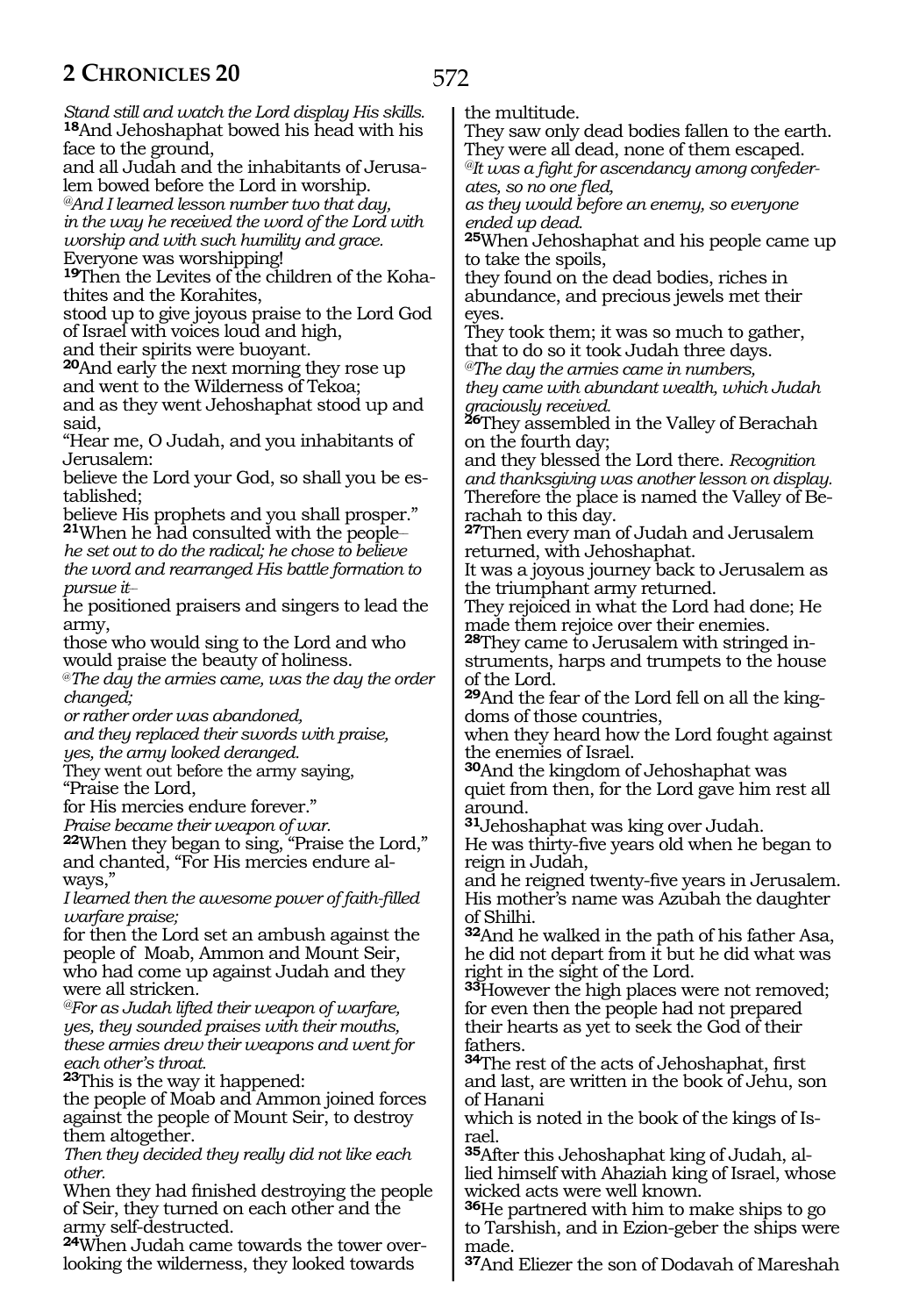prophesied against Jehoshaphat, saying, "Because you have partnered with Ahaziah,

the Lord has broken your works." And the ships were wrecked so that to Tarshish they were not able to go.

@*The many lessons I learned from Jehoshaphat the day the armies came,*

*the attitude to face adversity,* and *the power of warfare-praise.*

*And how to receive the word of God; with faith and with praise; that is, with faith filled praise. And I have also learnt one thing more: I have seen how unholy relationships can hinder mighty works.*

# **CWDS Bible Quotes**

- *1. Your righteousness does not retire strong enemies or make them redundant, it incites and riles them and makes them indignant.*
- *2. When you are in trouble seek God, when your knees are weak rest in God, when you don't know what to do, hear God.*
- *3. When you come to God in faith know He is, proclaim who He is; if He is your confidence build His image with praise to build your confidence.*
- *4. Know His ability and know that He is; know His heart and know that He will; know your history and know your position in Him.*
- *5. When you have exhausted your own ability, retrofit in His; when you do not know what to do, be honest and turn your eyes to Him.*
- *6. National crisis calls for national response; leave nothing and no one out.*
- *7. Tragedy is averted when divine strategies are executed.*
- *8. The best and only right way to receive a word from the Lord is by praise and thanksgiving.*
- *9. Never wait until manifestation to praise God for His promises, faith places you in the victory and prompts praise and rejoicing in advance.*
- *10. Fight your battle in prayer and the Lord will fight your battles on the battlefield.*
- *11. Not every battle you fight you need to fight, some you claim. The absence of prayer will cause you to fight battles where angels were designated.*
- *12. The simplicity of life and success resides in believing the Lord, believing His word and His prophets.*
- *13. Lead your armies (your battles, your business, your family) out in praise and you will lead angels out by faith.*
- *14. Where faith in God is absolute, traditional and standard approaches are obsolete; hearing Him is all you need.*
- *15. Praises clarify your focus but confuse your enemy.*
- *16. Enemy sword for enemy hearts; enemy spoils for the people of the Lord.*
- *17. Faith orchestrated victory is so massive it drives fear into the hearts of every opposition; you have a big God, go for the big one.*
- *18. Make alliances with the enemy of God and you destroy your reliance on God; business partnerships with the enemy of the Lord will lead to wrecked ships and great losses.*

# **PRAYER POINTS**

• Let every spirit assigned against me and every

enemy incited against me because of my promotion in Christ, receive a divine rebuke now, in the name of Jesus.

- My Father God, I lay it all down at Your feet and pour out to You for You to pour into me. Amen.
- Most High God, professor of Heaven and the earth; God who put the stars in their courses and commanded the seas to its bounds; who humbled strong kings and elevated the weak; I am humbled to have You on my side in battle. Amen.
- My eyes are upon You O God; You took to the cross to redeem me from sin; how much more will You respond to my troubles; I look to You with confident expectation. Amen.
- My Father God, give me the strategies that will confuse and embarrass every opposition to my destiny, in the name of Jesus.

#### **You have all that you desire; You are living as king, but there is no compassion in you\_\_you slay the innocent. "Incurable diseases!"**

**You heard it from the prophet's mouth. Bowels without compassion are bowels that will drop out!**

## 2 CHRONICLES 21

**<sup>1</sup>**Jehoshaphat the king died, and they buried him with his fathers in the City of David.

Jehoram his son reigned in his place. **<sup>2</sup>**These were the names of his brothers, the sons of Jehoshaphat:

Azariah, Jehiel, Zechariah, Azaryahu, Michael, and Shephatiah;

all these were sons of Jehoshaphat, king of Israel.

**<sup>3</sup>**Their father gave them great gifts of gold, silver, precious things, and fortified cities in Judah;

but he gave the kingdom to Jehoram, for he was his firstborn.

**4**And when he was established in the kingdom, he lost all compassion.

He strengthened himself and killed all his brothers with the sword;

he also killed some of the leaders of Israel. **<sup>5</sup>**Jehoram was thirty-two years old when he became king; he reigned for eight years in Jerusalem.

**<sup>6</sup>**And he walked in the rebellion of all the kings of Israel, just as the house of Ahab,

for he had the daughter of Ahab as his wife; and he did evil in the Lord's sight.

*Ungodly alliances had cost Jehoshaphat his sons.* **<sup>7</sup>**Yet the Lord would not destroy the house of David, because of the covenant that with Da-

vid He made; for He had promised to give a lamp to him and to his sons always.

**<sup>8</sup>**In his days Edom revolted against Judah and made themselves a king.

**<sup>9</sup>**And Jehoram went out with his captains and all his chariots with him.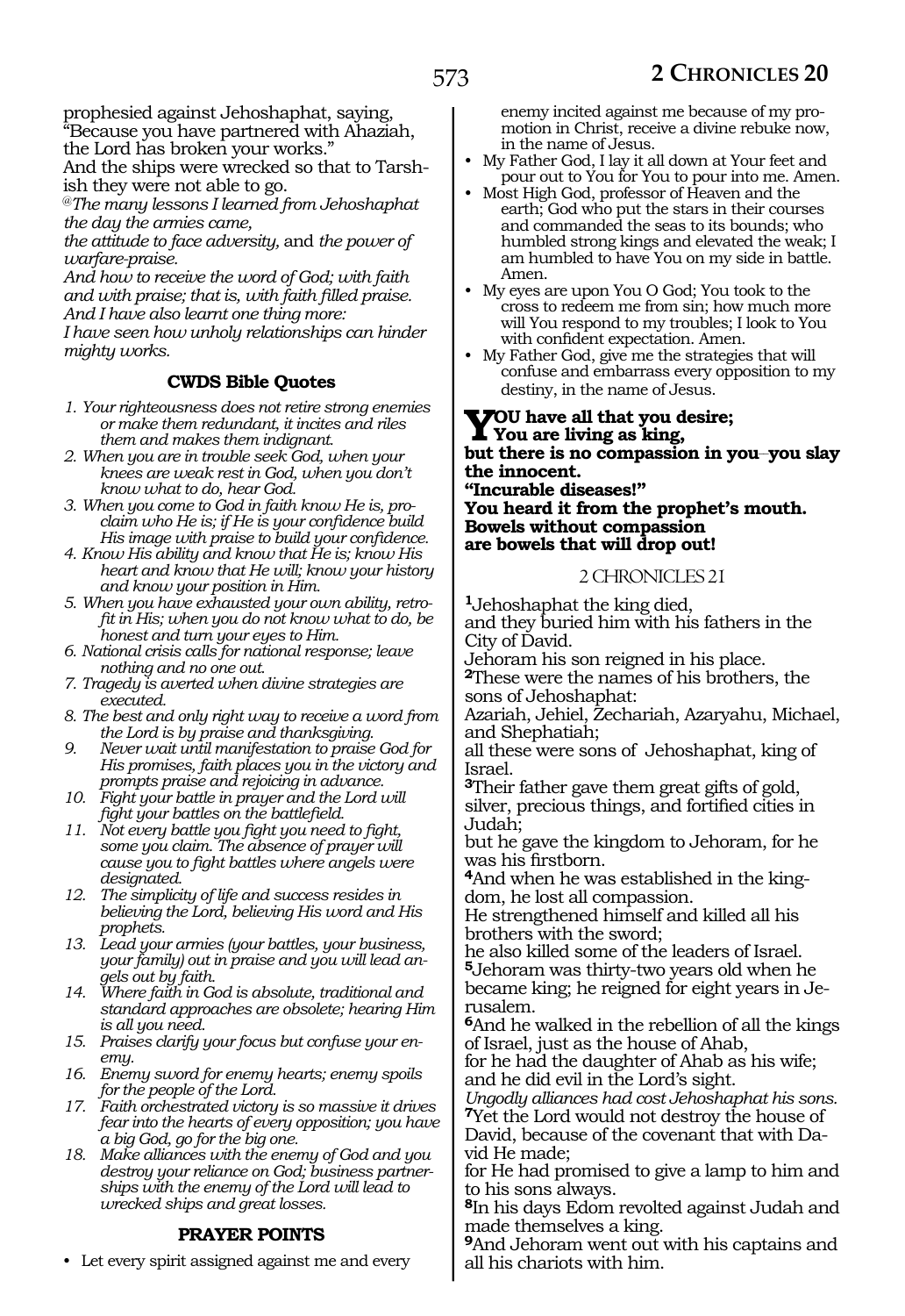He rose up by night and struck the Edomites who had surrounded him and the captains of the chariots.

**<sup>10</sup>**And Edom revolted against Judah's rule to this day.

At that time Libnah too revolted from under his rule for he had forsaken the Lord God of his fathers.

**<sup>11</sup>**Moreover, in the mountains of Judah he built high places,

and compelled Jerusalem to commit fornication with him there and led Judah astray.

**<sup>12</sup>**And Elijah the prophet sent him a letter, saying,

"This is what the Lord God of your father Da- vid says,

'Because you have not walked in the ways of Jehoshaphat your father,

or in the ways of Asa king of Judah,

**<sup>13</sup>**'but have followed the ways of the kings of Israel,

and have caused Judah and the people of Jerusalem to play the prostitute,

just like the prostitution of the house of Ahab, you have also killed your brothers of your father's house, who were more righteous than you are.

**<sup>14</sup>**'Therefore the Lord will strike your people with a serious plague

your children, your wives and your goods. **<sup>15</sup>**'And you will be diseased in your bowels; day by day it will slowly go,

until your bowels that lack compassion fall completely out.'"

**16**Moreover, the Lord stirred up against Jehoram the spirit of the Philistines, and of the Arabians who were near the Ethiopians.

**<sup>17</sup>**They came up and invaded Judah, and they carried away all the wealth they found in the king's house,

and they also took his sons and his wives, so that there was not a son left to him except Jehoahaz his youngest son.

**<sup>18</sup>**After this the Lord struck him in his bowels with a disease which could not be cured.

**<sup>19</sup>**And in the process of time, two years he slowly suffered,

and after two painful years his intestines fell out because of this terrible sickness;

so he died in excruciating pain.

And his people made no burning for him after the traditional burning of his fathers.

**<sup>20</sup>**He was thirty-two years old when he began to reign and he reigned in Jerusalem for eight years.

And when Jehoram died, this king without compassion went without being desired. They buried him in the City of David, but not in the sepulchers of the kings.

*@For to fear the Lord and have compassion, is a heart and bowel thing!*

# **CWDS Bible Quotes**

*1. Your best intention for your children is expressed* 

*not only in what you present to them but what you protect them from.*

- *2. You raise up children for the sword if you expose them to the voice and influence of the thief and murderer; your friendships matter.*
- *3. You cannot marry sin and not court disaster; Jezebel was not able to invade Judah but she influenced Judah at the highest level through an alliance by her daughter.*
- *4. You live by your own righteousness, not by your relations to the righteous in your family.*
- *5. Rebel against the Lord and your subjects will rebel against you; forsake the Lord and lose your power over nations.*
- *6. You have everything of value if you leave everything and hold God dear; you lose everything you value if you hold everything and leave God out.*
- *7. Reign by wickedness and judgment will rain down upon you.*
- *8. Invite the favor of the Lord rather than incite the wrath of the Lord; fill the land with sin and you make yourself repulsive to God.*
- *9. Compassion is a heart and bowel thing, it will cause your bowels to break out in joy; lack of compassion will cause your bowels to fall out.*
- *10. When you give yourself to demonic activity you expose yourself to demonic attack.*

## **PRAYER POINTS**

- Alpha and Omega, show me every habit and association that is deleterious to the destiny of my children and give me the resolve to break them now. Amen.
- I sound the alarm in the spirit to every believing parent and call them to consciousness of their entertainment choices and associations. Amen.
- Power to put principles above passion fall upon every believer contemplating marriage today, in the name of Jesus. Father God, deliver marriages that are currently in the clutches of the Jezebel spirit. Amen.
- Power to walk righteous and to live in freedom, envelop the youths of this generation. Amen.
- My Father, my God, I will live to please You; let Your every contemplation of me be good only, in the name of Jesus.

# A CLOSE tie with the wicked, one who<br> **And deep inside a price speaks** (i.h.t.un

**And deep inside a voice speaks, "Put ungodly counselors away!"**

**But my will could not resist her; I followed her instructions;**

**Step by step I took it, a path of destruc- tion.**

**I walked in ungodly counsel, while death walked after me;**

**And my children too were slaughtered by the one who counseled me.**

#### 2 CHRONICLES 22

**<sup>1</sup>**The people of Jerusalem made Ahaziah, the youngest son of Jehoram, king in his place, for the raiding band that came up with the Arabians had killed all his older sons; and so over Judah Ahaziah reigned.

**<sup>2</sup>**Ahaziah was forty-two years old when he be- came king, and he reigned for just one year.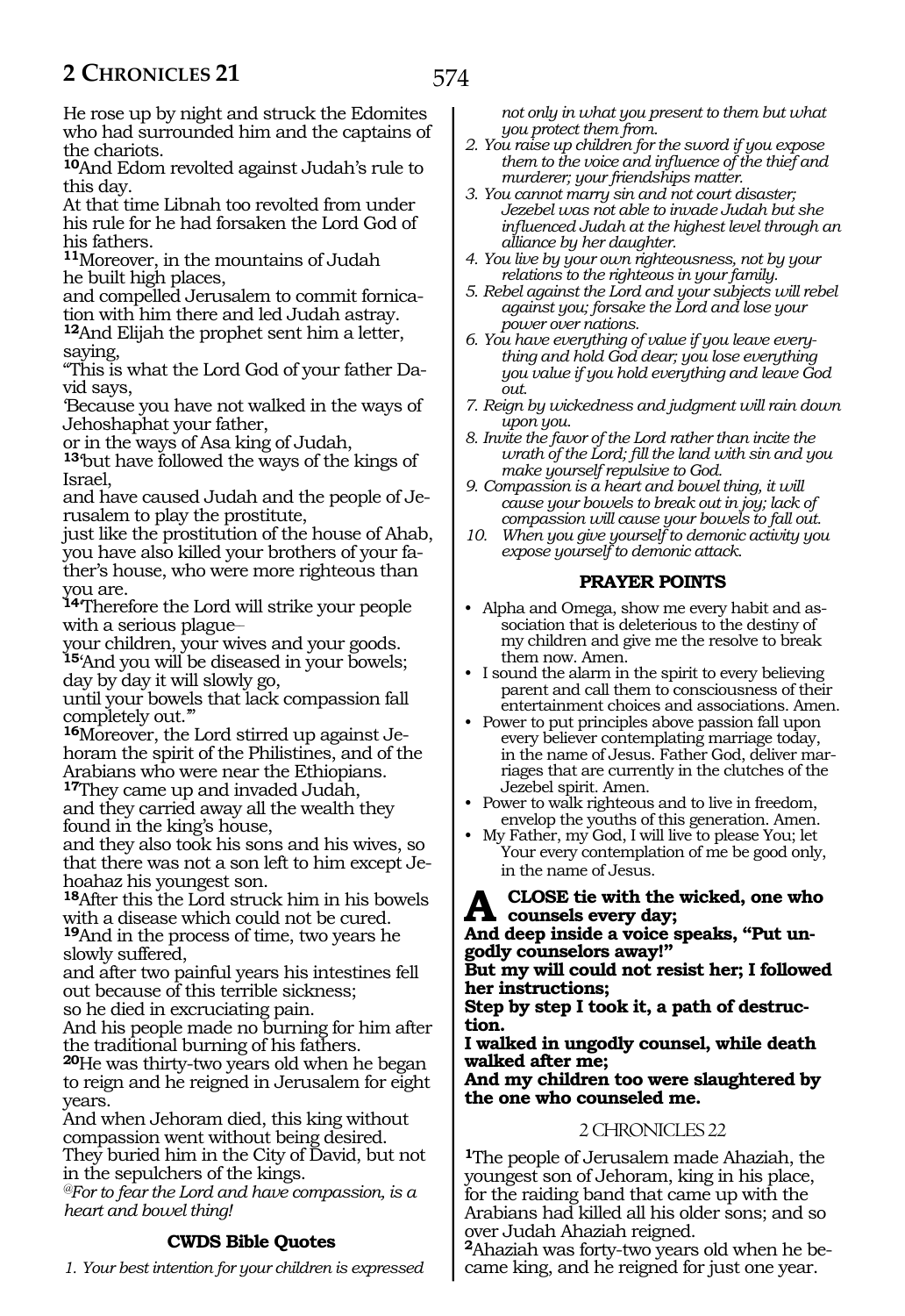His mother's name was Athaliah the granddaughter of Omri.

**<sup>3</sup>**He walked in his evil ways as the house of Ahab did,

for his mother was his counselor to do many wicked things.

**<sup>4</sup>**He did evil in the Lord's sight, just as the house of Ahab,

for they were his counselors after his father's death, to his own destruction.

**5**He also took their advice and went with Jehoram, the son of Ahab, Israel's king, to war, against Hazael, king of Syria at Ramoth-gilead, and the Syrians struck Joram; his end was

not very far. **<sup>6</sup>**He returned to Jezreel to be healed of the wound which at Ramah he received,

and Azariah king of Judah visited him there at Jezreel.

**<sup>7</sup>**His destruction was forthcoming, appointed of the Lord.

His visit to Joram was God's appointment for his own downfall.

When he arrived he went to battle with Jehoram against Jehu the son of Nimshi, who the Lord had anointed to cut off the entire house of Ahab.

**<sup>8</sup>**And while Jehu executed judgment on the house of Ahab, he found the princes of Judah, and the sons of Ahaziah's brothers who ministered to him, and he killed them.

**<sup>9</sup>**They then searched and caught Ahaziah in Samaria where he was hiding.

They brought him to Jehu, and when they had killed Judah's king, they buried him. They had respect for Jehoshaphat, and so they buried him,

for they said, "He is the son of Jehoshaphat who sought the Lord with his entire heart." So the house of Ahaziah had no successor as king.

*@Now the sting of ungodly alliances would bite Jehoshaphat's children, for in his time he broke a hedge,*

*although he sought the Lord with all his heart, and did not follow Ahab's wickedness.*

**<sup>10</sup>**When Athaliah, Ahaziah's mother, heard that her son was dead,

she rose up against all the royal seed of Judah and destroyed her grand children.

*@Athaliah, Omri's granddaughter, destroyed her son's entire house.*

*She slew his children with the sword after causing his death with the counsel of her mouth.*

**11**But Jehoshabeath, the daughter of Jehoram, Ahaziah's sister, and the wife of Jehoiada the priest,

stole Joash the son of Ahaziah from among the king's sons who were being killed. She put him and his nurse in a bedroom, so

Athaliah did not kill him.

**<sup>12</sup>**For six years he was with them, hidden in the house of God,

and for all these six years, Athaliah reigned

over the land.

*The daughter of a king of Israel violating David's covenant of God!*

# **CWDS Bible Quotes**

- *1. You hate your generations when you love evil associations; the influence you expose your children to is the real legacy you leave to them (Jehoshaphat the great king made this grave mistake).*
- *2. Anyone not submitted to God has one master, the master of evil, and no depth of wickedness is beyond them.*
- *3. Guard your ears well; protect your circles; be careful who your advisers are; you may never listen to the devil but you may listen to his servants.*
- *4. Make your bed with the wicked in life and you will make your graves with them in death.*
- *5. Destroy righteousness and you dissolve your walls of protection and expose yourself to the attack of the enemy.*
- *6. The thirst for power is destructive and has no compassion towards its own blood; it crushes anyone in the way of power.*
- *7. The Jezebel spirit establishes her throne and the throne of her god Baalzebub in holy places reserved by divine designation.*
- *8. The Jezebel spirit thirsts for power and stops at nothing to get it; compassion is not a factor to Jezebel; she devours and sacrifices her own children.*
- *9. Never get comfortable in places or positions you have no authorization or divine backing for.*
- *10. The word of God to David can never die or be slain; the root will be nurtured by God to spring up and take its rightful place whether it takes eight years or just three days.*

# **PRAYER POINTS**

- Spirit of the living God, awaken my passion for the next generation by increasing my sensitivity to the examples and influences I expose them to. Amen.
- Let the spirit of presumption be driven from the hearts of believers; I call them to resolute decision now, in the name of Jesus.
- Lover of my soul, let every demonic advice filtered to me through trusted sources be revealed and dismissed, in the name of Jesus.
- Great and mighty God, give me the courage to break off and to put away every association that conflicts with my destiny, in the name of Jesus.
- Most righteous and holy God, I will embrace righteousness like life itself and will never let it go. Amen.

**PREPARE for God's promise,**<br> **Let nothing be left undone;**<br> **Represe lang as the Lard lines For as long as the Lord lives, The throne belongs to David's sons. The environs are reserved. Since you ask, Athaliah, here is the reason: "Only one man's seed can take root here." Do not go crying out for treason!**

# 2 CHRONICLES 23

**<sup>1</sup>**In the seventh year, Jehoiada strengthened himself for the work at hand,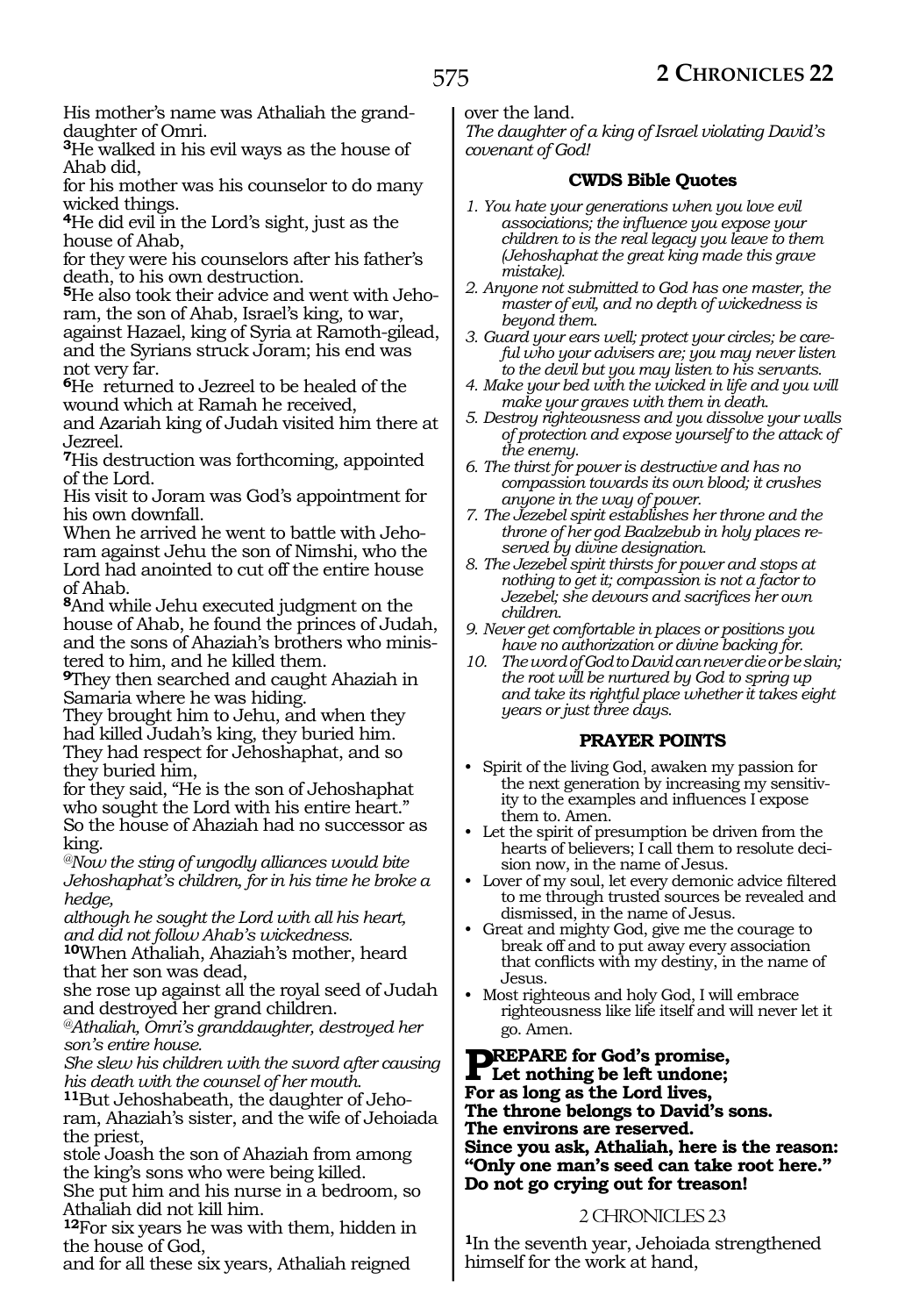and with the captains over hundreds he made a covenant:

Azariah the son of Jeroham, Ishmael the son of Jehohanan, Azariah the son of Obed, Maaseiah the son of Adaiah, and Elishaphat the son of Zichri.

**<sup>2</sup>**And they went and gathered all the Levites from all the cities of Judah,

and also the chiefs of the fathers of Israel, and to Jerusalem they came.

**<sup>3</sup>**And all the congregation made a covenant with the king in the house of God.

And he said to them, "See, the son of the king shall reign, as the Lord said of David's sons." *That woman Athaliah is out of place!*

@*Yes, he was pained at the wickedness of the former kings, but for Jehoiada the priest the only rebellion he would sanction was where the covenant was breached!*

So he put things in order.

**<sup>4</sup>**He said, "This is what we do from here." And he divided to them some duties; it was time now to prepare.

"A third of you who enters on the Sabbath, priests and Levites, shall keep watch at the door.

**<sup>5</sup>**"A third shall be at the king's house, and a third at the Gate of Foundation.

And all the people shall be in the courts of the house of God.

**<sup>6</sup>**"Let no one enter the Lord's house except the priests and Levites who serve.

They alone shall enter, for they are holy; but all the people shall keep the guard of the Lord. **<sup>7</sup>**"And the Levites shall surround the king all

around, every man with his weapon; and anyone who enters the house, let him be put to death.

And you shall be with the king when he comes in and goes out."

**<sup>8</sup>**So the Levites and all Judah did all that Je- hoiada the priest commanded.

And each man took his men who were as- signed duty on the Sabbath, with those who were coming off duty; for Jehoiada had not dismissed them.

**<sup>9</sup>**And Jehoiada the priest gave to the captains over hundreds the spears, the bucklers and the shields,

which had belonged to King David and were in the house of God still.

**<sup>10</sup>**Then he positioned all the people from the right side of the temple to the left,

by the altar and by the temple all around the king.

**<sup>11</sup>**They brought out the king's son, and they placed the crown on him,

and gave him the testimony, and made him king.

Then Jehoiada and his sons anointed him, and all the people shouted with one voice, "God save the king!"

**<sup>12</sup>**When Athaliah heard the noise of the people running and praising the king,

she came to the people at the Lord's house, to investigate for herself.

**<sup>13</sup>**She saw the king standing by his pillar at the entrance, and the princes and trumpeters there by him;

she saw the singers with musical instruments, and all the people of Judah rejoicing and blowing trumpets then.

So Athaliah tore her clothes, and she cried, "Treason! Treason!"

*But she was never Judah's ruler; she should have known then the reason.*

**<sup>14</sup>**And Jehoiada the priest commanded the captains of hundreds who were assigned there,

"Take her outside and kill anyone who follows her with the sword."

For the priest had said, "Do not kill her in the house of the Lord."

**<sup>15</sup>**So they took her and brought her by the road of the entrance of the Horse Gate into the king's house and they killed her there.

*@For it was very clear, God's promises to David could not have been received by her.*

**<sup>16</sup>**And Jehoiada made a covenant between himself, the people and the king,

that they should be the people of the Lord. **<sup>17</sup>**And all the people went to the temple of Baal and broke down the abominable thing.

They broke the altars and the images in pieces, and killed Mattan the priest of Baal before the altars.

*They rid the land of the wickedness, and the idols of the queen.*

**<sup>18</sup>**And Jehoiada appointed the oversight of the house of the Lord,

to the priests, the Levites, whom David had ordained in the house of the Lord,

to offer the burnt offerings of the Lord, as it is written in Moses' law,

with rejoicing and with singing as David com- manded.

**<sup>19</sup>**And he set the keepers at the gates of the temple so that no unclean would enter in.

**<sup>20</sup>**Then he took the captains of the hundreds, the nobles, the governors, and all the people of the land.

He brought the king from the house of the Lord;

and they went through the Upper Gate to the king's house and set the king on the throne of the kingdom.

**<sup>21</sup>**And all the people of the land rejoiced; then the city was quiet and had rest; for they had killed Athaliah with the sword and put away her idolatries.

*@Now a seed of David, once more wore Judah's crown.*

*He was right for the environs, and his roots would go right down.*

# **CWDS Bible Quotes**

*1. Careful planning and organization creates the atmosphere for the success of every vision.*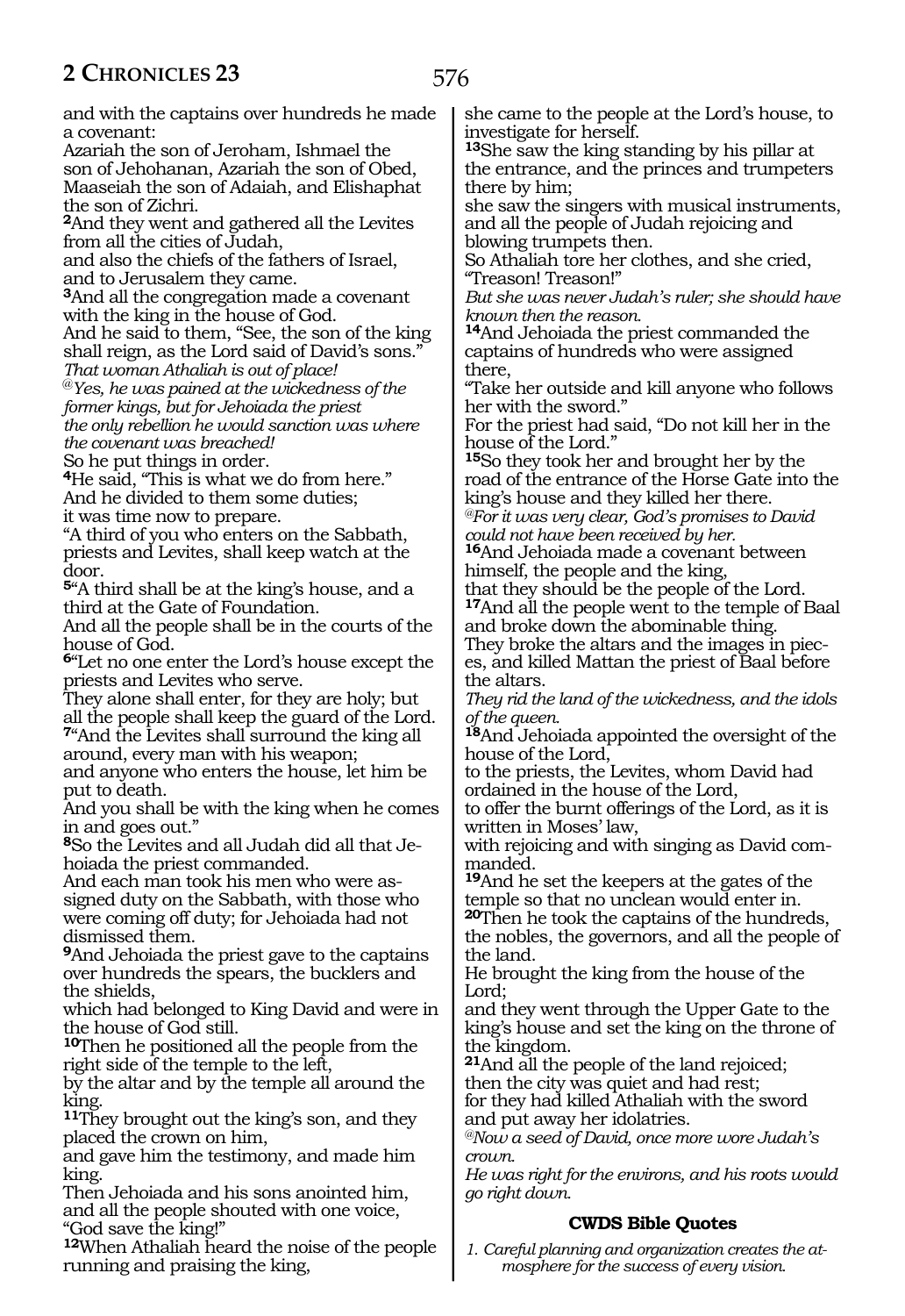- *2. Organize, strategize, mobilize to take back the nation out of the reins and the grip of the devil.*
- *3. Protect the purposes and plans of God in your nation with extreme care and watch over it to fulfilment.*
- *4. The devil will not easily let his grip of the kingdom go, the violent must take it by force.*
- *5. Protect, nurture, preserve and position the children to take their rightful place of leadership in the kingdom.*
- *6. The people of God must take their place in the house of God to prepare for the next move of God.*
- *7. Advance the move of God with prayer and warfare.*
- *8. People will recognize and celebrate the move of God when it occurs and is crowned(established).*
- *9. Every demonic throne will be swept away when the hunger of the people enthrones the word of God in a nation.*
- *10. When a righteous king reigns, the people will rejoice and celebrate.*

#### **PRAYER POINTS**

- Power and resolve to plan well and to organize for good success, envelop leaders in the church today, in the name of Jesus.
- By the power in the blood of Jesus, I speak divine surety to every strategy of the church designed to take the nation back for Jesus. Amen.
- Father God, raise up guardians of the righteous standards of God in this nation and empower them for good success, in the name of Jesus.
- Most High God, let believing parents be graced with the mindset and power to raise up Godly children for kingdom impact. Amen.
- Holy Father, let the spirit of aggression in prayer rise in the hearts of believers as they wrestle for the kingdom. Satan, loose your hold, by the power in the blood of Jesus. Amen.
- My Father God, I rise in faith and in the Spirit and pull down every demonic throne in this nation. Let the name of Jesus be exalted. Amen.

**SET** your eyes on God,<br> **SDo not set your eyes on man;**<br> **On you will quady turn from Him Or you will surely turn from Him when death moves them on.**

**For when your eyes are fixed on man, their image will make you appear strong; And you will seek to honor them, despising the right for the wrong.**

#### 2 CHRONICLES 24

**<sup>1</sup>**Joash was seven years of age when he began to reign, and he reigned forty years in Jerusalem;

his mother's name was Zibiah of Beersheba. **<sup>2</sup>**Joash did the things that were right in the sight of the Lord,

but only as long as Jehoiada the priest lived; *while the servant of God was present.*

**<sup>3</sup>**And Jehoiada took two wives for him, and he

fathered sons and daughters.<br>**4**And after this Joash had his mind set on re-**<sup>4</sup>**And after this Joash had his mind set on re- pairing the house of the Lord,

**<sup>5</sup>**so he gathered the priests and the Levites, and said to them,

"Go throughout the cities of Judah, and gather money from all Israel to repair the house of your God from year to year; ensure you do it quickly!"

However, the Levites did not hurry.

**<sup>6</sup>**And the king called Jehoiada, the chief priest to account, and said to him,

"Why have you not ensured the Levites bring the collections for the tabernacle from Judah and Jerusalem,

according to the instructions of Moses, the servant of God, and of the congregation of Israel?"

**<sup>7</sup>**For the sons of that wicked woman Athaliah had broken into the house of God,

and had presented to the Baals all the dedi- cated things of the house of the Lord.

@*Joash was seeing quite clearly, for Jehoiada mirrored the Lord.*

**<sup>8</sup>**Then at the king's commandment they made a chest, and set it outside, at the gate of the Lord's house.

**<sup>9</sup>**They proclaimed throughout Judah, and Je- rusalem to bring in the Lord's collection that Moses the servant of God commanded of Israel in the wilderness.

**<sup>10</sup>**Then all the leaders and all the people re- joiced, brought their offering, and put them into the chest.

**<sup>11</sup>**And so, at that time, when the Levites brought the chest to the king's officers, and they saw it had much money in it, the king's scribe and the officer of the high priest came and emptied the chest and re- turned it to its place.

They did this every day until they gathered a substantial amount of money.

**<sup>12</sup>**Then the king and Jehoiada gave it to the workers who were doing the work of the ser- vice of the house of the Lord;

and they hired masons and carpenters to re- pair the Lord's house,

and workers in iron and bronze to restore the house of the Lord.

**<sup>13</sup>**So the workmen labored and completed the work.

They restored the Lord's house to its original state and strengthened it.

**<sup>14</sup>**When they were finished, they brought to the king and Jehoiada all the money that re- mained.

With it they made articles for the house of the Lord, articles for the use of ministry, spoons and vessels of gold and silver.

All the days of Jehoiada they offered burnt offering continually in the house of the Lord.

**<sup>15</sup>**But Jehoiada grew old and had seen many days, and he died.

He was one hundred and thirty years old at that time.

**<sup>16</sup>**They buried him among the kings in the City of David,

for he had done good in Israel, both towards God and towards His house.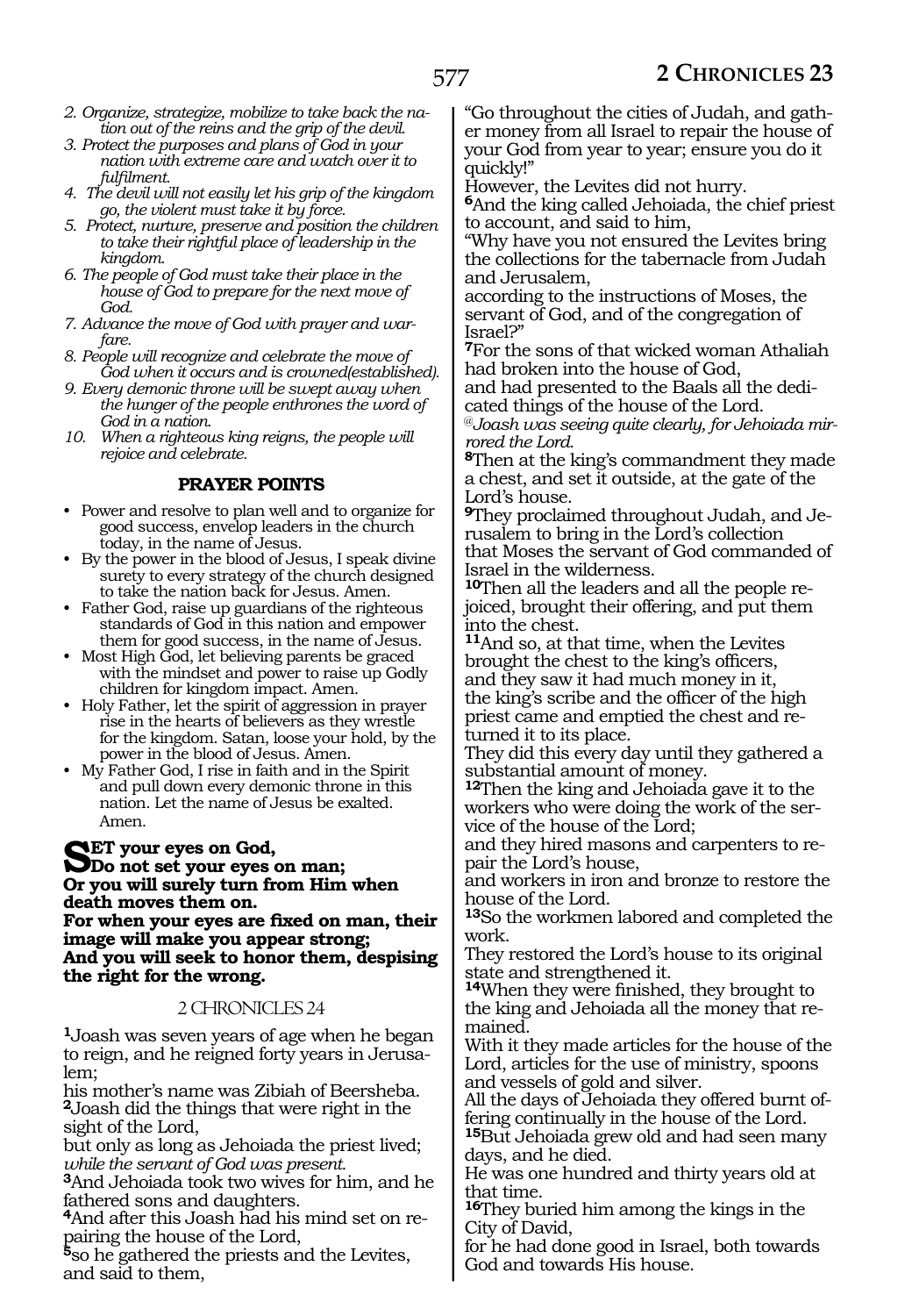*Your service towards God matters.*

**<sup>17</sup>**After the death of Jehoiada, the leaders of Judah came and bowed down to the king.

*The king needed another hero,*

*and they offered themselves to him.*

He paid attention to their counsel.

**<sup>18</sup>**And they forsook the house of the Lord God of their fathers, and served images and idols. *The princes blocked his perfect view of God.* Because of their trespass, the Lord's wrath came upon Judah and Jerusalem.

*For though the king prepared his sight, he had not prepared his heart.*

**<sup>19</sup>**Yet God sent prophets to the people to bring them again to the Lord;

and they testified against them, but no one gave attention to their word.

**<sup>20</sup>**Then the Spirit of God came on Zechariah the son of Jehoiada the priest,

and he stood up above the people, and to them he said this,

"This is what the Lord says, 'Why do you transgress the Lord's commandments and block your own prosperity;

because you have forsaken the Lord, He has forsaken you also.'"

**<sup>21</sup>**So they conspired against him, and stoned him at the king's command, in the court of the house of the Lord.

**<sup>22</sup>**So Joash the king completely forgot the kindness Jehoiada his father had done to him, so he killed his son.

And as Zechariah died, he said, "The Lord look on it and repay!"

*@For the king had found new heroes; his old mentor was now dead.*

*Like a lamb to the slaughter, he would go where he was led!*

**<sup>23</sup>**And so, in the spring of the year the army of Syria came up against him, to Judah and Jerusalem

and they destroyed all the leaders, *his heroes*, from among the people,

and sent all the plunder to Damascus. **<sup>24</sup>**It was a very small company of Syrians

that came against Judah's multitude, but the Lord delivered up Judah's great army into their hand, f*or they had the wrong attitude;* they had forsaken the Lord God of their fathers.

So they executed judgment against Joash. **<sup>25</sup>**And when the Syrians left him, (for they left him seriously wounded),

his own servants plotted against him and killed him on his bed.

@*Gone was Jehoiada, who mentored him in the book;* 

*gone were the princes, the men to whom he looked.*

They buried him in the City of David, but not in the tombs of the kings.

**26**It was Zabad the son of Shimeath the Ammonitess, and Jehozabad the son of Shimrith the Moabitess, who plotted and killed him.

**<sup>27</sup>**Now concerning his sons, and the many oracles about him,

and the repairing of the house of God, they are written in the book of the kings. And Amaziah his son replaced him as king.

## **CWDS Bible Quotes**

- *1. Never peg your righteousness on another party's or it will die with them; pursue personal relationship with God.*
- *2. The heart of the Lord is like a clock, to have it tick for you, tick for Him; set your heart on the things of the Lord and His heart will be set on you.*
- *3. Do everything in your power while you are in power to exalt the house of the Lord.*
- *4. The work of the Lord advances on the generosity of the people. Whether tithes or tax or levy or just a freewill offering, giving is glorious to the church.*
- *5. Build with integrity to boast a strong and pleasing finish.*
- *6. If it is consecrated to the Lord, it must be concentrated on the things of God.*
- *7. A finished project does not absolve your responsibility for stewardship. Never divert the offering for other use.*
- *8. See God and seek God rather than see man and seek God, or you will stop seeking God when the man is no longer visible.*
- *9. When idolatry takes root in your heart it builds stubbornness and resistance and kills compassion.*
- *10. When you forsake the Lord you cry for judgment and your strength dissolves.*
- *11. Go hard, finish strong and be honored; start hard, finish weak and you will reek; forsake principles, lose your fire and you will die undesired.*

# **PRAYER POINTS**

- Awesome and amazing God, let every King Uzziah or Jehoiada in the hearts of men die, so they may see You for themselves, high and lifted up. Amen.
- Father, my heart beats for You; my breath pants for You; my heart is set on You like a clock, in the name of Jesus.
- Power to redeem the time in this evil age, envelop the hearts of believers and overcome their thoughts. Amen.
- I have never heard of any other God who gave His Son to redeem His creation; such generosity demands my generous best; I command my soul to respond Lord. Amen.
- Father God, let the integrity of Your work in my life withstand the test of time. Amen. I will be a person of integrity.

# **REJOICE, for God has given victory;**<br>
Sand book the ungedly their gods will **Send back the ungodly, their gods will pull you down!**

**Edom's gods could not deliver them; Break the Edomites to pieces on stones; But why take up their gods, O you mighty, and go kissing them and bowing down? Say, with the gods of the defeated, Will you challenge the king of Israel this day?**

**Then know you shall be broken,**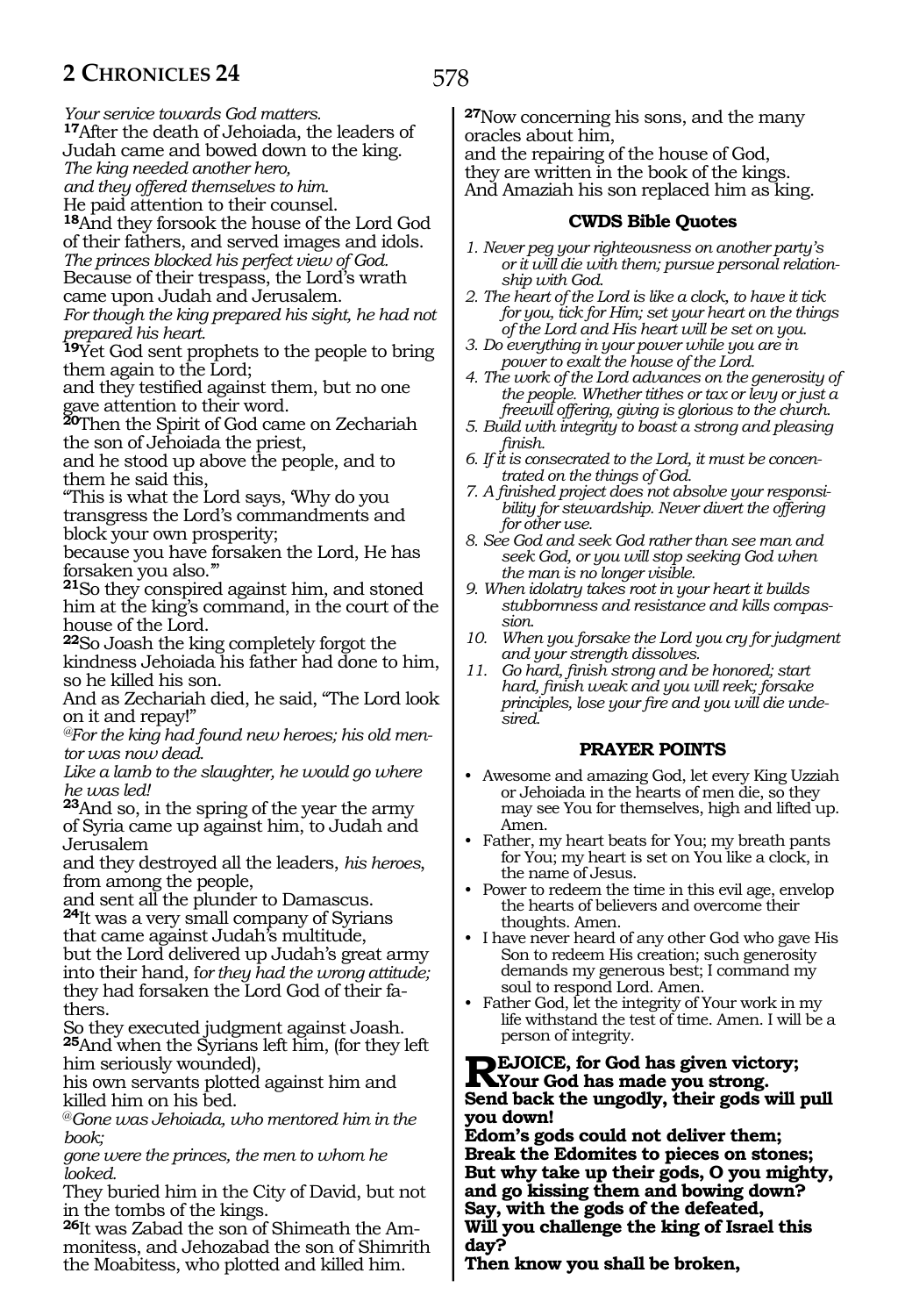# **And shall look into your own disgrace.**

# 2 CHRONICLES 25

**<sup>1</sup>**Amaziah was twenty-five years old when he began to reign.

He reigned for twenty-nine years over Judah in Jerusalem.

His mother's name was Jehoaddin of Jerusalem.

**<sup>2</sup>**He did what was right in the sight of the Lord but not with a perfect heart.

**<sup>3</sup>**When the kingdom was established, he killed his servants who had murdered his father the king.

**<sup>4</sup>**But he did not kill their children, but followed the Law of Moses, which read,

"The fathers shall not be executed for the children,

nor shall the children be executed for their fathers, but everyone shall die for his own sins.' **<sup>5</sup>**And Amaziah gathered the people of Judah

together, and he placed over them captains over hundreds and of thousands,

according to their fathers' houses throughout all Judah and Benjamin;

and he took a census of them from twenty years old and upwards.

He found three hundred thousand fit men, able to go to war,

who could handle spear and shield.

**<sup>6</sup>**He also hired one hundred thousand mighty men out of Israel for a hundred talents of silver.

**<sup>7</sup>**But a man of God came to him, and said, "Let the king go alone; do not allow the army of Israel to go with you,

for the Lord is not with Israel–not with any of the children of Ephraim.

Send their armies home.

**<sup>8</sup>**"If you will go, do it and be strong!

*@But so that you know the sound,*

*send back the ungodly or they will pull your army down!*

Or God will make you fall before the enemy; for He has the power to destroy and to help."

*Are you concerned about the silver? God can give you much more wealth.*

**<sup>9</sup>**Amaziah said to the man of God, "What shall we do about the hundred talents of silver I have given to the army of Israel?"

The man of God responded, "The Lord is able to give you much more than this."

**<sup>10</sup>**So Amaziah released the armies that came to him from Ephraim, and sent them home. They were incensed with anger against Judah and they went back home very angry.

**<sup>11</sup>**Then Amaziah strengthened himself, and led his people forth to war.

He killed ten thousand men of the people of Mt. Seir in the Valley of Salt.

**<sup>12</sup>**And the children of Judah took another ten thousand captives alive;

and they cast them down from the top of the rock,

so they were smashed to pieces as they died. **<sup>13</sup>**But the soldiers that Amaziah dismissed, so that they would not go to battle with him, attacked the cities of Judah from Samaria to Beth-horon, and plundered them.

**14**And when Amaziah returned from slaughtering the Edomites,

he brought the gods of the people of Seir and made them his gods,

and he bowed to them and to them he burned incense.

*@Amaziah what are you setting up as your gods? Are those the useless gods you stood against?* **<sup>15</sup>**Because of this, the Lord was angry with Amaziah,

and he sent a prophet to him who said, "Why have you sought the gods of the people which could not rescue their own people from you?"

**<sup>16</sup>**As he was speaking to Amaziah, the king said to him, "Are you the king's counselor? Stop now! Why should you be killed?" Then the prophet refrained, and said,

"Because you have done this and have rejected my counsel, I know God has determined to destroy you."

**<sup>17</sup>**Then Amaziah the king of Judah sought advice and sent this challenge to Joash, son of Jehoahaz, Jehu's son, Israel's king, saying, "Come, let us fight each other, face to face." *@He had rejected his strength, and he would soon look into his own disgrace.*

**<sup>18</sup>**Joash king of Israel responded to Amaziah with a proverb, saying:

"There was a thistle in Lebanon;

he sent to the cedar there, saying,

'Give your daughter to my son as his wife.' But a wild beast that was in Lebanon passed by and trampled the thistle down.

**<sup>19</sup>**"Yes, you say you have triumphed over the Edomites, and your heart lifts you up to boast. "Why meddle with trouble to your own destruction? Stay at home;

why should you fall and all Judah with you?" **<sup>20</sup>**But Amaziah would not hear it,

because of what God was about to do. He would give them into their enemies' hand for they sought the gods of the Edomites. *@Could the gods that failed Edom change their tune and help them now?*

**<sup>21</sup>**So Joash the king of Israel went up, and he and Amaziah king of Judah faced each other for war at Beth-shemesh which belonged to Judah.

**<sup>22</sup>**The battle between them raged.

Judah was defeated by Israel, and each man fled to his tent.

**23**And Joash the king of Israel captured Amaziah the king of Judah at Beth-shemesh; and he brought him to Jerusalem,

and broke down the wall of Jerusalem from the Gate of Ephraim to the Corner Gate-four hundred cubits of wall.

*The gods of Edom failed once again.*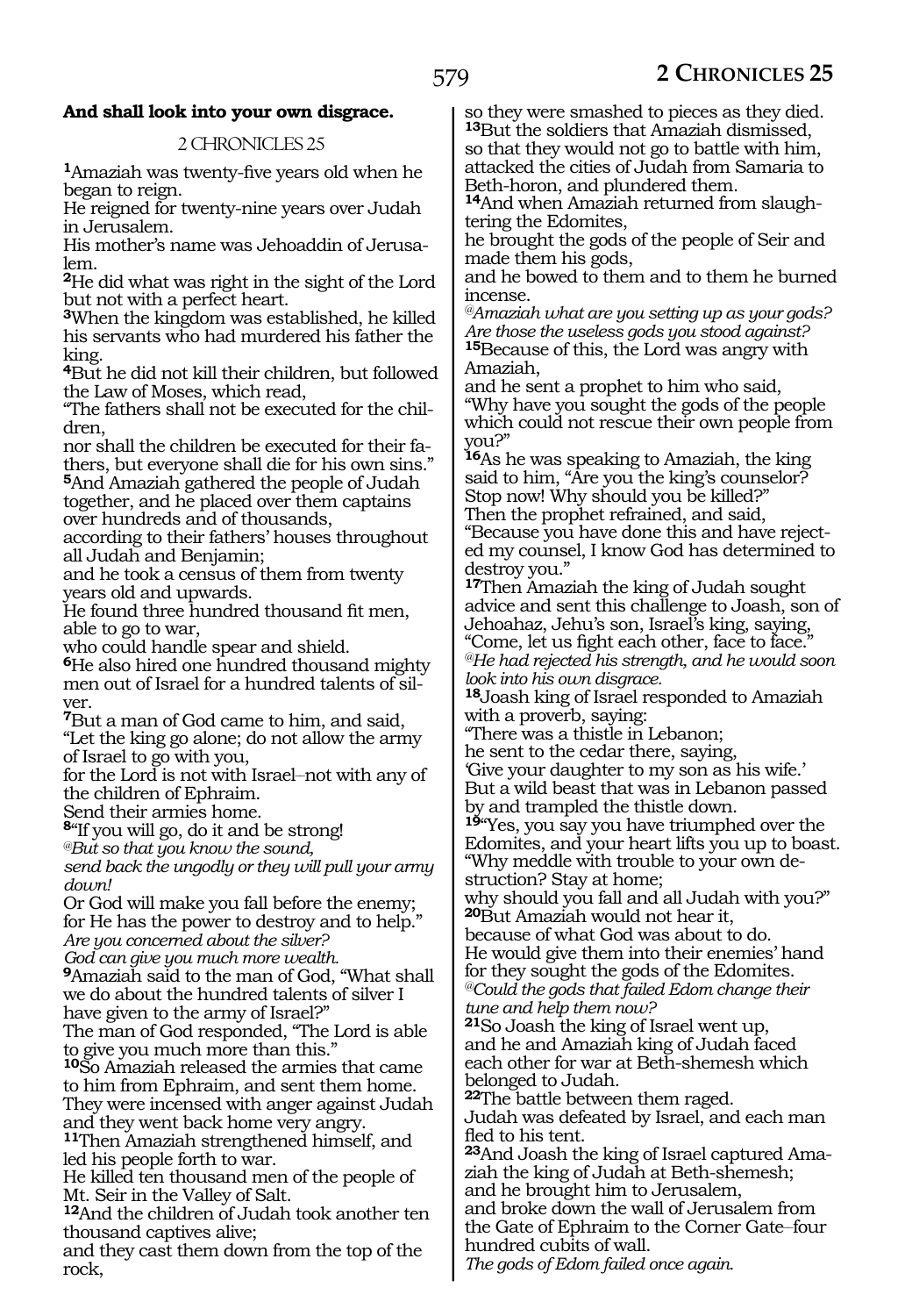**<sup>24</sup>**And he took the gold and the silver, all the vessels found in the house of God with Obededom,

the treasures of the king's house, and hostages, and he returned to Samaria with all the bounty.

**<sup>25</sup>**And Amaziah king of Judah lived for fifteen years after Joash the king of Israel died. **26**The rest of the acts of Amaziah, from begin-

ning to end, are written in the book of the kings of Judah and Israel.

**<sup>27</sup>**After Amaziah turned from following the Lord they conspired against him in Jerusalem. The one who turned after idols now fled to Lachish for his life.

*Even there these gods could not help him.* They sent after him in Lachish and struck him and he died.

**<sup>28</sup>**They brought him back on horses, and with his fathers in the City of Judah they buried the king.

*He forsook the God of his salvation to worship gods that could not save him.*

# **CWDS Bible Quotes**

- *1. Go all out or get out altogether; do it with all your heart to show you really have a heart for doing it.*
- *2. Sin may have general effect but personal consequences; it will not pass the sinner by or pass on from the sinner to others.*
- *3. Hear the heart of God and depart from those who have the wrath of God resting on them.*
- *4. Evil associations attract righteous judgment; if you travel in the same sinking boat with sinners ensure you can swim.*
- *5. The boat of the wicked will not be delivered by the hand of God; get out while you have time.*
- *6. The cost of obedience can never be compared with the price of disobedience. Let it go.*
- *7. Cost is never a factor when considering obedience to Christ; He did not count the cost when He laid down His life.*
- *8. Victory is always the end result of obedience, but disobedience is the end of victory; it causes confusion and death.*
- *9. Not because God is with you on the battle-field means you will not have demons attacking your home; cover your home when you do battle in the spirit.*
- *10. The enemy you invite and open your door to will do greater damage than the enemy you fight openly; if you cannot trust their heart and their relationship with God never engage them.*
- *11. Do not be excited about grabbing God's attention unless it is for the right reasons; God will respond to everything He pays attention to.*
- *12. Never be too ready to pick a fight if your heart is not ready before God and you are not His pick for divine help to fight for you.*
- *13. Lose God and you lose your battles, your treasures, your dignity, your hope and your life.*

# **PRAYER POINTS**

• My Father, my God, You placed it all in when You released Jesus to me, now I place it all in and release myself to You and to Jesus my Lord. Amen.

- Father, forgive me of all my sins; help my children to live righteous before You. Amen.
- By the power in the blood of Jesus, judgment shall not find me in the boat of sinners; I will remove the wicked from my lot, in the name of Jesus.
- Righteous Father, I do not seek easy, I seek righteous; I am willing to pay the cost of pleasing You. Amen.
- I tremble before You Father; this shall be my victory position and my wisdom before You always. Amen.

# **Marvelously helped, by the Most Marvelous;**

**but when the king was strong, his heart was lifted up.**

**Build mighty towers and engines, Break down Gath and Ashdod's walls, But when you are approaching God's commandments, Read, observe and halt.**

#### 2 CHRONICLES 26

**<sup>1</sup>**So all the people of Judah took Uzziah and made him king in his father Amaziah's place. At the time he became king he was sixteen years of age.

**<sup>2</sup>**He built Elath and restored it to Judah after the king died.

**<sup>3</sup>**So Uzziah became king when he was sixteen years old, and he reigned for fifty-two years in Jerusalem.

His mother's name was Jecholiah and she was from Jerusalem.

**<sup>4</sup>**He did that which was right in the sight of the Lord according to the first acts of Amaziah. **<sup>5</sup>**Uzziah sought the Lord, and as long as he sought the Lord, God made him to prosper.

He sought God in the days of Zechariah, who understood the visions of the Lord.

**<sup>6</sup>**He fought against the Philistines and broke down the wall of Gath;

he also broke down the wall of Jabneh and Ashdod's walls;

and he built cities about Ashdod and among the Philistines.

**<sup>7</sup>**He was marvelously helped; the Lord was helping him.

The Lord helped him against the Philistines, against the Arabians of Gur-baal,

and against the Meunites; see all these nations fall.

**<sup>8</sup>**The Ammonites brought Uzziah presents, and his fame quickly spread

as far as the entrance of Egypt, for he had amassed exceedingly much strength.

**<sup>9</sup>**He built towers in Jerusalem at the Corner Gate, and at the Valley Gate.

He also built towers at the corner buttress of the wall, and fortified them; for the Lord had made him great.

**<sup>10</sup>**He also built towers in the desert, and he dug many wells,

for the king had much cattle in the plains and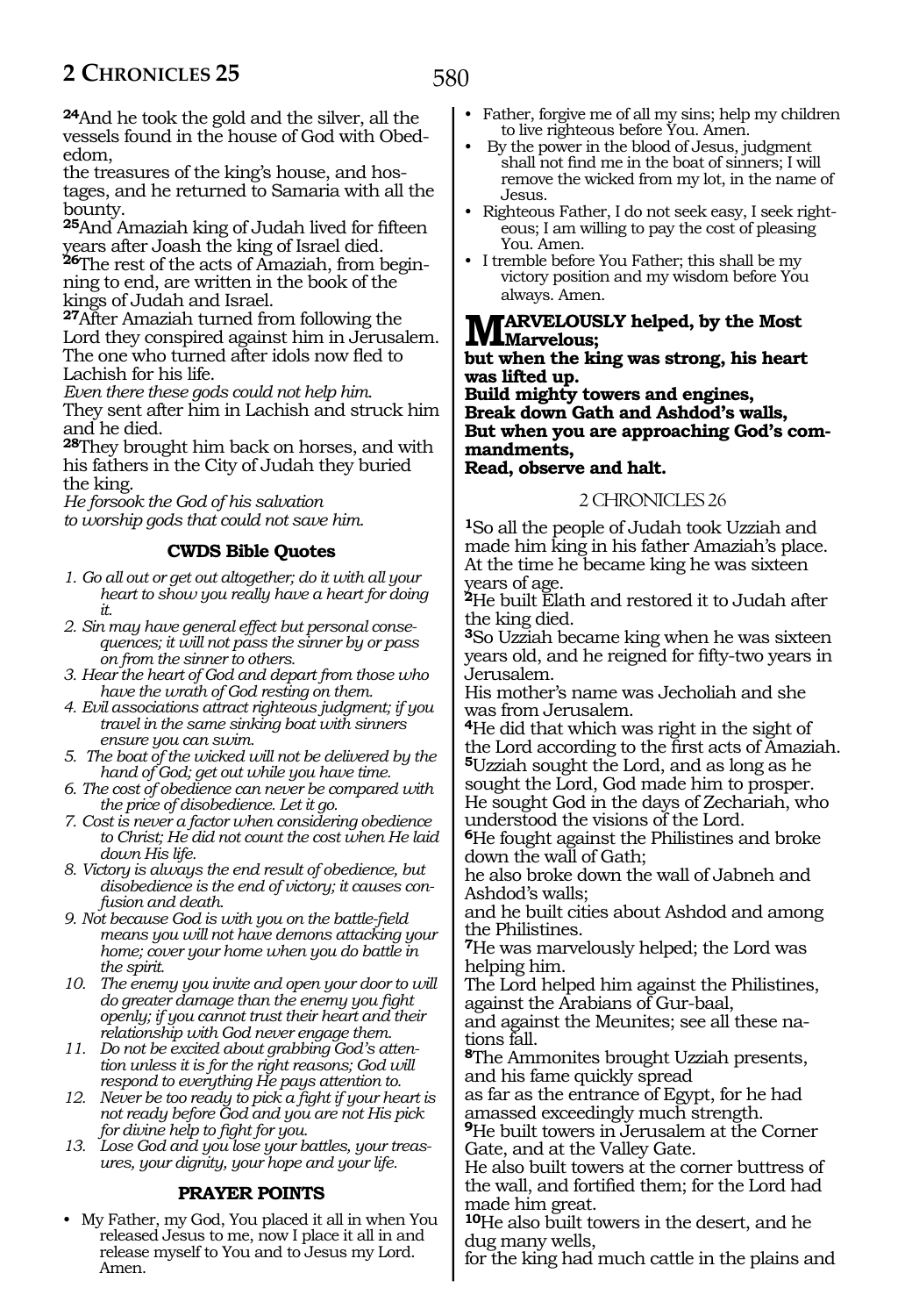also in the low lands.

He had farmers and vinedressers in Carmel and in the mountains for the king loved farming.

**<sup>11</sup>**Uzziah also had an army of mighty men who went to war by companies;

according to their numbers as prepared by Jeiel the scribe and Maaseiah the officer, under the hand of Hananiah, one of the king's captains.

**<sup>12</sup>**The total number of the chief officers of the mighty men totaled twenty-six hundred.

**<sup>13</sup>**Under their command was an army of three hundred and seven thousand, five hundred; they made war with mighty power for the king against the enemy.

**<sup>14</sup>**And Uzziah prepared for the entire army, armor, shields, spears, helmets, bows, and slings to cast stones.

**<sup>15</sup>**And cunning men invented engines to shoot arrows from Jerusalem's tower tops and also to shoot large stones.

So the fame of this king spread all around, far and wide, for he was marvelously helped until he became strong.

**16**But when he was strong his heart was exalted to his own destruction,

for he transgressed against the Lord by entering the Lord's temple to burn incense on the altar of incense.

*He ignored the signs, he ignored the law.* **<sup>17</sup>**And Azariah the priest went in after him, and with him eighty priests of the Lord-valiant men.

**<sup>18</sup>**They withstood Uzziah the king, saying, "It is not lawful for you, Uzziah, to burn incense to the Lord,

this is reserved for the priests, the sons of Aaron, who are consecrated to do so. Get out of the sanctuary, for you have transgressed, the Lord God shall not honor you." **<sup>19</sup>**Then Uzziah the king became very angry.

*Now king what will you do?*

He had a censer in his hand to burn incense. While he was angry with the priests, leprosy broke out on his forehead,

before the priests, beside the incense altar*. Haughtiness and anger changed visibly to shame.* **<sup>20</sup>**And when Azariah and all the priests saw he was leprous, they thrust him from that place. He himself also hurried to get out, for the Lord had struck him.

**<sup>21</sup>**Until the day he died King Uzziah was a leper, and he dwelt in a separate house, quarantined, because he was a leper.

He was cut off from the house of the Lord f*or he ignored the warnings, he ignored the laws.* Jotham his son was over the king's house, and he judged the people of the land.

**<sup>22</sup>**The rest of the acts of Uzziah, from first to last, are written by Isaiah the prophet, the son of Amoz.

**<sup>23</sup>**So Uzziah died and they buried him with his fathers in the field of burial which belonged to

the kings,

for they said, "He is a leper!" And Jotham his son reigned after him.

@*Know, you can build a world around you, but when you near God's commands,*

*there are signs at every corner; read, observe and halt.*

# **CWDS Bible Quotes**

- *1. You are not too young to be different, to make a difference, to become a distinction; you can stand out in your generation.*
- *2. Do what is right, not in your own sight, not in the sight of your peers, nor in the sight of popular opinion, but in the sight of the Lord.*
- *3. Seek the Lord above prosperity, for when you seek the Lord prosperity seeks you, but when you seek prosperity alone you stumble.*
- *4. Marvel at the strength and the ways of the Lord and He will help you marvelously.*
- *5. Do what you love and love what you do and your work will be a productive labor of love that gives you pleasure.*
- *6. The excellence of the Lord is in you and is designated to be activated in His presence; you restrict yourself and limit your potential by the time you spend out of the Presence.*
- *7. Embrace the spirit of distinction for creativity and innovation in every field and it will define you.*
- *8. Think beyond your time and see your thoughts and innovations manifest in your time to effect changes in time.*
- *9. Never get stuck with what others are doing and how they operate and you will not be limited to their measure of success or have your potential stuck in mediocrity.*
- *10. Great exaltation is sustained by great humility; self-exaltation at the place of elevation will lead to embarrassment.*
- *11. If you have God standing for you, wisdom departs when you turn and stand against Him.*
- *12. Forsaking the Lord and ignoring His laws at the height of your blessing and elevation is like an aeroplane casting off its engines mid-flight.*

# **PRAYER POINTS**

- Gentle Father, place Your word in the hearts of the children and youths of this generation; make them zealous for You early. Amen.
- Most Holy God, let the demonic veil upon the hearts and minds of the youths of this generation be lifted now; let them play for Your eyes only. Amen.
- Father God, my greatest pleasure is seeking the treasures of Your heart; I will seek You early. Amen.
- Awesome God, I lay in Your presence and marvel at You daily; You are such an amazing God. Your works leave my mouth wide open in wonder and desire for more. Amen.
- Father, all I am is found in Your presence and that is where I will be found; I will get lost in Your presence daily and operate from the place and pleasurable proximity of Your shadow. Amen.
- Spirit of creativity and power for distinguishing innovations, be stirred in me now, in Jesus' name.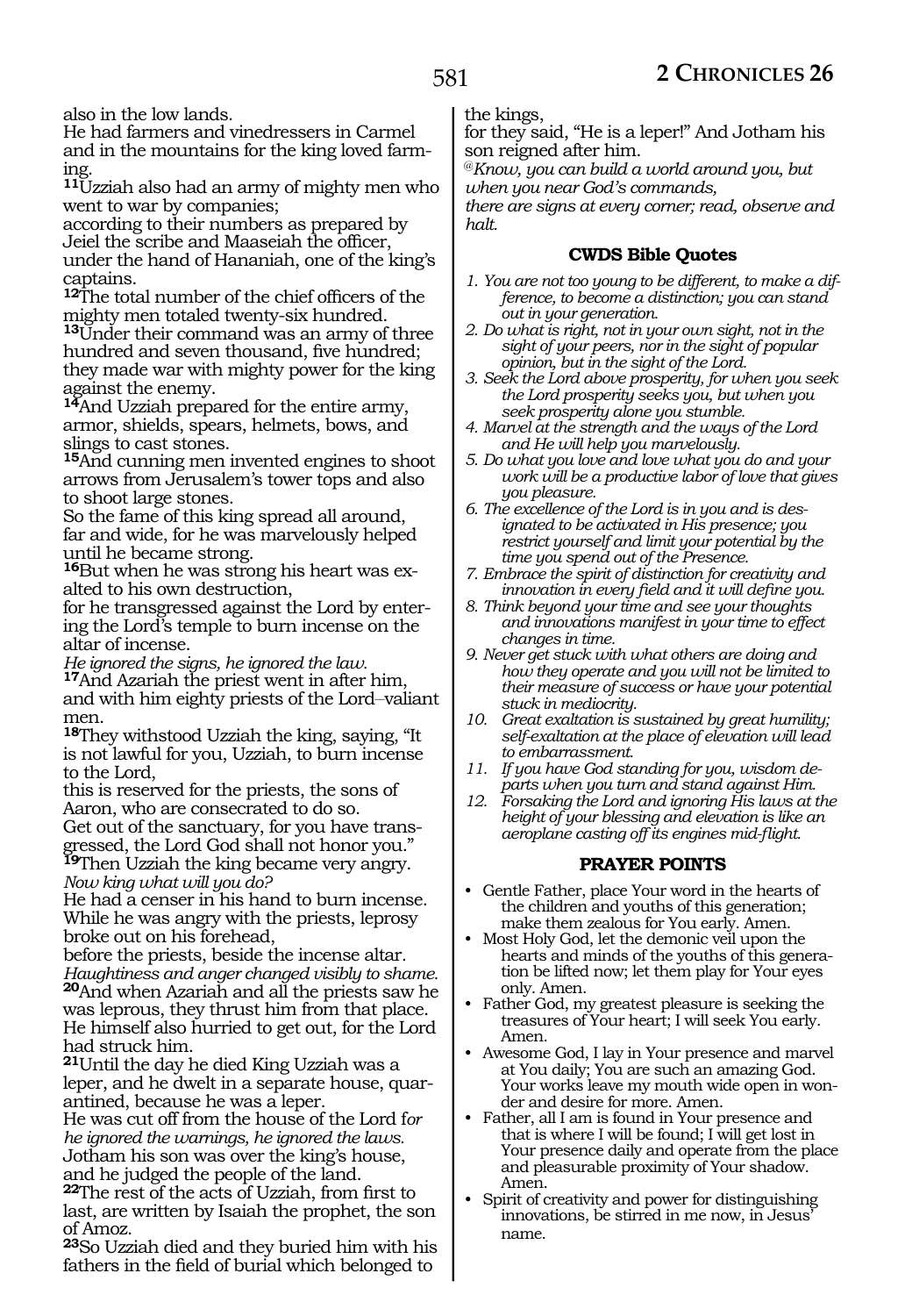582

WHEN fear of God propels you to do that<br> **Which is right,**<br> **which is fear of God results are a strip of the strip of the strip of the strip of the strip of the strip of the strip of the strip of the strip of the strip of** 

**And in fear of God you serve Him, you will be a man of might.**

**The king of Judah lived and feared, and fear built him up;**

**But one must fear but not be too scared to enter the Lord's house.**

# 2 CHRONICLES 27

**<sup>1</sup>**Jotham was twenty-five years old when he began to reign.

He reigned sixteen years in Jerusalem; Jerushah, Zadok's daughter, was his mother's name.

**<sup>2</sup>**He did the right things in the Lord's sight, according to all Uzziah his father before him did,

(yet he never entered the Lord's temple). And the people acted corruptly still.

**<sup>3</sup>**He built the Upper Gate of the Lord's house, and he built extensively on Ophel's walls.

**<sup>4</sup>**He built cities in Judah's mountains, and in the forest he built castles and towers. **<sup>5</sup>**He fought and prevailed against the king of Ammon,

and the Ammonites gave him in that year: one hundred talents of silver, ten thousand kors of wheat, and ten kors of barley; and they paid this also in the second and third years.

**<sup>6</sup>**And Jotham became mighty, and was strengthened all his days,

for he feared the Lord his God, and before Him he prepared his ways.

**<sup>7</sup>**The rest of the acts of Jotham, his wars and ways,

are written in the books of the kings of Judah and of Israel.

**8**He was twenty-five years old when he became king and in Jerusalem he reigned sixteen years.

**<sup>9</sup>**So Jotham died and was buried in the City of David,

and Ahaz his son reigned in his place.

*Serve the Lord and fear Him, and He will give you His might;*

*but never be too scared to make His temple your delight.*

# **CWDS Bible Quotes**

- *1. Fear the Lord with awe and reverence; let it constrain you and direct your passion to His presence.*
- *2. The fear of the Lord drives you closer to Him not further from Him; to fear with trembling incites love and passion that makes you bold and not afraid.*
- *3. You have influence and potential for impact; it is not good enough for you to serve the Lord in isolation while the people around you are corrupt.*
- *4. The fear of the Lord opens the door to the grace of the Lord and generates good success.*
- *5. Fear the Lord and nations will fear you; serve the Lord and they will serve you; pay tribute to Him and they will pay tribute to you.*

*6. Prepare your ways before the Lord by deliberate effort and He will give you effortless success and great might.*

# **PRAYER POINTS**

- Awesome and amazing God, I will serve You with passion and direct my ways in fear and awe of You. Amen.
- Spirit of the living God, agitate the righteous to personal witness and greater impact, in the name of Jesus. Amen.
- Most high God, I will live in fear of You; let my heavens be opened by fire as I embrace the platform of grace. Amen.
- Wisdom of the ages, I will expend all my energies in loving You daily and expend my time and resources in Your service so success will become effortless for me. Amen.
- Father God, give me victories without hands and wealth and resources without exertion; that is true success. Amen.

**He walked in the ways of the kings of Is-rael and brought himself much shame, And did abominations too revolting to be named.**

**He was smitten by all his enemies, yet this man never learned;**

**Instead he clung to their gods, saying "Help me; it is my turn."**

#### **Delivered to Israel, who were sinners just the like,**

**He was delivered and afflicted, and cast down on every side.**

# 2 CHRONICLES 28

**<sup>1</sup>**Ahaz was twenty years old when he began to reign.

He reigned for sixteen years in Jerusalem; he did evil in the Lord's sight; he did not follow in David's way.

**<sup>2</sup>**He walked in the ways of the kings of Israel and made molded images for the Baals. **<sup>3</sup>**He burned incense in the valley of the Son of

Hinnom, and burned his children in fire, just as the sinful nations that the Lord cast out before Israel.

**<sup>4</sup>**He sacrificed and burned incense on the high places, on the hills, and under every green tree.

**<sup>5</sup>**Therefore the Lord God delivered him to the king of Syria.

They defeated them and carried a great multitude of them away captives to Damascus. He was also delivered into the hand of the king of Israel who defeated him with much bloodshed.

**6**For Pekah son of Remaliah killed one hundred and twenty thousand in Judah in one day.

They were all valiant men, they were defeated because they had forsaken the Lord God of their fathers, and from Him they turned away. **<sup>7</sup>**And Zichri, a mighty man of Ephraim, killed Maaseiah the king's son,

and Azrikam his chief officer, and Elkanan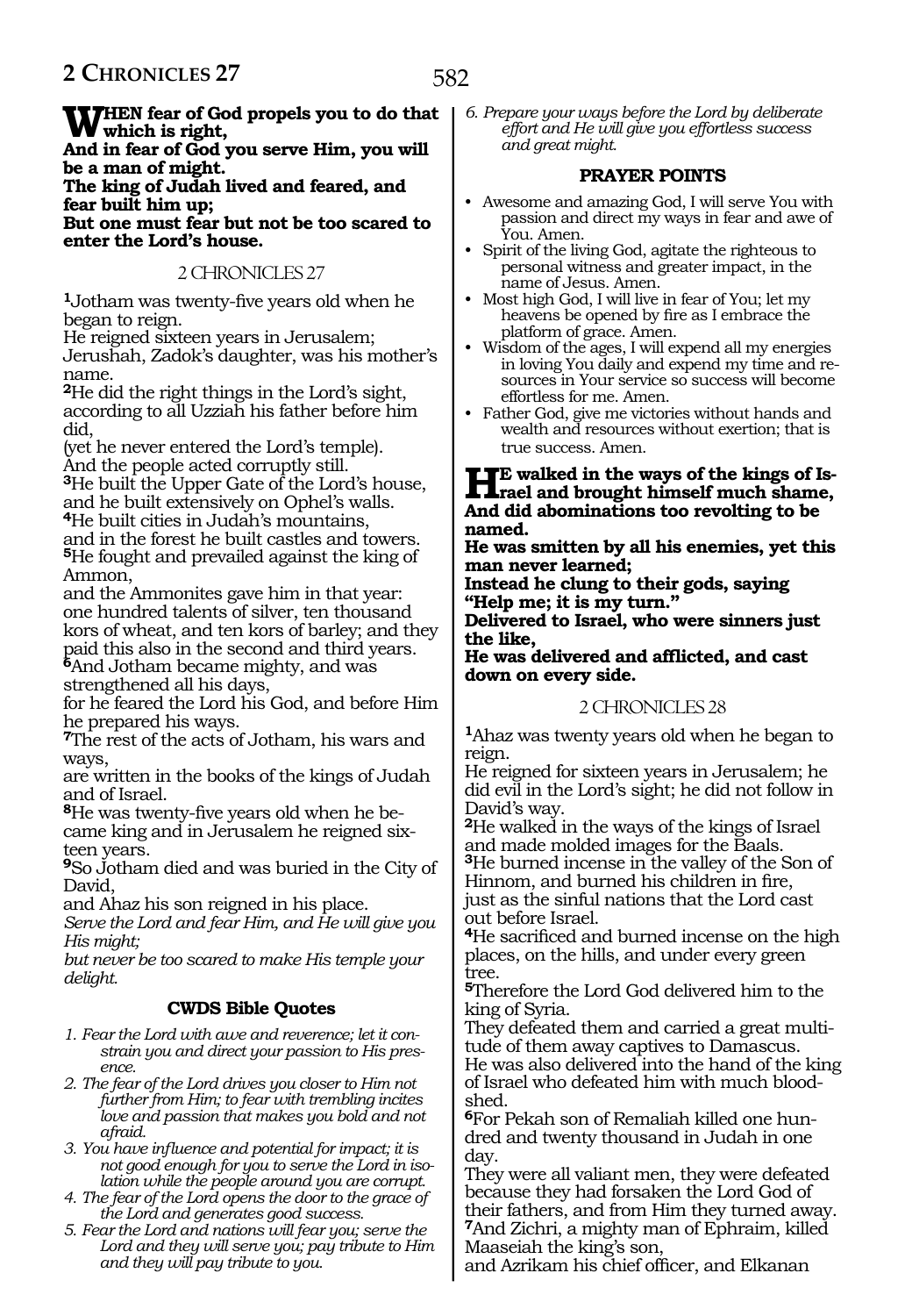who was second to the king, but he still would not learn.

@*Israel, why are you taking Judah captive when you are captives to sin yourself?*

*They are delivered into your hands, but not because of your righteousness.*

**8**And Israel carried away two hundred thousand of their brethren, women, daughters and sons,

and they took much spoil out of Judah, and brought it to Samaria.

**<sup>9</sup>**But a prophet of the Lord named Obed was there.

He went before the army that came to Sama- ria and said to them,

"The Lord God of your fathers was angry with Judah, so into your hand He delivered them, but you have killed them in a rage that reach- es up to heaven.

**<sup>10</sup>**"Now you propose to force them to be your male and female slaves, but do you really have the rights?

Are you also not guilty in the Lord your God's sight?

**<sup>11</sup>**"Now hear me; return the captives you have taken of your brethren,

for the fierce wrath of the Lord is on you."

**<sup>12</sup>**Then certain chief men of Ephraim, Azariah, Berechiah, Jehizkiah, and Amasa, stood up against the men who came from war,

**<sup>13</sup>**and said to them, "You shall not bring in the captives here; we have already offended the Lord.

Will you add more sins to our trespass, for our trespass is great,

and the wrath of the Lord God against Israel is fierce?"

**<sup>14</sup>**So the armed men left the captives and spoils before the leaders and all the people.

**<sup>15</sup>**Then the men who were identified by name rose up and took the captives,

and with the spoil they clothed the naked among them.

They clothed them and gave them sandals and food to eat, and drink as well;

and they anointed them and carried all the feeble ones on donkeys;

and so they brought them to their brethren at Jericho, the city of palm trees, then they returned to Samaria.

**<sup>16</sup>**And at that time Ahaz sent for help; he sent to the kings of Assyria to help him.

**<sup>17</sup>**For again the Edomites had come and at- tacked Judah, and carried away captives.

**<sup>18</sup>**The Philistines also invaded the low country and Judah to the south,

and they took Beth-shemesh, Aijalon,

Gederoth and Sochoh with its villages,

also Timnah and Gimzo with its villages, and they dwelt in them.

**<sup>19</sup>**For the Lord humbled Judah because of Ahaz the king,

for Ahaz made Judah naked, for his transgressions against the Lord were many.

**<sup>20</sup>**He sent to Assyria for help, Tiglath-Pileser the king of Assyria came to him and distressed him instead of helping him.

**<sup>21</sup>**For Ahaz took articles from the Lord's house, and from the house of the king and leaders. He gave it to the king of Assyria, but he was no help to him.

**<sup>22</sup>**And in the time of his distress, King Ahaz trespassed against the Lord even more; yes, this is that king Ahaz, *the king who refused* 

*to learn.* **<sup>23</sup>**He sacrificed to the gods of Damascus who

defeated him, for he said, "Because the gods of the kings of Syria helped them, I will sacrifice to them so that they may help me."

But they were his ruin and the ruin of all Israel too.

**<sup>24</sup>**And Ahaz gathered the vessels of the house of God and shut up the doors of the Lord's house;

and made altars for himself in every corner of Jerusalem.

**<sup>25</sup>**He also made high places in every different city of Judah to burn incense to other gods. And he provoked the Lord God of his fathers to anger.

**<sup>26</sup>**Now the rest of his acts and all his ways are written in the book of the kings of Judah and Israel.

**<sup>27</sup>**And Ahaz died and they buried him in the city, in Jerusalem,

but not in the sepulcher of the kings; and Hezekiah his son reigned in his place.

# **CWDS Bible Quotes**

- *1. Worship the Lord with abandon and never abandon His worship.*
- *2. Dedicate your children to the Lord instead of offering them as sacrifice to demons.*
- *3. Be carried away with the worship of the Lord rather than be carried away into bondage because of the worship of idols.*
- *4. Sin is bondage and its wage is death. The practical reality must never be lost in today's age.*
- *5. Search your heart and present your qualification to judge; strip yourself and remove your quickness to judge.*
- *6. You expose your sin when you judge others; if you cannot withstand judgment release all the captives in your heart; forgive.*
- *7. You add sin to sin when you exact from sinners the exact things you deserve; if you cannot stand up, stand down.*
- *8. There is only one correct way to treat sinners; clothe them; cover their shame; minister to them; anoint them and lead them to salvation.*
- *9. Get low before the Lord and He will lift you high; ride high in pride and stubbornness and the Lord will bring you low.*
- *10. If God does not help you, who can? You pay for your own distress when you pay respect to other gods.*
- *11. Legislate your immorality and you will weaken your defenses, lose your help and give away your wealth.*
- *12. It is best to look to the God you have turned*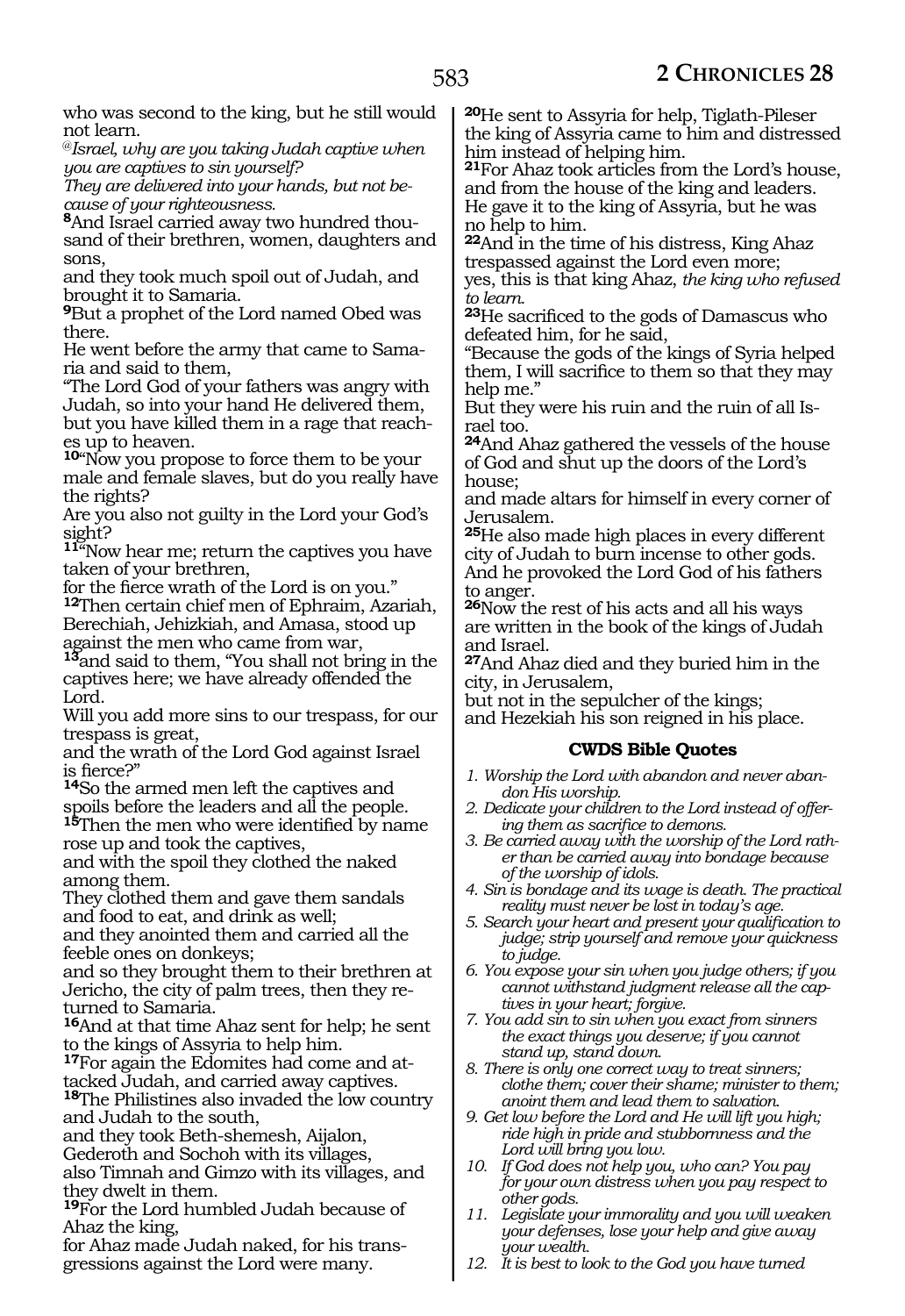*from than to turn to the gods of nations you are turned over to; when you lose battles you should win, the problem is with you not with your God.*

*13. When the house of God in a nation is shut up and demonic altars proliferate; then the heavens above the nation will be shut up and confusion and distress will rain.*

# **PRAYER POINTS**

- O how I love Your presence, O Lord; my worship shall never be missing from Your throne as long as I live, in the name of Jesus. Amen.
- Loving Father, I call forth deliberate and responsible parents among believers who will understand the platform they have for impact within their households. Amen.
- Great and mighty God, let the cloud of distraction carrying this generation away into demonic bondage, be lifted by the fire of God, in the name of Jesus.
- Merciful Father, raise up trumpeters in this generation who will sound the alarm with the cry, "Awake! Awake! Arise! Repent! Urgent! Danger! Death! Wake up! Awake!" Amen.
- Most Holy God, I am not qualified to be the judge of any person but I am qualified to love them to victory and to help them rise above their failure; I will live responsibly before You always. Amen.

#### **BREATH** of fresh air is noticed when **it comes**

#### **On the heels of air filled with sin and stench that is continuous.**

**The difference you will notice, and say, "It has dawned on me."**

**Or say, as all of Judah, "It happened sud- denly."**

**When King Hezekiah took office, he made his intentions clear;**

**He would not embrace sin; he came to clean the air.**

**Yes, he brought with him to office a breath of clean, fresh air.**

# 2 CHRONICLES 29

**<sup>1</sup>**Hezekiah began to reign in Jerusalem at the age of twenty-five years, and he reigned for twenty-nine years.

His mother's name was Abijah the daughter of Zechariah.

**<sup>2</sup>**He did the right things in the Lord's sight, just as David his father.

**<sup>3</sup>**He opened the doors of the Lord's house and repaired them in the first month of his reign, *and immediately it happened, fresh air was flowing in.* 

**<sup>4</sup>**He then brought in the priests and the Lev- ites and had them gather in the East Square. **<sup>5</sup>**And he said to them, "Listen to me Levites, sanctify yourself and the house of the Lord God of your fathers,

and carry the filthy things out of the holy

place; *it reeks in the air*. **<sup>6</sup>**"Our fathers have trespassed and done evil in the Lord's sight;

they have forsaken Him, and turned their

faces from His dwelling place, and have turned their backs on Him.

**<sup>7</sup>**"They have also closed the door of the porch, put out the lamps,

and have not burned incense or burnt offer- ings in the holy place to God.

**<sup>8</sup>**"Therefore the wrath of the Lord came on Ju- dah and on Jerusalem,

and He has delivered them to trouble, to jeer- ing, and to astonishment, as you can see for yourselves.

**9**"Our fathers have fallen by the sword because of the stench of sin that is prevalent; also our sons, our daughters, and wives are in captivity.

**<sup>10</sup>**"Now it is my heart to make a covenant with the Lord God of Israel, so He will turn away His fierce wrath from us.

**<sup>11</sup>**"So my sons, do not be negligent; the Lord has chosen you to stand before Him, and so you may minister to Him, and burn the sweet incense."

**<sup>12</sup>**So these Levites arose: Mahath and Joel of the Kohathites;

Kish and Azariah of Merari; and Joah, Eden of the Gershonites,

**<sup>13</sup>**of the sons of Elizaphan, Shimri and Jeiel; of the sons of Asaph, Zechariah and Mattaniah.

**<sup>14</sup>**Jehiel and Shimei of the sons of Heman, and Shemaiah and Uzziel of the sons of Jeduthun.

**<sup>15</sup>**They gathered their brethren and were sanctified,

and as the king had commanded by the Lord's word, they began to cleanse the house of the Lord.

**<sup>16</sup>**The priests went into the inner part of the Lord's house to take the debris out.

All the uncleanness they discovered, they brought into the temple courts.

And the Levites took it away and carried it to the Brook Kidron.

**<sup>17</sup>**On the first day of the first month was the day that they began;

and on the eighth day of the same month they reached the porch of the Levites.

And they took eight days to sanctify the house of the Lord. So, on the sixteenth day of the first month they completed the work.

**<sup>18</sup>**Then they went and told King Hezekiah, saying, "We have cleansed the house of the Lord, the altar of burnt offerings and the table of showbread with all their vessels."

**<sup>19</sup>**"And all the vessels that Ahaz threw away in his transgressions when he reigned,

we have prepared and sanctified, and they are before the altar of the Lord, right back in their place."

**20**Then King Hezekiah rose up early, and together with the rulers of the city he went up to the house of the Lord.

**<sup>21</sup>**And they brought with them seven bulls, seven rams, seven lambs, and seven male goats,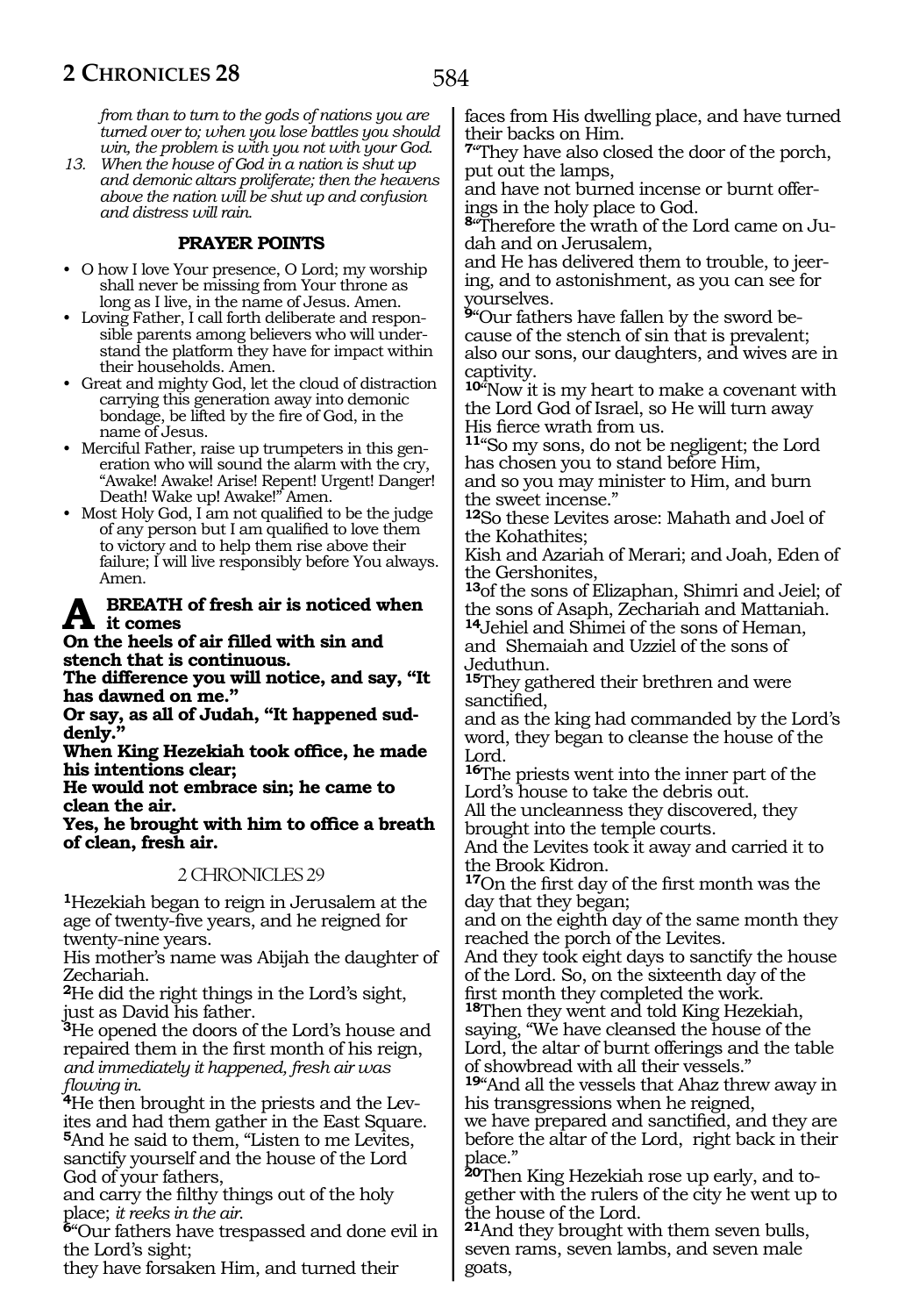to be used for a sin offering for the kingdom, for the sanctuary, and for all of Judah. Then he commanded the priests, the sons of Aaron, to offer them on the Lord's altar *so fresh air could flow back in.* 

**22**So they killed the bulls, and the priests received the blood, and sprinkled it on the altar. They also killed the lambs and sprinkled the blood on the altar.

**<sup>23</sup>**And they brought the goats for the sin offer- ing,

and the king and all the people assembled laid their hands on them.

**<sup>24</sup>**And the priests killed them and placed their blood on the altar as a sin offering to atone for all Israel;

for this was the king's commandment, that the burnt and sin offering be made for all Israel.

**<sup>25</sup>**And he positioned the Levites in the Lord's house with cymbals, stringed instruments, and harps,

as commanded by David, Gad the seer, and Nathan the prophet,

for this is what the Lord had commanded by His prophets.

**<sup>26</sup>**The Levites stood with the instruments of David, and the priests with the trumpets. **<sup>27</sup>**Then Hezekiah commanded that they offer

the burnt offering on the altar. Then they sang the song of the Lord when the burnt offering began, with trumpets, the in-

struments of David the king;

*and one could breathe in the worship as singing filled the air.*

**<sup>28</sup>**So all the assembly worshipped as the sing- ers sang and the trumpets sounded;

and this continued for the entire duration of the offering.

**<sup>29</sup>**When they had finished, the king and all Judah who were there bowed down and worshipped.

**<sup>30</sup>**And Hezekiah and the leaders commanded the Levites to sing praises to the Lord with the words of David and Asaph.

*For too long the cries of battle and defeat is what they heard.* 

Now they sang His praises with gladness, and in worship they bowed their heads.

**31**Then Hezekiah said, "Now that you are consecrated, come near;

bring your sacrifices, and your thank offerings into the house of the Lord."

So the assembly brought in sacrifices and thank offering, and as many as had a willing heart brought burnt offerings.

**<sup>32</sup>**The people offered in total seventy bullocks, one hundred rams, and two hundred lambs; these were all for the Lord's burnt offering.

**<sup>33</sup>**The consecrated things were six hundred bulls, and three thousand sheep.

**<sup>34</sup>**But the priests were too few; they could not handle all the burnt offering;

so the Levites helped them until the work was

finished and the other priests had sanctified themselves;

for the Levites were more upright in heart than the priests. *Judah was in desperate need of fresh air.* 

**<sup>35</sup>**They offered burnt offerings in abundance, with the fat of the peace offering and the drink offerings with every burnt offering.

So the service of the house of the Lord was fully commissioned.

**<sup>36</sup>**So Hezekiah and all the people rejoiced that God had prepared the hearts of the people, for everything took place without notice.

*With the stench of sin prevailing, some said, "It dawned on me,"* 

The atmosphere had changed, and it happened suddenly.

*@Go on, say it, you feel it; it is happening everywhere.*

*You know your country needs it, a breath of clean fresh air.*

*In the recesses of intercession many hearts are being drawn.*

*The Spirit of God is working, and suddenly it will dawn.*

# **CWDS Bible Quotes**

- *1. Let the world know that as long as you live, the house of the Lord will be open for business; you live to present God to the people.*
- *2. Ministry is only possible from a cleansed house; minister to the house before you minister to people in and from the house (your body).*
- *3. When you excuse the Lord from your daily life, the Lord will excuse Himself from your strifes or rather He will include Himself in turning you over to your trouble.*
- *4. Sin will leave debris in your life and in your souls that must be removed to effectively serve the Lord; the house needs deliverance in order to be an instrument of deliverance.*
- *5. If you are out of place you do not have to stay there; cleanse and sanctify yourself and return to your place of consecrated service to the Lord and for the Lord.*
- *6. Cleanse your house constantly with the blood of Jesus; the sacrifice is made but the blood must be constantly applied.*
- *7. It is about His service which is about your worship; when you apply the blood to the old lifestyle worship defines the renewed.*
- *8. Consecration before offering because the Lord is more interested in you than in your offering; offering without consecration will result in the offering being accepted and you rejected.*
- *9. Bring your sacrifices to recognize His; bring your thank offering to recognize Him; bring your burnt offering to represent your new life on fire for Him.*
- *10. The people administer love to God when they offer to the Lord willingly and with such an abundant heart that it pressures the administration of the house.*
- *11. Maintain your position and your place of consecration even when nothing seems to be going right; be ready for a move of God rather than be lost when God moves.*
- *12. Hunger and preparation invites you to a sudden move of God which will shock you into joy and*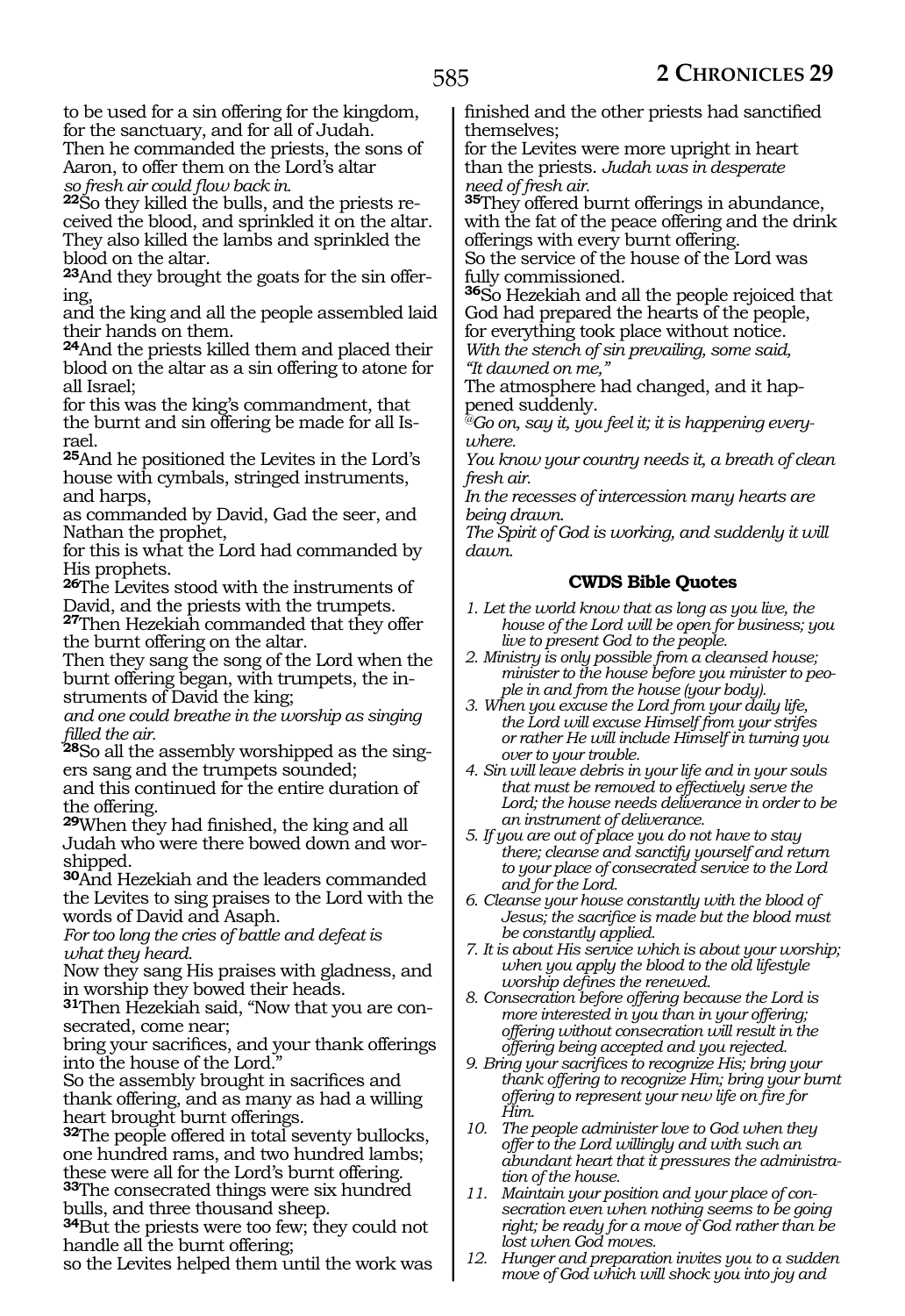*celebration that resonates.*

## **PRAYER POINTS**

- My Father my God, O how I love Your house; it is the place of worship and refuge for all people; I will give my energy to You Lord. Amen.
- Holy Father, let every defiling thing blocking worship in the church and in the hearts and lives of believers be driven out by the blood of the Lamb who perished for our cleansing. Amen.
- My Father, my God, without You I cannot live; my life is sustained by Your presence just as my body by Your breath. Amen.
- Most high God, deliver the lives of believers from every demonic hold; let the blood of Jesus Christ cleanse every sinful residue and wash every memory of sin away. Amen.
- Holy Father, I step away from sin and step into a lifestyle of worship, let worship define me and praise clothe and decorate me. Amen.

# **I magnified t is because He is merciful and should be**

#### **That we encourage everyone to wash, and to be sanctified.**

**It is because He is gracious that we spread it all around,** 

**From outside our borders, "Come quickly and bow down!** 

**Come receive your pardon; fellowship in the Lord's house."** 

**With your burdens lifted, with great joy you will go out.** 

# 2 CHRONICLES 30

**<sup>1</sup>**Hezekiah sent to all Israel and Judah; he also wrote to Ephraim and Manasseh, saying, "Come to the house of the Lord at Jerusalem. Come let us keep the Passover to the Lord

God of Israel." **<sup>2</sup>**For the king had consulted with the leaders and all the people and they agreed to keep the Passover in the second month.

**<sup>3</sup>**They could not keep it at the set time for the priests had not consecrated themselves sufficiently,

nor had the people gathered together at Jerusalem.

**<sup>4</sup>**This thing pleased the king and also all the people.

**<sup>5</sup>**So they decided to make a proclamation throughout all Israel, from Dan to Beersheba, for everyone to come to keep the Passover at Jerusalem.

For they had not done this for a long time, in the matter stipulated.

**<sup>6</sup>**So the messengers went through all Judah and Israel with letters from the king and his leaders;

and they spoke just what the King told them to.

He had a*n evangelistic message,* "Children of Israel repent!

Return to the Lord God of Abraham, Isaac and Israel.

Turn to Him, and He will turn back to you,

He will return to you who remain, who have escaped from the hand of the king of Assyria.

**<sup>7</sup>**"Do not be like your fathers and brethren who transgressed against the Lord God of your fathers,

so that He gave them up to desolation as you can see.

**<sup>8</sup>**"Do not be stiff-necked, as your fathers had been all along,

but yield yourself to God and to His sanctuary, come!

Come enter His house which He has forever sanctified.

Come and serve the Lord your God, that He will turn His fierce wrath away from you.

**<sup>9</sup>**"If you turn to the Lord, then your brethren and your children will have compassion from their captors and they will return to this land. The Lord our God is gracious and merciful,

that is why we say if you return to Him, He will not turn His face away."

**<sup>10</sup>**So the messengers went from city to city throughout Ephraim and Manasseh, as far as Zebulun.

They laughed them to scorn and mocked them.

**<sup>11</sup>**However some of Asher, Manasseh and Zebulun humbled themselves and came to Jerusalem.

The workers of the Lord did not labor in vain. **<sup>12</sup>**And the hand of God was on Judah to bind their hearts together as one,

to obey the king and the leaders as the Lord commanded done.

**13**And a great congregation assembled in Jerusalem,

to keep the Feast of Unleavened Bread in the second month as was set.

**<sup>14</sup>**They rose up and took away the altars in Jerusalem, and the altars of incense, and cast them into the Brook Kidron.

**<sup>15</sup>**Then on the fourteenth day of that second month they killed the Passover lambs.

The priests and Levites were ashamed and sanctified themselves and brought the burnt offerings to the house of the Lord.

**<sup>16</sup>**They stood at their post according to their custom, according to Moses' Law.

The priests sprinkled the blood that the Levites provided.

**<sup>17</sup>**There were many in the congregation who were not sanctified,

therefore the Levites had the duty to kill the Passover lamb for everyone who was unclean, to sanctify them to the Lord.

**<sup>18</sup>**For a multitude of people, from Ephraim, Manasseh, Issachar and Zebulun had not sanctified themselves,

yet they ate the Passover contrary to the law. But Hezekiah prayed for them, saying, "O good Lord, pardon every man,

**<sup>19</sup>**"who has prepared his heart to seek the Lord God of their fathers,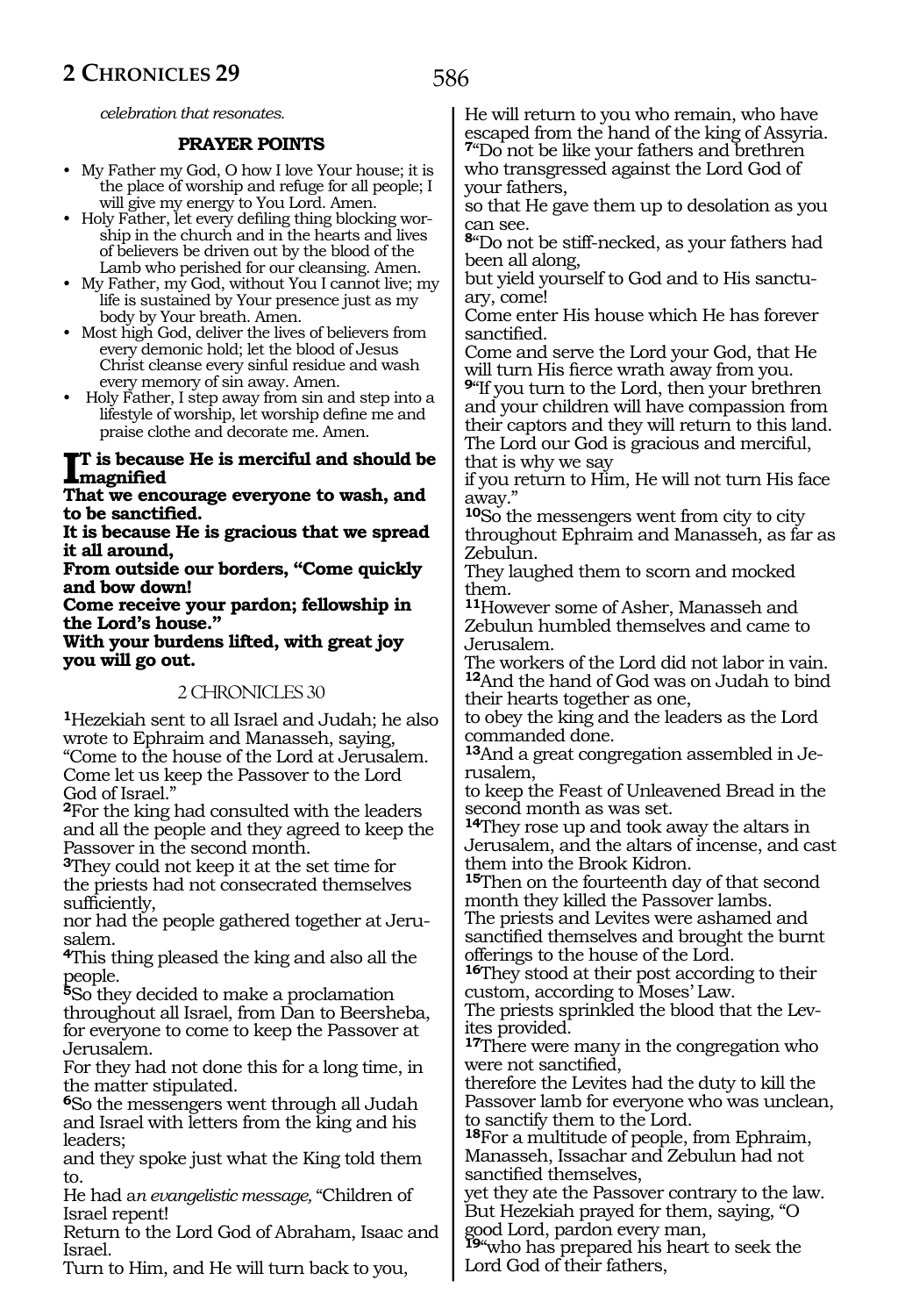although he is not cleansed in the stipulated manner of the purification."

**<sup>20</sup>**And the Lord heard Hezekiah, and He healed the people.

**<sup>21</sup>**For seven days the children of Israel who were there at Jerusalem kept the Feast of Unleavened Bread,

seven days of gladness; day by day the Levites praised the Lord.

**<sup>22</sup>**The king spoke encouragingly to the Levites, who taught the people the good knowledge of the Lord.

They ate throughout the seven days of feast, offering peace offerings and making confession to their God.

**<sup>23</sup>**For seven days they kept it, but after seven days were done,

all the assembly took counsel, and kept it another seven days with joy.

**<sup>24</sup>**And Hezekiah, king of Judah, gave to the congregation, one thousand bulls and seven thousand sheep;

and the leaders gave one thousand bulls and ten thousand sheep.

And a great number of priests sanctified themselves.

**<sup>25</sup>**The entire congregation of Judah rejoiced, along with the priests and the Levites, with all the people from Israel, the sojourners who lived in Israel and Judah.

**<sup>26</sup>**There was great joy in Jerusalem, for this that was done;

for there had been nothing like this in Jerusalem since the days of Solomon, David's son. **<sup>27</sup>**The priests and the Levites rose up and blessed the people and they heard them; and their prayers went up to the Lord in His holy dwelling place in the heavens.

*@Blessed on the mountains are the feet of those who spread good news!* 

*So go beyond your borders, go tell it everywhere; it is because of His mercies that we urge all men to fear.*

# **CWDS Bible Quotes**

*1. When you have the truth do not keep it to yourself; send it, spread it; invite as many as will come.*

*2. You may have a good reason but not a good enough excuse; make it happen. Compassion commands passionate proclamation of the gospel.*

*3. They may not care how much you know until you show how much you care; the gospel is personal; make the message about them.*

*4. Do not frighten them with their sinfulness; meet them with forgiveness and His purity.*

*5. You cannot see them defeated, destroyed and headed for destruction, and not reach out.*

*6. The message of hope and salvation is an urgent message; communicate it with urgency and communicate the urgency of it.*

*7. The faith it takes to respond to the call will unlock the faith released at Calvary to initiate the call. Pride resists the gospel; humility resists the devil and responds to God.*

*8. They may laugh at you and ridicule you because* 

*they don't know how much they need you; never let this distract you, Christ died for those who killed Him.*

*9. There is no sacrifice too great to bring a nation to worship. When you understand the value of worship to a people you will give everything to make it happen.*

*10. When it comes to the presence of the Lord bask in it, find joy in it, rejoice in it. Never be anxious to leave out of it, go above and beyond sacrifice and command time to stand still.*

*11. Some altars must be removed, torn down and cast away for your altar of worship to be restored and erected.*

*12. Some altars must be burnt with fire for your prayer altar to be burning with fresh fire.*

*13. When you regard your anointing and assignment in the body of Christ you will always be ready for service.*

*14. The heart of a true servant will never allow another to take their place because they are not prepared. Prestige in service is when prestige is service.*

*15. If it is about the Lord it is about the people. You cannot worship and bless the Lord without a prompting to bless the people.*

# **PRAYER POINTS**

- Eternal Father, let the passion for evangelism burn in the spirits of believers like the fire shut up in the bones of Jeremiah. Amen.
- By the Holy Ghost and fire, I stir up compassion in the hearts of believers, for the hurting and for those in the path of death, especially for close associates and relatives. Amen.

• Merciful Father, let the traction of the gospel accelerate on the wings of compassion and genuine love and care for sinners, in the name of Jesus.

• Teach us Holy Father, how to show Your heart of forgiveness and love to sinners rather than to communicate our contempt for their condition, in the name of Jesus. Amen.

• By the power in the blood of Jesus, let every hardness in the hearts of sinners melt at the warmth of Your love and inclusivity of the gospel, in the name of Jesus.

# **WITH all the heart and prosper,<br>
This is what Hazakiah did in anomy This is what Hezekiah did, in every work of**

**the Lord. To hear the priests say, "Master, Since the people's hearts have changed There is meat enough for workers, and we have remains."**

**Should the house of God be lacking, Or a serving worker starve? No, this will never happen If men serve God with all their hearts.**

# 2 CHRONICLES 31

**<sup>1</sup>**When the Passover was finished, the people went to Judah's towns, and broke the sacred pillars in pieces, and cut all the wooden images down. They destroyed the high places and altars out of Judah, Benjamin, Ephraim and Ma- nasseh,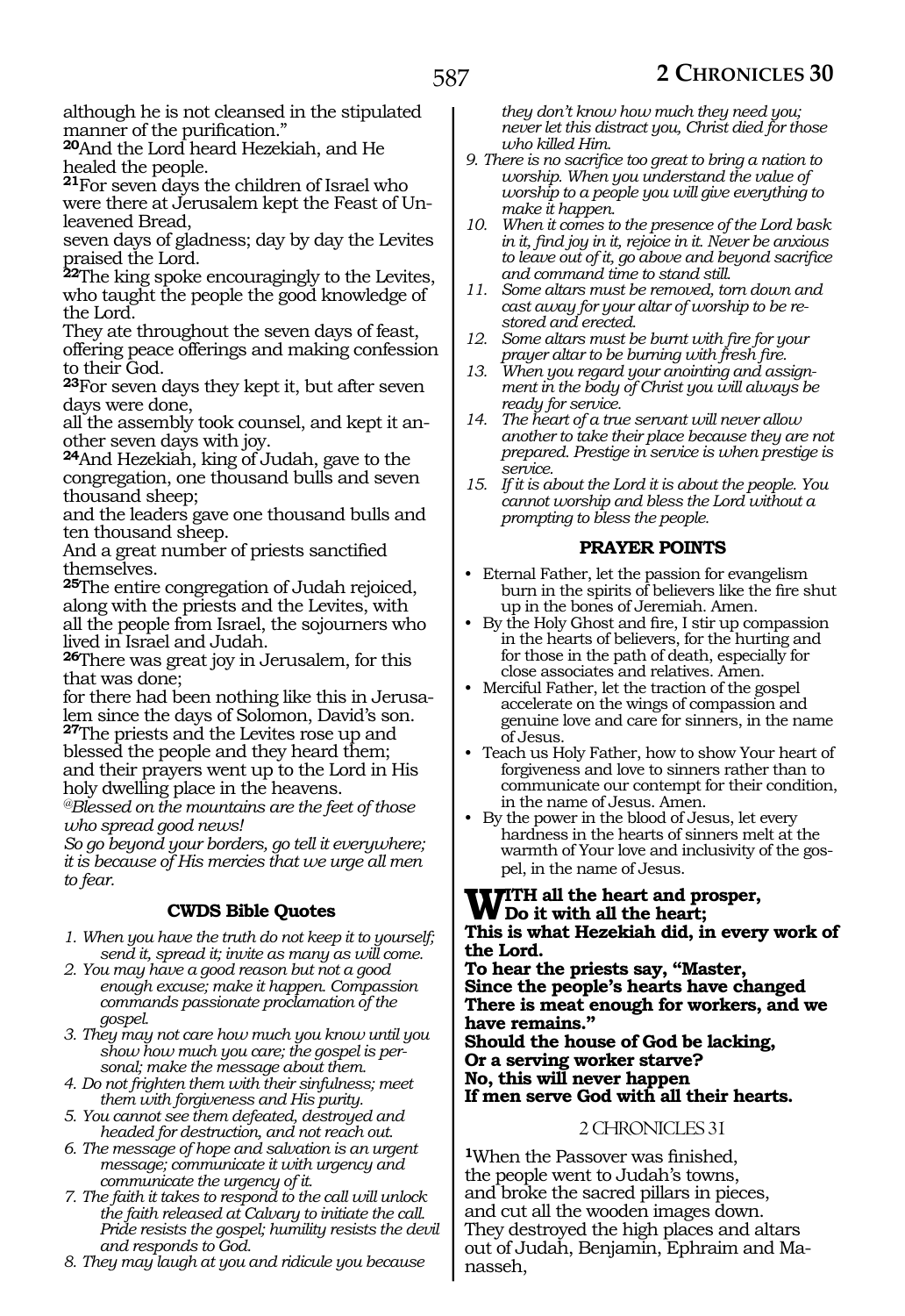until they had utterly destroyed them;

then they all returned to their own homes and possessions.

**<sup>2</sup>**Hezekiah assigned the priests and Levites to their duties,

each man according to his service,

to offer burnt and peace offering and to minis- ter giving thanks and praise

in the gates of the Lord's dwelling place.

**3**And he assigned a portion of his own possessions,

for the evening and morning, burnt offering, and for the burnt offering on the Sabbaths, and for the New Moons and set feasts,

as the Law of the Lord stipulated. **<sup>4</sup>**In addition he commanded the people living in Jerusalem

to bring in the portion due to the priest,

*all the tithes and the offerings*

so that the priests and Levites may devote themselves to the Law of the Lord.

**<sup>5</sup>**As soon as the command was received, the children of Israel tithed abundantly the firstfruits of grain and wine, oil and honey, and of all the increase of the field.

They brought in the abundant tithes of everything.

**<sup>6</sup>**And the people of Israel living in the cities of Judah, brought in the tithe of oxen and sheep, and the tithe of holy things consecrated to the Lord, they laid in heaps.

**<sup>7</sup>**They began laying the heaps in the third month of the year,

and in the seventh month they were finished. **<sup>8</sup>**And when Hezekiah and the leaders saw the heaps,

they blessed the Lord and His people Israel. **<sup>9</sup>**And Hezekiah inquired of the priests and Levites concerning the heaps.

**<sup>10</sup>**And Azariah, who was the chief priest, from the house of Zadok answered him and said, "Since the people began to bring their offering into the Lord's house,

we have enough to eat and much more, plenty left over;

for the Lord has poured out His blessings on His people,

and that which is left is this great store." @*When you set your heart to give,*

*And you initiate it and start to give,*

*You will never lack the resources to give*

*For the Lord will pour out His blessings on you and bless your hands to give.*

**<sup>11</sup>**Then Hezekiah commanded to prepare rooms in the house of the Lord, and they built these.

**<sup>12</sup>**And they brought in the tithes and offerings, and the things dedicated faithfully.

Cononiah the Levite was in charge of these and his brother Shimei was his assistant. **<sup>13</sup>**Jehiel, Azaziah, Nahath, Asahel, Jozabad,

Jerimoth, Eliel, Ismachiah, Mahath, and Benaiah were overseers,

under the supervision of Cononiah and

Shimei.

This was set in order by the king and Azariah the ruler of the Lord's house.

**<sup>14</sup>**Kore the son of Imnah the

Levite, the gatekeeper at the East Gate,

was set over the Lord's freewill offerings, to distribute the offerings of the Lord and the most holy things.

**<sup>15</sup>**Those assigned to him were Eden, Miniamin, Jeshua, Shemaiah, Amariah and Shecaniah,

his assistants in the cities of the priests, to distribute to their brethren their allotment, according to their duties;

to the small and to the great.

**16**Besides their males from three years old upward, written in the genealogy;

they gave to everyone who entered the Lord's house their daily portion for the work of his duty assigned;

**<sup>17</sup>**and to the priests who were recorded in the genealogy according to their father's house, and to the Levites from twenty years old and up according to their assignment by their divisions;

18<sub>and</sub> everyone written in the genealogy-their little ones, their daughters and sons, their wives, the entire company of them-

for they sanctified themselves in holiness in their faithfulness.

**<sup>19</sup>**They also assigned portions for the sons of Aaron the priest, who were in the fields of the cities.

There were men in every city, expressed by name,

to distribute these portions to every male among the priests,

and to every Levite listed by genealogies. **<sup>20</sup>**Hezekiah did this throughout all Judah. He did what was good and right and true before the Lord his God.

**<sup>21</sup>***With all his heart and prosper.*

*He did it with all his heart.*

Every work he began in the service of the house of God,

in the law and in the commandment, to seek his God,

he did it with all his heart and so he prospered.

# **CWDS Bible Quotes**

*1. You cannot mandate or force change; introduce the love of God and it will mobilize change.*

*2. You may break their altars but you cannot break their resolve. The experience of a move of God will cause them to remove the false altars from their hearts and from the land.*

*3. No sacrifice is too great to see the house of God in a nation established and the work of God progressing and prospering.*

*4. Devote your valuables to ensure the ministers are not neglected and the value of their ministry not marginalized.*

*5. If you understand the importance of the house of God, the ministers and their ministry to a nation, you will sacrifice to sustain it.*

588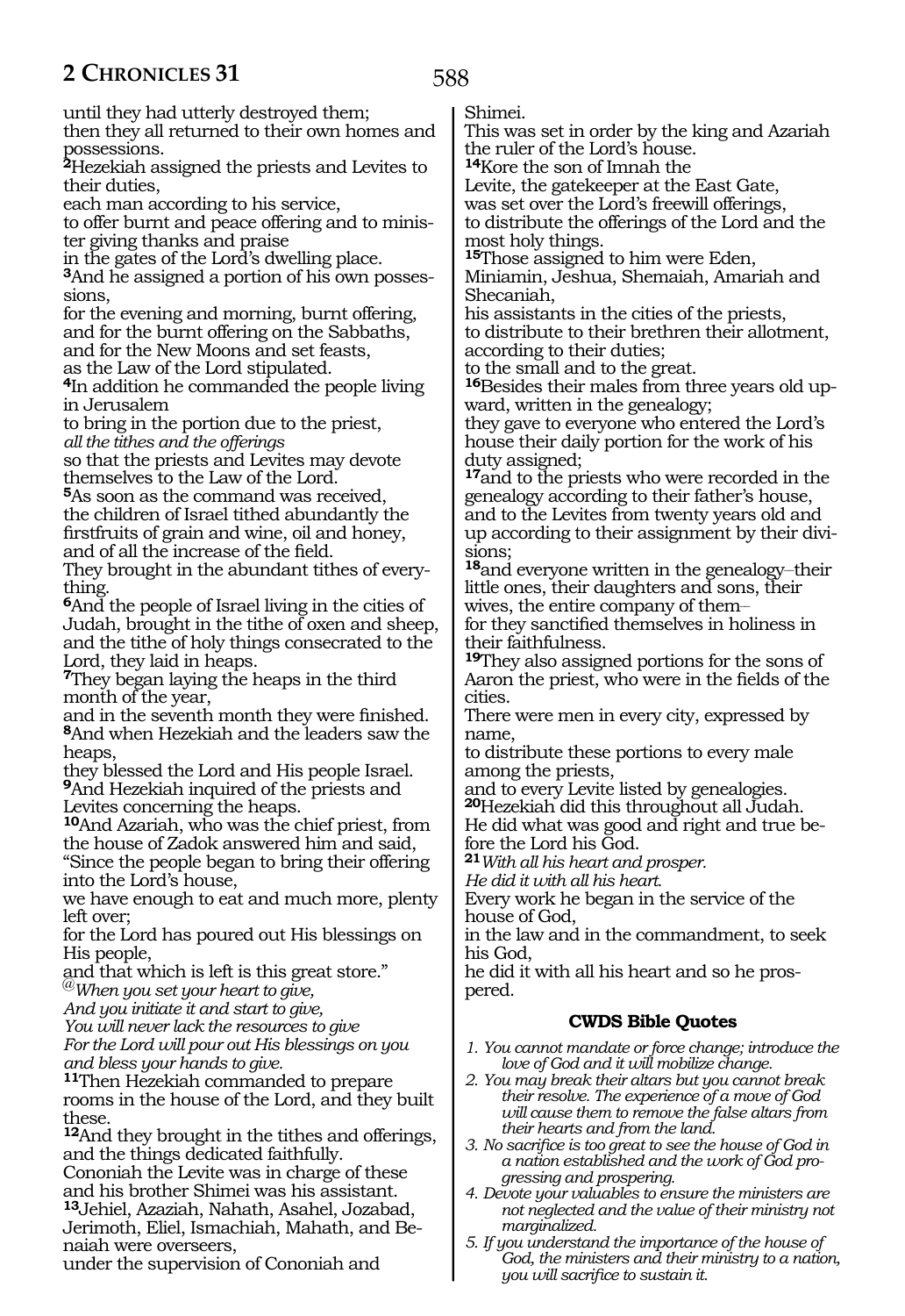- *6. God commands your move to initiate His move; His requirements are awaiting your response for Him to open up the heavens.*
- *7. When you understand God you understand His presence in a nation is not optional, you will also understand the spirit of the tithes and that provision for His house is not optional.*
- *8. Set your heart to be a blessing to the house; and you set yourself and your house up for abundant blessing that will fill you and cause the house to overflow.*
- *9. There is a principle in going into business and employment with the heart of a sender; God blesses you and your business to bless the house through you.*
- *10. Organize for increase and success; go hard after God and understand in the spirit that success is running, coming hard after you.*
- *11. Hezekiah's recipe for prosperity: seek God, give it everything, work wholeheartedly; no retaining, no restraining, no restricting, no resisting.*

# **PRAYER POINTS**

- Holy Father, Your love has the power to command change and transformation; we are agents of change because we are conduits of Your love. Amen.
- King of hearts, only You have the power to change hearts and transform lives, give believers in this generation the right approach to ministry as the situation warrants. Amen.
- Omnipotent Father, help believers in this age to embrace the supernatural and to walk in the demonstration of it, in the name of Jesus.
- Merciful Father, place the love for the house of God and the work of the cross in the hearts of the people of this generation and let it inspire great sacrifices, in the name of Jesus.
- Great and mighty God, place the welfare of ministers in the hearts of believers and especially in the hearts of those they minister to; command generosity toward them. Amen.

# **K**NOW the strength that gives you vic-<br> **K**now the sum with which you fight

**Know the arm with which you fight, And you will see your enemies Humbled in their pride. Know the God who lifts you up And places you high above, And if your heart is lifted up, Humble it and know your God.**

# 2 CHRONICLES 32

**<sup>1</sup>**After these things were established, Sennacherib the Assyrian king came. He encamped against the fortified cities of Judah, with the intention to defeat them. **2**And when Hezekiah realized that Sennacherib had come with the intention to fight with Jerusalem,

**<sup>3</sup>**he consulted with his leaders and officers to stop the flow of water to the fountains outside the city; and they assisted him.

**<sup>4</sup>**And he gathered the people together, and they stopped the fountains and brooks that flowed through the land, saying, "Why should the king of Assyria come and

find an abundant supply of water to drink?" **<sup>5</sup>**And he strengthened himself and rebuilt the wall that was broken down.

He raised it up to the towers, and built another wall outside;

and he repaired Millo in the City of David, and made weapons and shields abundantly. **<sup>6</sup>**He then set captains of war over the people, and gathered them in the square of the city, and spoke to them words of comfort, saying, **<sup>7</sup>**"Know the strength that gives you victories; and be courageous and strong;

do not be afraid or dismayed because of the king of Assyria, or the multitude he brings along;

Assyria comes with a multitude, but there is more with us than with him;

**<sup>8</sup>**"with an arm of flesh he fights us, but with us is the Lord our God to help us win."

And the people felt confident because of the words of Hezekiah the king.

**<sup>9</sup>**And Sennacherib king of Assyria sent his servants to Jerusalem-

but he himself laid siege at Lachish with his army\_\_

to Hezekiah and to everyone in Judah and Jerusalem, saying,

**<sup>10</sup>** "This is what Sennacherib king of Assyria says,

'Do you know what you trust in, that you remain under siege in Jerusalem?

**11**'Do not let Hezekiah persuade you, to remain and die by famine and by thirst,

saying, "The Lord our God will deliver us from the hand of the king of Assyria".

*What strength is there that can deliver out of my hand?*

**<sup>12</sup>**'Did not this Hezekiah take away his high places and his altars,

saying to you all, "You shall worship and burn incense before one altar alone?"

**<sup>13</sup>**'Do you not know what I and my fathers have done to all the peoples of other lands? Were their gods of any of these nations able to deliver or rescue their people out of my hand? **<sup>14</sup>**'Who among the gods of those nations that

my fathers utterly destroyed that could deliver his people from my hand, that your God should be able to deliver you from me at this time?

**<sup>15</sup>**'Therefore, do not let Hezekiah deceive you or persuade you on this thing;

there was no god able to deliver from us; do not put your faith in him.

No god of any nation or kingdom was able to deliver from our hand,

how much less the Lord your God, that He should deliver you?"

**<sup>16</sup>**And his servants also spoke against the Lord God and His servant Hezekiah. *But the king knew the strength he had.*

**<sup>17</sup>**He also wrote letters to defy the God of Is- rael,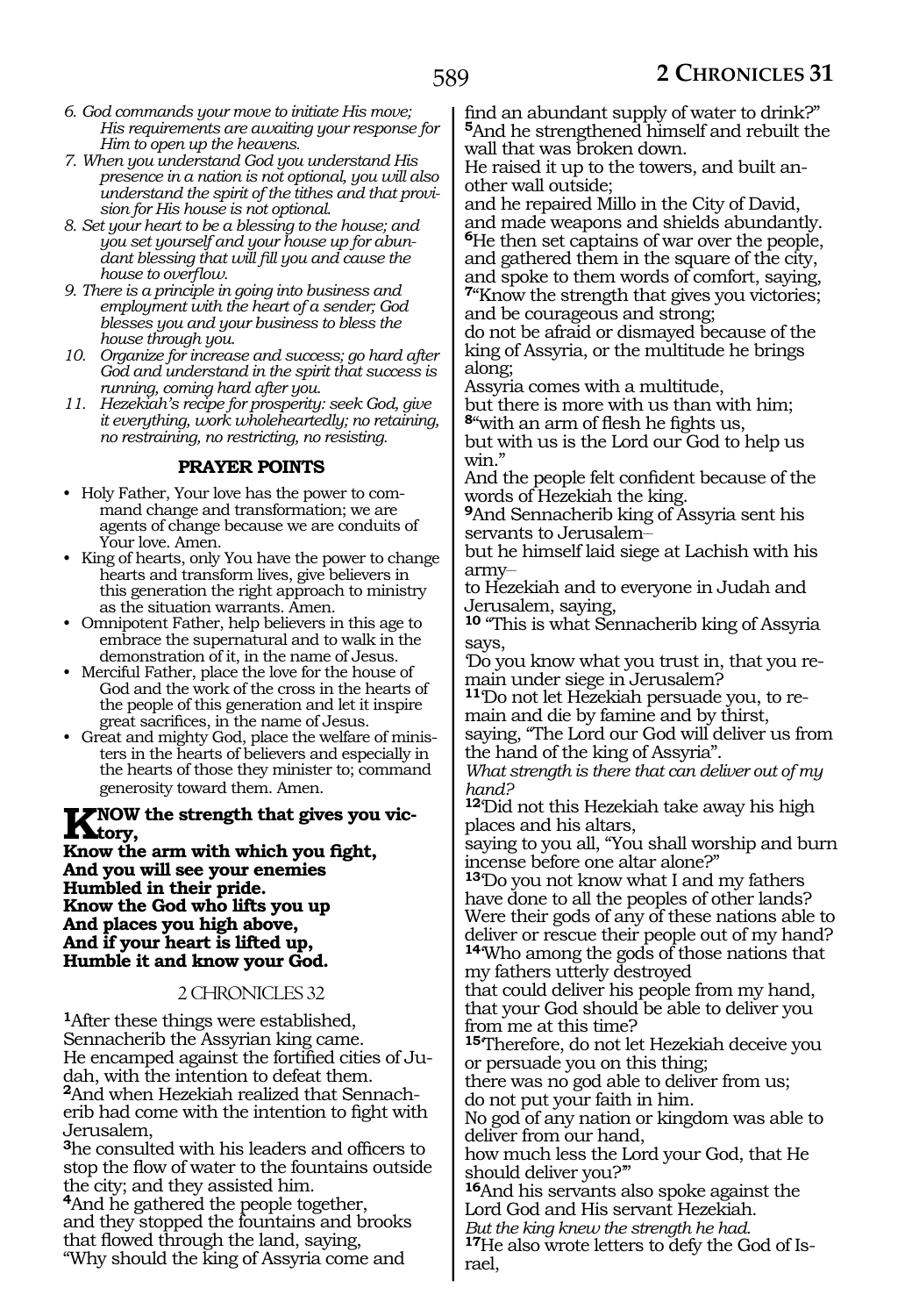590

to speak against Him, saying, "The gods of the other nations have not been able to deliver their people from my hands,

and the God of Hezekiah will not deliver His people from me either."

**<sup>18</sup>**And they called out aloud in the Jews' lan- guage, to the people on Jerusalem's wall, to trouble and to frighten them, so they might take the city.

**<sup>19</sup>**They compared the God of Jerusalem, to the gods of the people of the earth, made by men.

**<sup>20</sup>**Because of this King Hezekiah and Isaiah the prophet, son of Amoz, prayed and cried out to heaven.

**<sup>21</sup>**Know the strength you have for battle, and He will help you in your cause:

the Lord sent an angel who cut down all of their mighty men,

and also every leader and captain in the camp of the king of Assyria.

The king returned to Assyria, humbled and very ashamed.

*He would never again forget the mighty God of Israel's name.*

And as he bowed himself in worship in the house of his own god,

the humiliated king of Assyria was struck and killed by some of his own sons.

**<sup>22</sup>**So the Lord saved Hezekiah and the people of Jerusalem from the hand of the Assyrian king,

and from the hand of all the others, and the Lord guided them on every side.

**<sup>23</sup>**And many brought gifts to the Lord at Je- rusalem, and presents to Hezekiah king of Judah,

so that the king was magnified in the sight of all nations from then.

**<sup>24</sup>**In those days King Hezekiah was sick and near death, and he prayed to the Lord; and He answered him and gave him a sign.

**<sup>25</sup>**But Hezekiah did not deal with God accord- ing to all His benefits to him,

for his heart was lifted up in pride.

*Know He is the God who can exalt you, and He can also put you down.*

Because of this there was wrath assigned to him and to the people in Jerusalem and Ju- dah all around.

**<sup>26</sup>**Then Hezekiah humbled himself from the pride in his heart,

and all Jerusalem did the same,

therefore the wrath of the Lord did not come on them in Hezekiah's days.

**<sup>27</sup>**And Hezekiah had great riches and honor. He made treasuries for silver, for gold,

for precious stones, for spices, for shields, and for all kinds of pleasant jewels.

**<sup>28</sup>**He had storehouses for the increase of oil and wine and grain,

and stalls for all kinds of livestock, and folds for flocks.

**<sup>29</sup>**Moreover, he provided cities for himself, and

possessions of flocks and herds in abundance, for he knew his God, and the Lord had given him plenty possession.

**<sup>30</sup>**It was this Hezekiah who stopped the water- course of Upper Gihon

and brought it down by tunnel to the west side of the City of David, Zion.

And in all his works Hezekiah prospered. **<sup>31</sup>**However, in the business of the ambassa- dors who came from the leaders of Babylon, to inquire about the wonder that was done in the land,

*he did not seek God's heart;*

for God left him in order to test him, so that He might know what was in his heart.

**<sup>32</sup>**Now the rest of the acts of Hezekiah, and the goodness he performed,

they are written in the visions of Isaiah the prophet, son of Amoz,

and in the book of the kings of Judah and Israel.

**<sup>33</sup>**And Hezekiah died and they buried him in the sepulchers of the sons of David; in the best among them;

and at his death, all Judah and the people of Jerusalem honored him.

And Manasseh his son reigned in his place. *@For if you know the strength that gives you victory, you will be honored in life and death; but if with pride you are lifted up, know your God and humble yourself.* 

# **CWDS Bible Quotes**

- *1. It is foolish to knowingly supply an enemy who you know will harm you; cut off everything in your control that encourages them.*
- *2. Do not wait until you are attacked to fortify yourself; be watchful in prayer and in the word; repair every broken hedge; rebuild every broken wall.*
- *3. Be ever ready, fully armed with the word, positioned in prayer; the war for your soul is on.*
- *4. The opposition is not the disposition or proposition of your strength; God is; maintain your position, the arm of flesh has no place in a battle with God.*
- *5. The enemy will speak words to weaken you; they will fight you in the fields of fear on the platform of surrender; speak to yourself words of strength to nullify them and to build your confidence for victory.*
- *6. Place your battle in the hands of the Lord and you place the might and boasts of the enemy in context.*
- *7. Ignorance causes men to revile God and to compare Him with their gods and their gold; reality will wake them to wisdom at the feet of fear.*
- *8. Grapple with God and not with words or with the mountains you face; one angel of the Lord from His hosts of billions settles the truth and registers this mystery in time and history.*
- *9. Different problems, same source; God is a protector, deliverer, provider, helper and also a healer.*
- *10. Expansion and heights are sustained by foundation and depth; God will expand and establish you in might and in works but you must humble yourself.*
- *11. God will give you greatness and expansion but*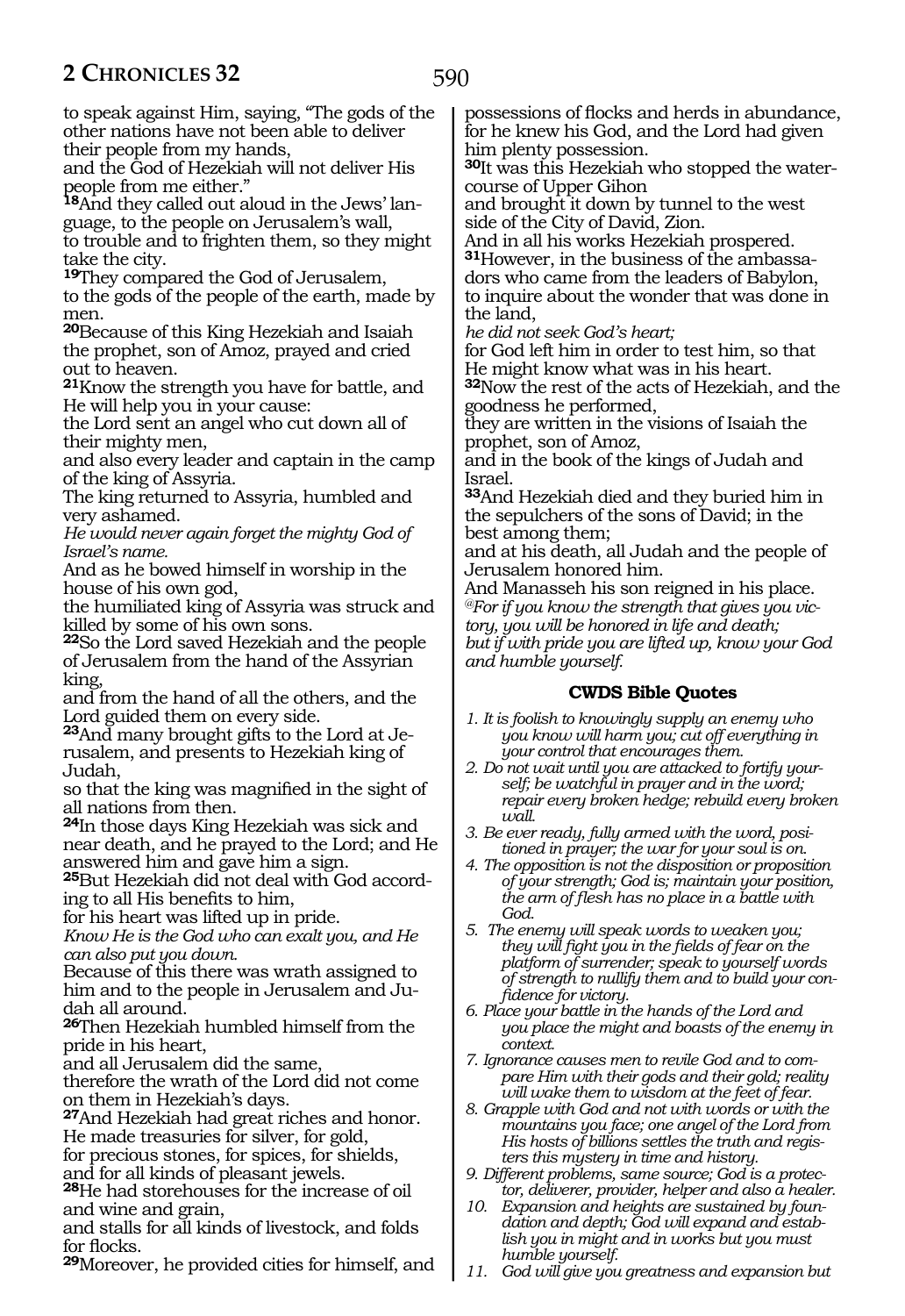*will step away and leave you to see if you will ascribe the greatness to Him or get lost in personal glory.*

## **PRAYER POINTS**

- Righteous Father, let every enemy of my life and my destiny drawing power and supply from me, be exposed and disenfranchised, in the name of Jesus.
- Wisdom to be watchful against the attack of the enemy, envelop believers today, in the name of Jesus.
- By the power in the blood of Jesus, I reject every lie of the enemy seeking to define my strength without factoring You, in the name of Jesus.
- I refuse to surrender to the spirit of fear or to wilt under words directed to weaken me, in the name of Jesus.
- My Father my God, I boast in You; You are a great God; I surrender to You only. I place my battles in Your hands, in the name of Jesus.

# **EXCEEDINGLY evil, above all the rest.**<br> **Setting up idols in the house of God;**<br> **organization conductive embracing witchcrafts and unrighteousness.**

**Say, when God afflicts you because His anger burns,**

**I ask of you this question, "Will you ever learn?"**

**Will you learn from your errors? Will you forsake your pride?**

**Will you learn from your fathers, or cling to sin and die?**

**Will you repair God's altar, and once more let the peace offering burn? Do not let your necks be hardened!** 

**Won't you? O will you ever learn?**

#### 2 CHRONICLES 33

**1**Manasseh was twelve years old when he began to reign;

he reigned for fifty-five years in Jerusalem, and evil marred his name.

**<sup>2</sup>**He did evil in the sight of the Lord, just like the abominations of the sinful nations whom the Lord had driven out before Israel.

**<sup>3</sup>**He rebuilt the high places that Hezekiah his father had broken down.

He constructed altars for the Baals,

and he made wooden images.

He also worshipped all the host of heaven, and served them.

**<sup>4</sup>**He built altars in the Lord's house

of which the Lord spoke saying, "My name shall be in Jerusalem forever."

**<sup>5</sup>**And he built altars in the two courts of the temple for all the host of heaven.

**<sup>6</sup>**He made his children pass through fire in the valley of the son of Hinnom.

He observed times and used enchantment, witchcraft, sorcery and consulted mediums and familiar spirits.

**7**He even set a carved image, the idol he himself made, in the house of the Lord,

of which God spoke to David and Solomon his

son,

"In this house and in Jerusalem, I have chosen to forever put My name,

**<sup>8</sup>**"and I will never again remove the foot of Israel from the land I have appointed for your fathers,

as long as they keep My commandments according to the whole law

and the statutes and ordinances by the hand of Moses."

**<sup>9</sup>**So Manasseh made Judah and the people of Jerusalem

do more evil than the people the Lord destroyed before Israel.

**<sup>10</sup>**And the Lord spoke to Manasseh and his people, but they would not listen, nor amend their ways.

**<sup>11</sup>**So the Lord brought the captain of the army of the king of Assyria against them;

he took Manasseh with thorns, bound him with fetters, and carried him off to Babylon. **<sup>12</sup>**And when he was in affliction, he sought the Lord his God,

and humbled himself very much before the God of his fathers,

**<sup>13</sup>**and he prayed and made supplication to Him,

and the Lord heard him and brought him to Jerusalem again.

Then Manasseh knew the Lord was God, *by correction he had learned,*

*for he had refused instructions which is always the better turn.*

**<sup>14</sup>**After this he built a wall outside the City of David on Gihon's west side,

in the valley, as far as the entrance of the Fish Gate; it surrounded Ophel; and he raised it very high.

He learnt there was no security though he built very high walls,

and in all the fortified cities of Judah he put captains of war.

*For though the horses and riders are ready for battle, safety is in the Lord.*

**<sup>15</sup>**So he took away out of the Lord's house the strange gods and the idols,

and all the altars he had built in the mount of the Lord's house and in Jerusalem;

and from the city he cast them out.

**<sup>16</sup>**And he repaired the altar of the Lord, and on it he sacrificed peace and thank offerings; and he commanded Judah to serve the Lord God of Israel.

**<sup>17</sup>**Yet the people still sacrificed on the high places, but to the Lord their God alone. *There was something yet to learn, for all high places must come down.*

**<sup>18</sup>**The rest of the acts of Manasseh, and the prayer that to God he prayed,

and the words spoken to him in the name of the Lord by the seers,

are written in the book of the kings of Israel. **<sup>19</sup>**Also his prayer, and how God was entreated, and all his sins and trespasses,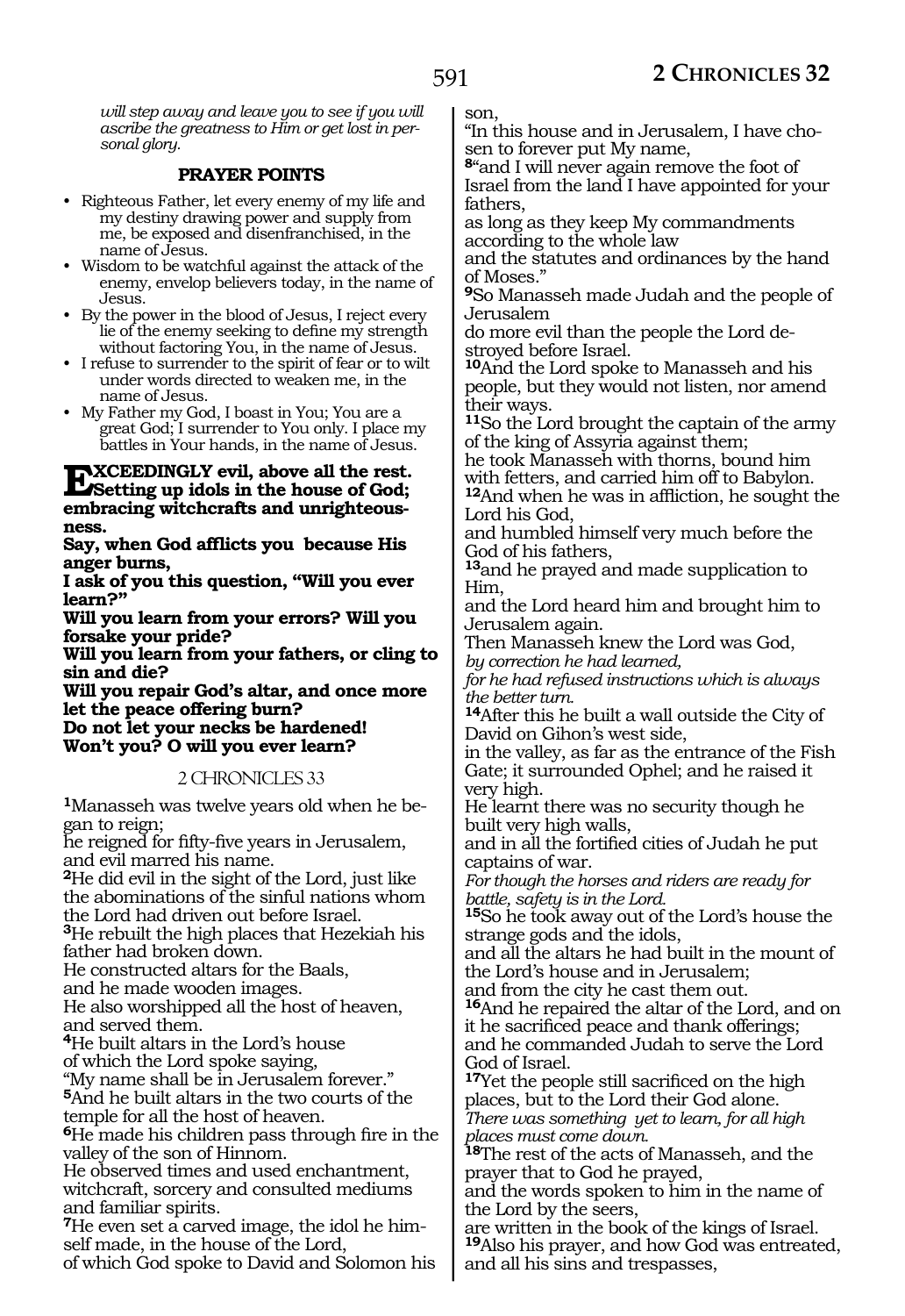and the places where he built the high places and set up the wooden and carved images, before he was humbled,

they are written among the sayings of the prophets.

**<sup>20</sup>**So Manasseh died and they buried him in his own house,

and Amon his son reigned in his place. **21**Amon was twenty-two years when he became king.

He reigned for two years in Jerusalem. **<sup>22</sup>**And he did evil in the sight of the Lord, in the manner of Manasseh his father before him; *he did not look and learn from him.* He sacrificed to all the carved images that Manasseh his father had made and he served them.

**<sup>23</sup>**He did not humble himself before the Lord, as Manasseh his father had humbled himself; instead Amon trespassed more and more.

**<sup>24</sup>**Then his servants conspired against him and killed him in his own house.

@*He would not learn from his errors, and forsake the way of pride.*

*He would not learn from his father so for his sins he died.*

**<sup>25</sup>**The people of the land executed King Amon's conspirators and set Josiah his son on his throne.

*@Profound lessons from your fathers, King Josiah, but I know you will quickly learn.*

# **CWDS Bible Quotes**

- *1. An angry child but with great responsibility will defy his father's standards and invite judgment; spend time to love and to mentor them or you will waste time; build them to build a lasting legacy.*
- *2. If you do not take time to build your children they will break down the standards you have carefully built and rebuild demonic standards you have zealously broken down.*
- *3. Defy the Lord, defile His house and His standards and nothing excuses you or excludes you from His judgment.*
- *4. Great and precious promises require great care to observe the conditions; ignorance is no excuse, arrogance is a trap.*
- *5. If you will not listen to His voice you will listen to the voice of your affliction; humble yourself or be humbled by thorns and fetters.*
- *6. Sin is bondage, not just bondage waiting to happen; repent and the gracious God will hear and answer you.*
- *7. Pray for a personal experience of God and serve Him zealously; it is better, less costly and less painful to learn by instructions rather than by correction.*
- *8. When you know the truth, follow the truth; repent, rebuild, restore and reverse all the damages you have done; alter your attitude and rebuild your altar of praise and prayer.*
- *9. The truth of the Lord and His word is so plain, so obvious, so irrefutable, yet successive generations stare it in the face and seek to outdo the previous generation in transgressions.*
- *10. If you will not be reproved you will be disgracefully removed; headstrong leads to headlong.*

# **PRAYER POINTS**

- Loving Father, let every child that has been hurt by their fathers intentionally or otherwise, receive the power to forgive by a picture of You, our loving, caring, heavenly Father. Amen.
- I speak to the spirit of fathers now and I say, 'Be stirred to diligently mentor your children in the way of God,' in the name of Jesus.
- Almighty God, let every high thing that exalts itself against the knowledge of You be humbled and crash now, in the name of Jesus.
- Spirit of humility and wisdom envelop my life. Most High God, it is precious to me to be called by Your name. Amen.
- Speak to me Father, I will hear You. Give me the spirit of Abraham to respond to You with immediacy at all times. Amen.

**WENDER hearts will love His house. Tender hearts will pray.**

**Tender hearts will listen and put every evil thing away.**

**Kings, princes and all peoples, If you have departed from God's law, God's mercy will embrace you, if you embrace Him with tender hearts. A child, but filled with passion; He went beyond the boundaries of Judah, For God can use you to touch the nations, If you present Him your tender heart.**

# 2 CHRONICLES 34

**<sup>1</sup>**Josiah was eight years old when he began to reign;

and he reigned over Judah in Jerusalem for thirty-one years.

**<sup>2</sup>**He walked in the ways of his father David, doing what was right in the Lord's sight. He did not turn aside to the left hand or to the right.

**<sup>3</sup>**In the eighth year of his reign,

his tender heart was filled with light. He began to seek the God of his father David,

and to pursue the right.

And in the twelfth year of his reign, he began to purge Judah and Jerusalem of the wooden images, the carved images, and the molten images and the high places.

**<sup>4</sup>**And they broke down the altars of the Baals in the watchful presence of the king,

and he cut down the incense altars which were above them;

and he broke into pieces the wooden images, the carved images, and the molten images, and ground them to dust.

He scattered the dust on the graves of those who sacrificed to them.

**<sup>5</sup>**And he burned the bones of the priests on their altars,

and this tender-hearted servant cleansed Judah and Jerusalem.

**<sup>6</sup>**He did this too in the cities of Manasseh, Ephraim, and Simeon,

as far as Naphtali and all over with axes. **<sup>7</sup>**When he had broken down the altars and the wooden images, and had ground the carved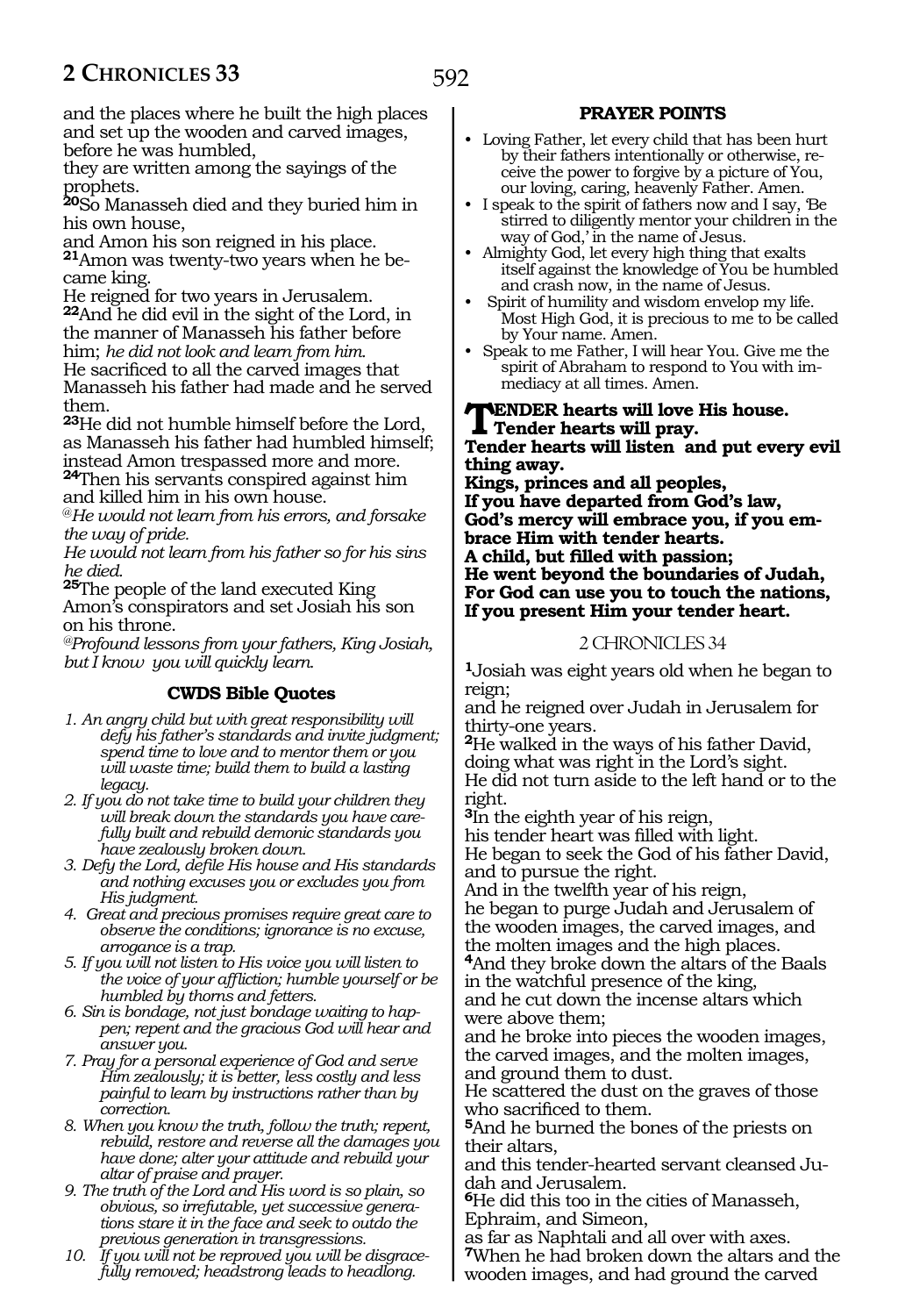images to powder,

and cut down the idols and altars in all of Israel, he returned to Jerusalem.

**<sup>8</sup>**In the eighteenth year of his reign, after he had purged the temple and the land,

he sent Shaphan the son of Azaliah, Maaseiah the governor, and Joah the recorder to repair the house of God.

**<sup>9</sup>**When they came to Hilkiah the high priest, they delivered the money into the house of God,

which the Levites at the doors had gathered from Manasseh, Ephraim, and those left in Israel,

from all Judah and Benjamin all about, and which they had brought back to Jerusalem.

**<sup>10</sup>**They gave the money to the men who had oversight of the Lord's house,

and they gave it to workmen who worked in the house of the Lord, to repair and to restore.

**<sup>11</sup>**They gave it to the craftsmen and builders to buy timber and cut stone;

and to re-floor the house which the kings of Judah had destroyed.

**<sup>12</sup>**The men did the work dedicatedly. The names of the overseers were:

Jahath and Obadiah the Levites of the sons of Merari,

Zechariah and Meshullam, of the sons of the Kohathites.

They chose others of the Levites who were skilled with musical instruments,

**<sup>13</sup>**over the bearers of burden, and as overseers of all the workmen.

Some of the Levites were appointed scribes, gatekeepers and officers.

**<sup>14</sup>**And when they had brought out the money that was placed in the house,

Hilkiah the priest found the Book the Law given by Moses.

**<sup>15</sup>**Then Hilkiah said to Shaphan the scribe, "I have found the Book of the Law in the house of the Lord."

And Hilkiah placed the book in Shaphan's hand.

**<sup>16</sup>**Then Shaphan brought the book to the king, and reported to him, saying,

"We have done all that you charged us to do. **<sup>17</sup>**"They have gathered the money found in the Lord's house and delivered it to the overseers and workmen."

**<sup>18</sup>**Then Shaphan the scribe told the king, "Hilkiah the priest has given me a book." And Shaphan read it before the king.

*And the king did not need a second look.*

**@***For tender hearts will bow down when they hear the Law being read,*

*and in mourning and deep contrition fear before the Lord their God.*

**<sup>19</sup>**When the king heard the words of the Law, he ripped his clothes.

**<sup>20</sup>**The king commanded Hilkiah, Ahikam the son of Shaphan, Abdon the son of Micah,

Shaphan the scribe, and Asiah one of his servants, saying,

**21"**Go inquire of the Lord for me, and for those remaining in Israel and Judah,

regarding the words of the book we found, see what must be done.

For the wrath of God that is poured on us is great.

For our fathers have not kept the word of the Lord to perform what is written in this book." **<sup>22</sup>**And as the king commanded, Hilkiah and the men appointed went.

They came to the prophetess Huldah, wife of Shallum son of Tokhath, son of Hasrah who kept the wardrobe.

She dwelt in the college in Jerusalem. They spoke to her according to the king's word.

**<sup>23</sup>**She said to them, "This is what the Lord God of Israel says,

'Go tell the man who sent you,

**<sup>24</sup>**"Thus says the Lord; 'I will bring disaster on this place, and on all its inhabitants; all the curses written in the book which they

read before the king of Judah,

**<sup>25</sup>**'because they have forsaken Me and burned incense to other gods,

and have provoked Me to anger with the works of their hands.

Therefore My wrath will be poured out on this place and shall not be quenched.'"

**<sup>26</sup>**"But as for the king of Judah who sent you to inquire of the Lord

tender hearts will have My help;

speak to him these words,

**<sup>27</sup>**'Because your heart was tender, and before God you humbled yourself, when you heard His words pronounced against this place and its inhabitants, and you tore your clothes and before Me you wept

I have heard you also.'

*God will hear your cry of tenderness.*

**<sup>28</sup>**'Therefore I will gather you to your fathers; and you shall be gathered to your grave in peace;

neither shall you see all the disaster I will bring on this place and on its inhabitants with your eyes.'"

So they brought the king word again.

**29**The king then gathered all the elders of Judah and Jerusalem.

@*Tender hearts will seek the Lord and will find refuge in His house.*

*Tender hearts will seek to have the nation turn around.*

**<sup>30</sup>**King Josiah went up to the house of the Lord with all the men of Judah and Jerusalem, the priests and Levites,

and all the people old and young.

And in their ear-shot he read the Book of the Covenant which was found in the Lord's house.

*For he knew that any heart at all can be made*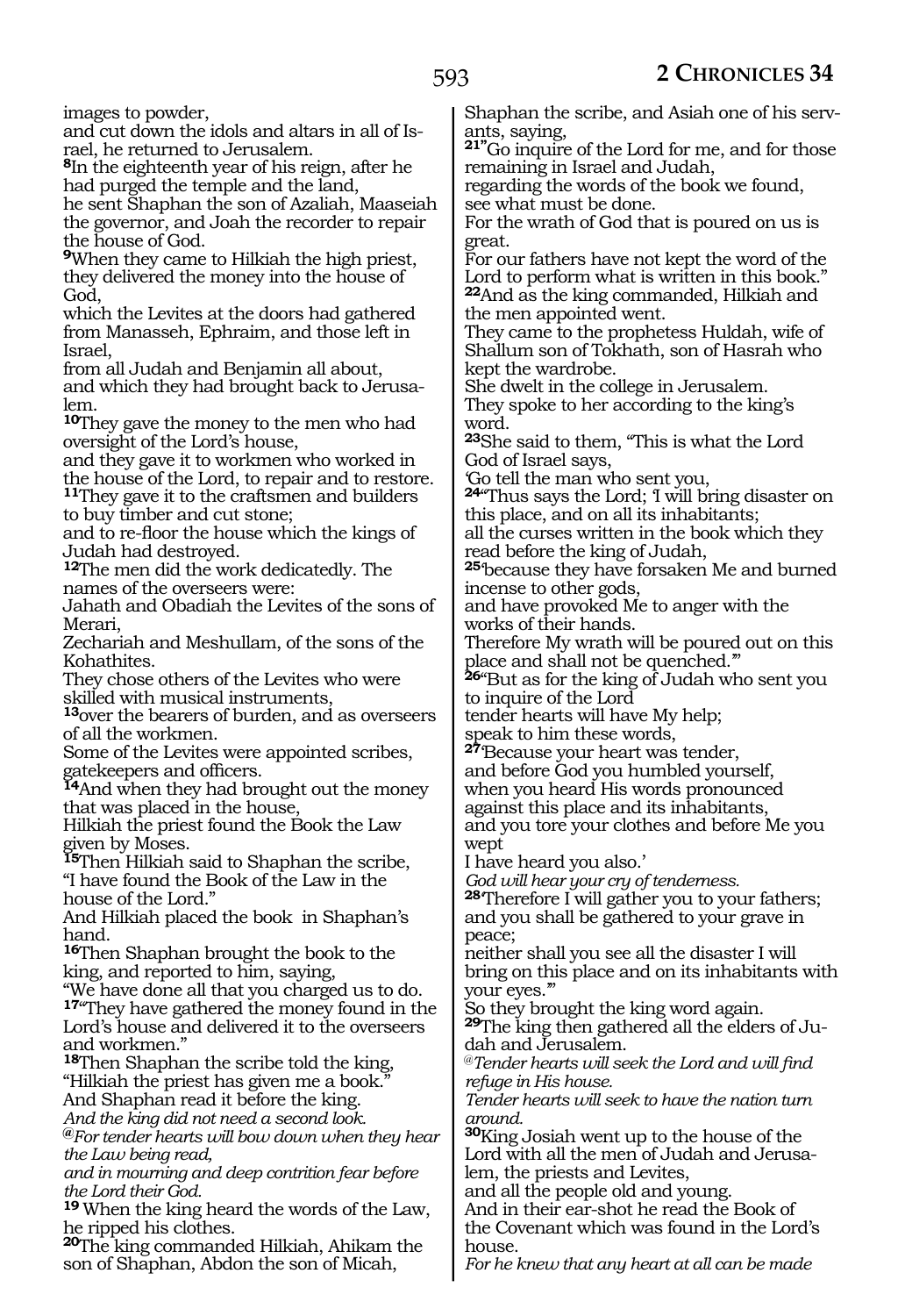594

*tender by the word.*

**<sup>31</sup>**And the king stood in his place, and made a covenant before the Lord,

to keep His testimonies and His statutes with all his soul and heart;

to perform the words of the covenant written in the book.

**<sup>32</sup>**He caused all who were present in Judah and Benjamin to make a commitment. So the inhabitants of Jerusalem did as was stipulated in the covenant of the Lord their God.

*A heart that is good and tender is a heart that hates sin.*

**<sup>33</sup>**So Josiah removed all the abominations from all the country of the people of Israel, and he made all who remained in Israel to serve the Lord their God diligently.

They did not depart from serving the Lord God of their fathers all the days of Josiah.

# **CWDS Bible Quotes**

- *1. You may not be responsible for your birth but you are responsible for your walk while here in the earth; find the truth early and follow the truth wholeheartedly.*
- *2. You will have wisdom beyond your years if your wisdom is founded in the fear of the Lord; eight years is not too young to be passionate.*
- *3. To build a life that honors the Lord, seek and destroy every altar in your life that grieves and dishonors Him.*
- *4. Let your zeal for the Lord be known in your nation but extend your reach to the nations around; evangelize.*
- *5. The house of the Lord is vital to the spiritual life of a nation; to sustain a move invest in the house.*
- *6. Hungry for God means tender for and to His word; to hear it, to meditate on it; to memorize it; to mobilize it, to memorialize it, to pain because of it, and to respond.*
- *7. Judgment may not be present but it is imminent; the word of the Lord is a self-fulfilling arrow that pierces time to settle its assignment.*
- *8. Your response to the word will determine its response to you; tender for God and for the word will result in the word being tender for you and protective of you.*
- *9. You may not be able to save your world from judgment and destruction, but you can save many from eternal death.*
- *10. Commit every person within your scope of influence and reach to the word of the Lord and to faithful commitment to Him.*

# **PRAYER POINTS**

- Father, help me to walk before You with a perfect heart, in the name of Jesus.
- I prophesy to the four winds of the earth and release upon the children of this generation the spirit of distinction in the ways of the Lord. Amen.
- Let the fire of the living God burn up every evil altar erected by me or against me affecting my life and my walk; let my prayer altar receive fresh fire now, in the name of Jesus.
- Merciful Father, let the weight of the gospel burn in the hearts of believers and let it increase to international and inter-generational impact, in

the name of Jesus.

- Father God, place the love for Your house and the passion to invest their lives and resources in it, in the heart of believers, in the name of Jesus.
- I hunger and thirst for You O Lord; O how I love Your word. I celebrate every precept and every line. Amen.

#### **No Passover like this, he followed the Lord's words.**

**No king like Josiah, who did just as he had heard.**

**Lament, you singing women; lament, you singing men!**

**Lament, you Jeremiah, and all Judah lament,**

**For the death of a great king in stark contrast occurred;**

**For in this one thing only, he did not follow the Lord's word.** 

## 2 CHRONICLES 35

**1**Josiah kept a Passover to the Lord in Jerusalem.

On the fourteenth day of the first month, the Passover lambs were killed.

**<sup>2</sup>**He set the priests in their assigned duties, and encouraged them in the service of the Lord's house,

**<sup>3</sup>**and said to the Levites who taught Israel, who were holy to the Lord,

"Put the holy ark in the house that Solomon the son of David, king of Israel built;

it shall not be a burden on your shoulders anymore.

now serve the Lord your God and His people Israel.

**<sup>4</sup>**"Prepare yourselves by the houses of your fathers, according to your divisions, as David king of Israel, and Solomon his son had ordained,

**<sup>5</sup>**"and by the divisions of the fathers' houses of your brethren, stand in the holy place after the division of the families of the Levites.

**<sup>6</sup>**"Then kill the Passover offerings, sanctify yourselves, and prepare your brethren, according to the word of the Lord given by Moses."

**<sup>7</sup>**So Josiah gave to the people from the flock, lambs and goat kids,

for all who were present, as their Passover offerings:

thirty thousand in number, in addition to three thousand bulls; these were of the king's assets.

**<sup>8</sup>**The leaders also gave willingly to the people, to the priests, and to the Levites for the Passover offerings:

Hilkiah, Zechariah, and Jehiel, rulers of the temple, gave to the priests:

two thousand six hundred from the flock, and three hundred bulls,

**<sup>9</sup>**and Conaniah, his brothers Shemaiah and Nethanel, and Hashabiah, Jeiel and Jozabad, chief of the Levites,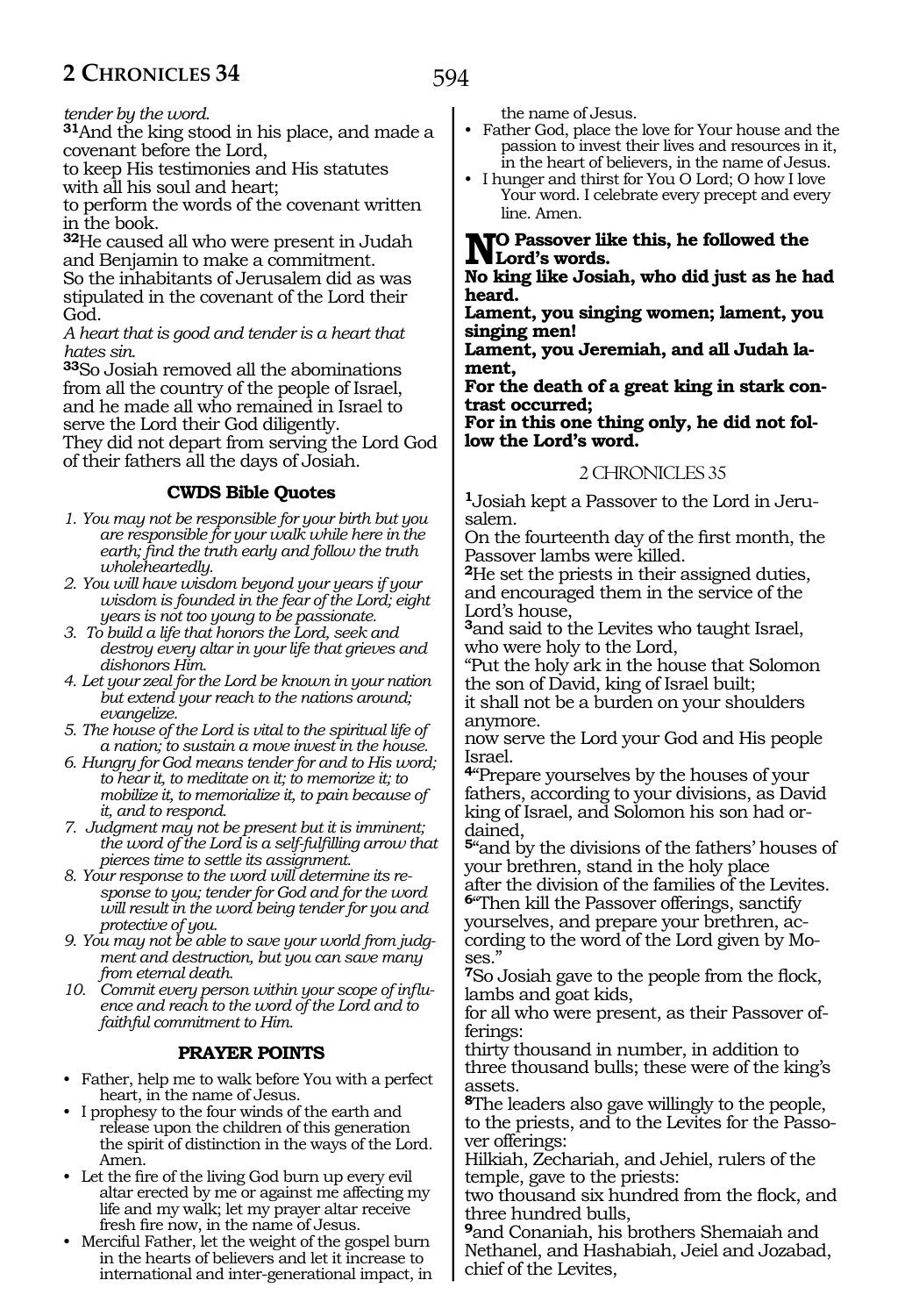gave to the Levites five thousand from the flocks and five hundred bulls.

**<sup>10</sup>**So the service was prepared, and the priests stood in their places, and the Levites in their divisions, as the king commanded.

**<sup>11</sup>**And they killed the Passover offerings; and the priest sprinkled the blood while the Levites slew the animals.

**<sup>12</sup>**Then they removed the burnt offerings that they may give according to the divisions of families of the people,

**<sup>13</sup>**and they roasted the Passover offerings with fire according to the ordinance;

but they boiled the other holy offerings in pots, in caldrons and in pans, and divided them to all people hastily.

**<sup>14</sup>**Then they prepared portions for themselves, and for the priests,

for the priests, the sons of Aaron were kept busy offering burnt offering and fat until night; so the Levites prepared for themselves and the priests.

**<sup>15</sup>**And the singers, the sons of Asaph, were in their positions, just as David commanded, and Asaph, Heman and Jeduthun the king's seer also.

The Levites prepared also for the gatekeepers who were at the gate, so they did not have to leave their position.

**<sup>16</sup>**And all the service of the Lord was prepared that same day, to keep the Passover and to burn the offering on the altar of the Lord, just as King Josiah commanded.

**<sup>17</sup>**And the children of Israel present there kept the Passover at that time,

and the Feast of Unleavened Bread for seven days.

**<sup>18</sup>**There was no Passover like it kept in Israel since the days of Samuel;

and no king in Israel had kept such a Passover as Josiah kept,

with the priests and the Levites, Judah and all Israel who were present, and the inhabitants of Jerusalem.

**<sup>19</sup>**The Passover was kept in the eighteenth year of Josiah's reign.

**<sup>20</sup>**And after this, when Josiah had prepared the temple,

Neco king of Egypt came up to fight against Carchemish by the Euphrates, and Josiah went out against him.

**<sup>21</sup>**But he sent ambassadors to say,

"What have I to do with you, king of Judah? I do not come against you today, but against the house that I war with,

for God commanded that I make haste. Keep away from meddling with God who is with me here, so He does not destroy you." *But King Josiah lost his tender ear.*

**<sup>22</sup>**Josiah did not turn away from him, but he went up to battle in disguise;

he did not listen to the words of Neco from the mouth of God,

so he came to fight in the Valley of Megiddo.

**<sup>23</sup>**The archers shot King Josiah, and he said to his servants, "I am seriously wounded, take me away."

**<sup>24</sup>**His servants took him out of the chariot and put him in the second chariot he had, and brought him to Jerusalem.

He died and was buried in one of his father's tombs.

They loved him, yes, they loved him, and when their beloved died,

it was a day of mourning; all Judah and Jerusalem cried.

**<sup>25</sup>**Jeremiah also lamented for Josiah. And to this day all the singing men and singing wom- en speak of Josiah in their lamentations.

It became a culture in Israel; and they are written in the Lamentations.

**<sup>26</sup>**Now the rest of the acts of Josiah and all his goodness, according to the book of the Law of the Lord,

**<sup>27</sup>**and his deeds from beginning to end, are written in the book of the kings of Judah and of Israel.

*@He had a tender heart towards God, and he was loved by all as well.*

# **CWDS Bible Quotes**

- *1. Now that the weight of service is no longer on your shoulders; serve the Lord passionately and serve His people.*
- *2. There is a place for every person in service; worship rises when the people of God are functioning in their ordained place of service.*
- *3. Zeal for the Lord prompts generosity to the Lord and to His cause; to hate evil is to love and to promote righteousness.*
- *4. If you are going to serve the Lord, serve with passion, serve with distinction but serve with relevance according to His laws and dictates.*
- *5. Ministry is work but it is worth; it is a labor of love and a labor for lives which makes it fulfilling and rewarding.*
- *6. Passion redefines experience and rewrites standards; serve the Lord like no one else before you ever had.*
- *7. Although God may not endorse a nation and its sins, He will command the nation and its king in order to fulfil His purposes and His will.*
- *8. Never invalidate the word of God because of the source; proximity gives you greater access; seek Him in all your way.*
- *9. Never let your passion about anything remove your tenderness towards hearing God; never assume God is in it because you are in it; hear Him.*
- *10. Love God with passion and they will love you passionately; seek Him fervently and they will miss you; promote the songs of the Lord and they will sing about you.*
- *11. Your death may be unfortunate but ensure your life was deliberate; no one knows the hour but everyone can redeem the time and maximize this hour.*

# **PRAYER POINTS**

- Lord Jesus, I will serve You with passion and love and serve Your people, in the name of Jesus.
- Good Father, help every believer to find their place in Your kingdom and to function with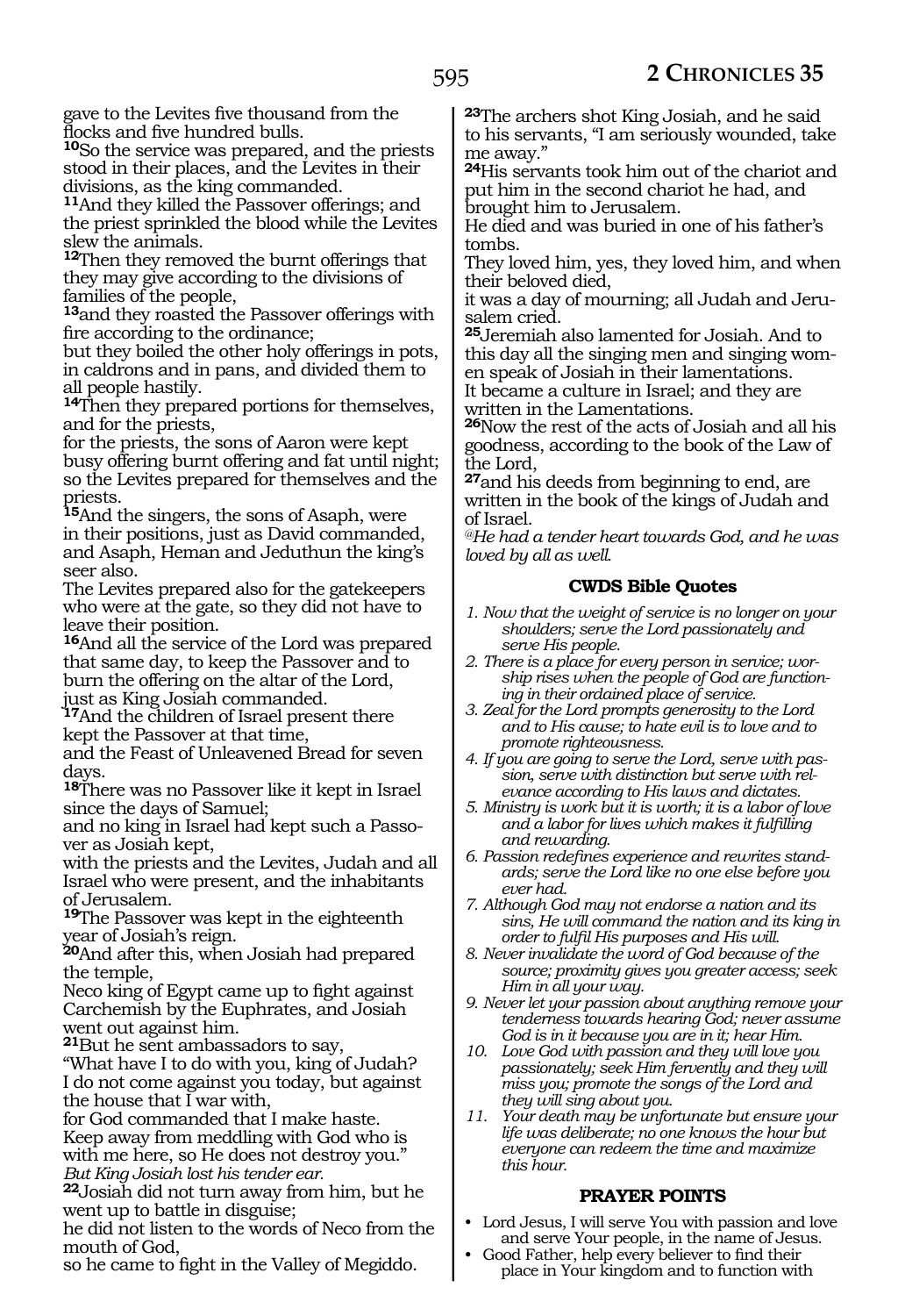excellence and enthusiasm. Amen.

- Most high God, let zeal for You and for Your house consume me just like King Josiah and my Lord Jesus. Amen.
- When it comes to You Father my name is passionate, when it comes to Your service I will do it with passion; when it comes to Your word and Your leading my name is instructed; let Your word instruct my passion O Lord. Amen.
- Most Holy God, You are so awesome; I embrace the work of the ministry because I have the heart of Jesus and the love for the people in my heart. Amen.

#### **Often reproved\_\_many messengers came\_\_**

#### **But they hardened their necks; there was no remedy for them.**

**Suddenly cut off, the temple was destroyed just as God had forewarned, because it was defiled.**

**How often have you heard it?**

**If you are often reproved,** 

**and you harden your necks, you will be removed.**

**How often have you heard it?**

**The temple is the Lord's;**

**If you defile the temple, it will be destroyed!**

**Suddenly and without remedy.**

**How many times has it reached your ears? You shall be cut off suddenly, and there shall be no escape.** 

# 2 CHRONICLES 36

**<sup>1</sup>**And the people made Jehoahaz the son of Josiah king in his father's place.

**<sup>2</sup>**Jehoahaz was twenty-three years old when he became king, and he reigned for three months in Jerusalem.

**<sup>3</sup>**Then Necho the king of Egypt removed him at Jerusalem; and condemned the land to a tribute of one hundred talents of silver and one talent of gold.

**<sup>4</sup>**And the king of Egypt made the brother of Jehoahaz, Eliakim, king over Judah and Jerusalem, and he changed his name to Jehoiakim.

And Necho carried his brother Jehoahaz off to Egypt.

**<sup>5</sup>**Jehoiakim was twenty-five years old when he became king.

He reigned eleven years in Jerusalem and he did evil in the Lord's sight.

**<sup>6</sup>**And Nebuchadnezzar king of Babylon came up against Judah at that time.

@*How often have you heard it?*

*Don't you know the sound?*

He bound him with fetters to carry him to Babylon.

**<sup>7</sup>**Nebuchadnezzar also carried off some of the vessels of the house of God to Babylon,

and he placed them in the temple of his gods at Babylon.

**8**The rest of the acts of Jehoiakim, the abominations that he did,

and the faults found against him

are written in the books of the kings of Israel and Judah.

And Jehoiachin his son reigned in his place. **<sup>9</sup>**Jehoiachin began to reign at the age of eight. And he reigned in Jerusalem for three months and ten days.

And he did evil in the Lord's sight.

**<sup>10</sup>**And at the beginning of the new year, Nebuchadnezzar sent and brought him to Babylon,

with the good vessels from the Lord's house. *By now you know the sound.*

He made Zedekiah his brother king over Judah in his place.

**<sup>11</sup>**Zedekiah was twenty-one years old when he became king,

and he reigned in Jerusalem for eleven years. **<sup>12</sup>**He did evil in the Lord's sight,

and Jeremiah spoke the word from the Lord's mouth to him, yet he did not humble himself. **13**And he rebelled against King Nebuchadnezzar, who had made him swear by God;

but he was stiff-necked and he hardened his heart against turning to the Lord his God. **<sup>14</sup>**And all the chief priests and the people

transgressed very much,

after the abominations of the sinful nations; and they polluted the Lord's house which He had sanctified to Himself.

**15**And the Lord God of their fathers sent messengers to them, rising early and sending them,

because He had compassion on His people and on His dwelling place.

**<sup>16</sup>**But they mocked at the messengers of God, despised His words, and rejected His prophets,

until the wrath of the Lord rose up against His people; until there was no remedy.

*How often have you heard it?*  **<sup>17</sup>**And He brought the king of the Chaldeans against them,

and they killed their young men with the sword in the house of their sanctuary.

They had no compassion for young men or virgins, or the old or those who stooped with age; he treated them all alike.

**<sup>18</sup>**And he took all the articles from the house of God, large and small, the treasures from the house of the Lord and the houses of the king and his leaders;

he carried them all to Babylon.

**<sup>19</sup>**Then they burned the house of God, broke down the walls of Jerusalem,

burned all the palaces with fire, and destroyed all its precious things.

**<sup>20</sup>**And those who escaped from the sword he carried away to Babylon.

There they became his servants, and servants of his sons until the rule of the kingdom of Persia began,

**21**so the word of the Lord by Jeremiah be fulfilled, until the land enjoyed her rest.